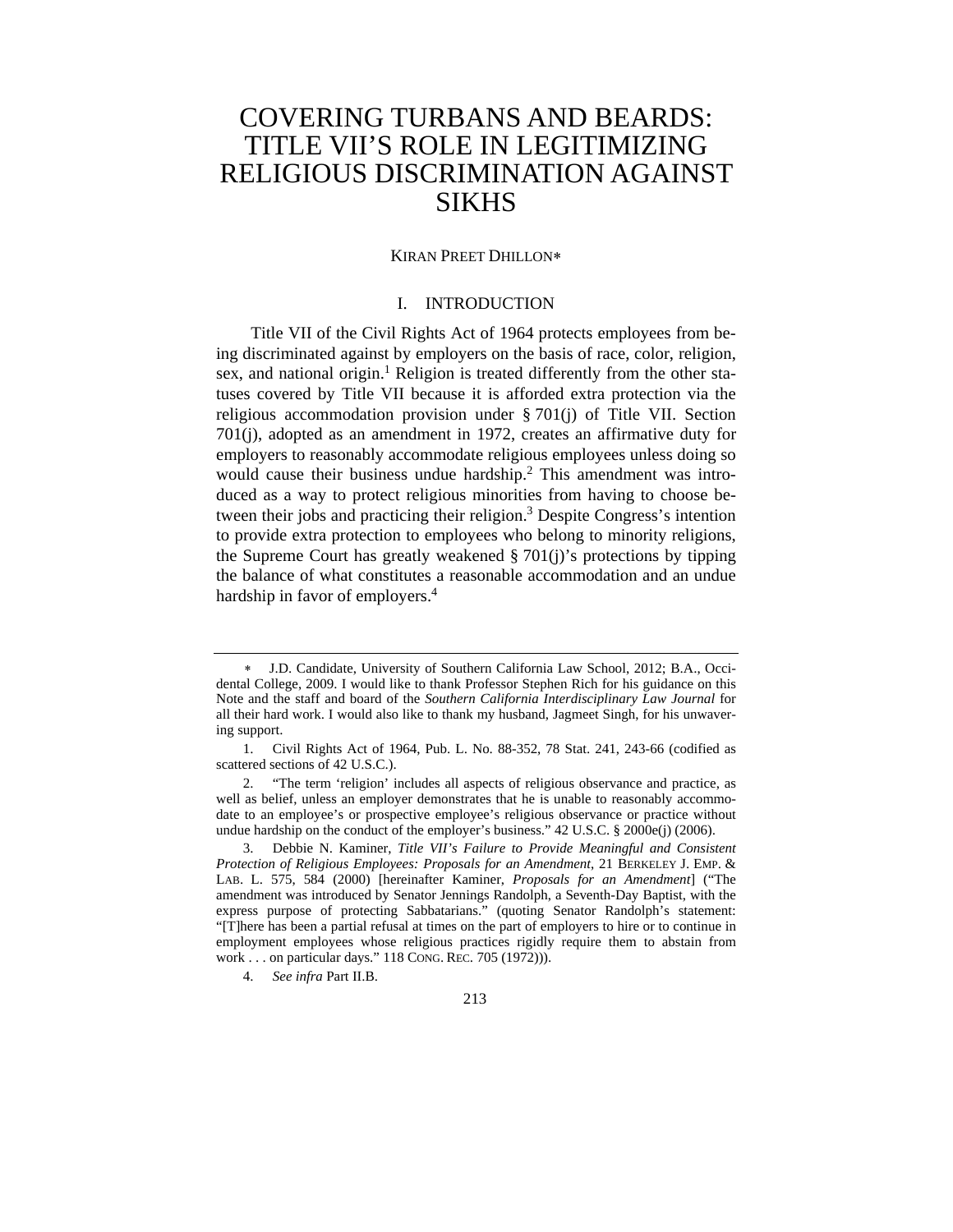The detriment of this imbalance to religious employees, caused by employer-friendly interpretations of § 701(j), is further compounded by the grooming codes doctrine, which defers heavily to employers and their decisions regarding the substance of their grooming policies.<sup>5</sup> Employees whose religious identities are tied to their appearance are especially harmed by the grooming codes doctrine because grooming and dress policies are often based on mainstream cultural norms, which do not encompass, and often clash with, the grooming and dress requirements of many minority religions.<sup>6</sup> In race and sex discrimination cases involving grooming codes, courts justify their deference to employers' policies by distinguishing between mutable and immutable traits, with only immutable traits receiving protection under Title VII.<sup>7</sup> Given that § 701(j) removed the distinction between mutable and immutable traits as relating to religion, both religious conduct (mutable trait) and status (immutable trait) should be protected under Title VII.<sup>8</sup> However, while "courts do not explicitly rely on the mutable/immutable distinction when deciding . . . religion cases," many courts have continued to do so indirectly.<sup>9</sup> Thus, religious minorities for whom certain mutable traits, such as keeping a beard, are closely tied to the practice of their religion are marginalized because they do not receive the protection they are entitled to under Title VII.

While it is important to allow employers the freedom to run their businesses as they see fit, the extent of the deference given to employers under the grooming codes doctrine becomes problematic when it is combined with the employer-friendly standards of the religious accommodation doctrine because it permits employers to force religious employees to choose between their jobs and their religious beliefs. Thus, by facilitating the approval of employer grooming policies that force religious minorities to make this choice, Title VII legitimizes the very discrimination that § 701(j) was meant to prevent.

 <sup>5.</sup> *See infra* Part III.B.

 <sup>6.</sup> For example, the religious requirements that Sikh men wear a turban and not shave their beards; that Muslim women wear a hijab; that Orthodox Jewish men wear a yarmulke; and that Pentecostal women wear skirts, rather than pants.

 <sup>7.</sup> Debbie N. Kaminer, *Religious Conduct and the Immutability Requirement: Title VII's Failure to Protect Religious Employees in the Workplace*, 17 VA. J. SOC. POL'Y & L. 453, 454 (2010) [hereinafter Kaminer, *Religious Conduct and the Immutability Requirement*]. *See also infra* Part III.B.

 <sup>8.</sup> Kaminer, *Religious Conduct and the Immutability Requirement*, *supra* note 7, at 455.

 <sup>9.</sup> *Id.* at 455–56.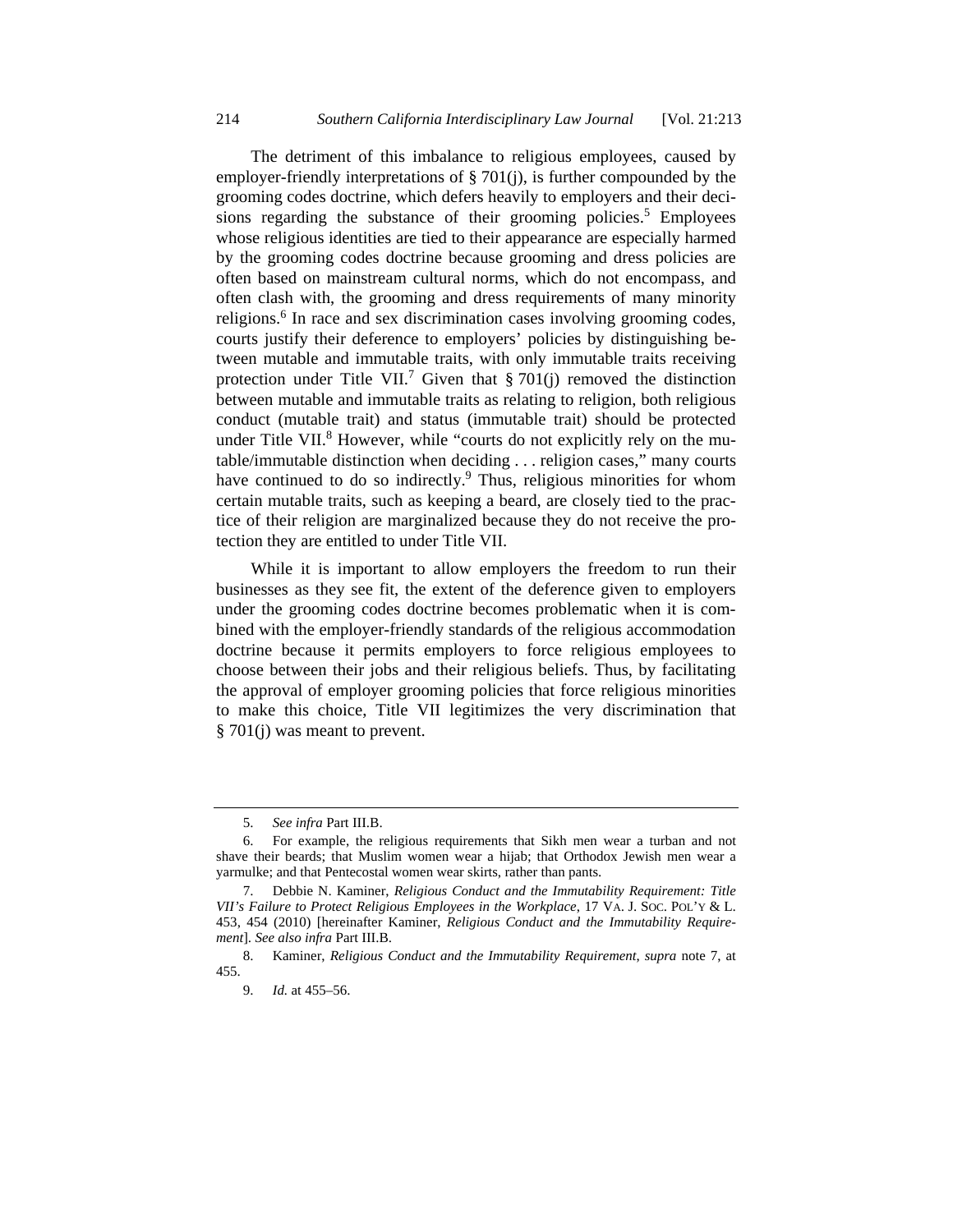Sikhs, a religious minority in the United States, are a prime example of this phenomenon because their religion prohibits them from shaving their beards and cutting their hair, and requires that they wear turbans $10$  practices which often conflict with employers' grooming policies.<sup>11</sup> By deferring to employers' choices to enforce certain grooming codes against Sikhs, courts force members of this religious minority to make a very difficult choice: retain their jobs or stay true to their religious beliefs. If Sikhs want to retain their jobs, they must compromise their religious beliefs and "cover"<sup>12</sup> by assimilating and adhering to American cultural norms in order to comply with their employers' grooming policies. If they want to stay true to their religious beliefs, they must compromise their ability to acquire and retain employment. This means that true religious accommodation under Title VII is a false construct because the groups that most need accommodation, such as religious minorities like Sikhs, do not receive it. That is, grooming policies already accommodate the majority because they reflect mainstream cultural norms. In contrast, when religious minorities seek exemptions to grooming policies under the religious accommodation doctrine, they often are not provided with an exemption because the employerfriendly nature of the religious accommodation and grooming codes doctrines makes it easy for courts to find that an accommodation is unreasonable or will cause an undue hardship to the employer. Thus, by approving of employers' refusal to exempt religious minorities from their grooming policies, Title VII case law legitimizes mainstream cultural norms of the majority and the discrimination these norms perpetuate against religious minorities such as Sikhs.

Part II of this Note discusses the religious accommodation doctrine, including the legislative history behind § 701(j), and analyzes how the Supreme Court's interpretations of § 701(j) have rendered its protections very weak. Part II also discusses the trivialization of religion, a trend in American culture toward treating religious beliefs as arbitrary, irrational, and unimportant. Finally, Part II discusses how the case law on the religious accommodation doctrine reflects this trend and plays a role in legitimizing the discrimination that religious minorities experience in the workplace. Part III discusses the grooming codes doctrine in the context of race and sex discrimination cases, as well as how courts justify their deference to employers' grooming code policies based on distinctions between mutable and immutable traits. Part III also discusses how this deference to employers'

 <sup>10.</sup> *See infra* Part IV.

 <sup>11.</sup> *Id.*

 <sup>12.</sup> See *infra* Part III.A for further discussion of this concept.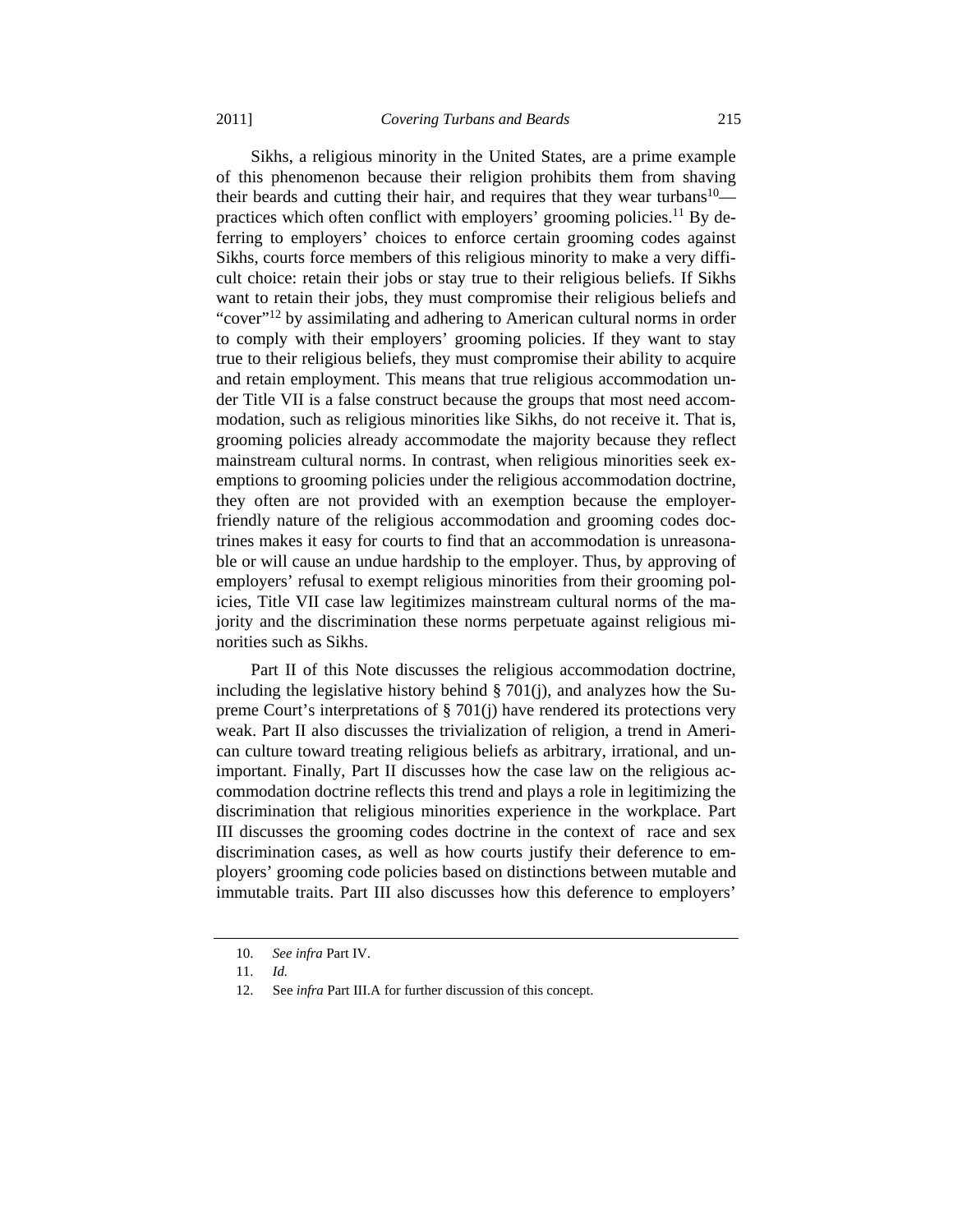policies subtly perpetuates and legitimizes discrimination against minorities and women by forcing these groups to "cover," or assimilate to dominant norms. Part IV presents and analyzes the unique case of Sikhs, against whom covering is enforced and legitimized by the employer-friendly standards of Title VII's religious accommodation and grooming codes doctrines.

## II. THE RELIGIOUS ACCOMMODATION DOCTRINE

#### A. THE CHRISTIAN NORM AND THE TRIVIALIZATION OF RELIGION

The U.S. Census Bureau reports that in 2008 about 75 percent of Americans identified as Christian.<sup>13</sup> Given that the majority of Americans are, and throughout the country's history have been, Christian, Christianity has become the religious norm in the United States.<sup>14</sup> Yale Law School Professor Stephen L. Carter explains:

[There is] a long tradition of treating America as essentially Christian in far more than a demographic sense. For millions of Americans, both historically and in the present day, the vision of a self-conscious Christian nationhood is not only attractive, but imperative—and an easy way to decide who is truly American and who is not. The image of America as a Christian nation is more firmly ingrained in both our politics and our practices than the adjustment of a few words will ever cure . . . . The legal scholars of the nineteenth century proudly and loudly proclaimed that "Christianity is part of the common law." . . . Thousands, perhaps tens of thousands, of laws currently on the books were enacted in direct response to the efforts of Christian churches.<sup>15</sup>

Even the language used to discuss religion is based on Christian norms—"[a]ny authoritative book is a 'bible,' and Hanukah has become the

 <sup>13.</sup> The U.S. Census Bureau reports that 173,402,000 individuals, out of a total adult population of 228,182,000, identified as Christian in 2008, equaling 75.9% of the U.S. population that year. U.S. CENSUS BUREAU, STATISTICAL ABSTRACT OF THE UNITED STATES: 2011 at 61 (2011), *available at* http://www.census.gov/prod/2011pubs/11statab/pop.pdf.

 <sup>14.</sup> In fact, in 1992, Governor Kirk Fordice of Mississippi referred to the United States as a "Christian nation." STEPHEN L. CARTER, THE CULTURE OF DISBELIEF: HOW AMER-ICAN LAW AND POLITICS TRIVIALIZE RELIGIOUS DEVOTION 86 (1993). Governor Robert Bentley of Alabama made similar remarks on January 17, 2011, when he said: "Anybody here today who has not accepted Jesus Christ as their savior, I'm telling you, you're not my brother and you're not my sister, and I want to be your brother." Russell Goldman, *New Alabama Gov. Criticized for Christian-Only Message*, ABC NEWS (Jan. 19, 2011), http://abcnews.go.com/US/alabama-gov-robert-bentley-criticized-christianmessage/story?id=12648307.

 <sup>15.</sup> CARTER, *supra* note 14, at 86 (footnotes omitted).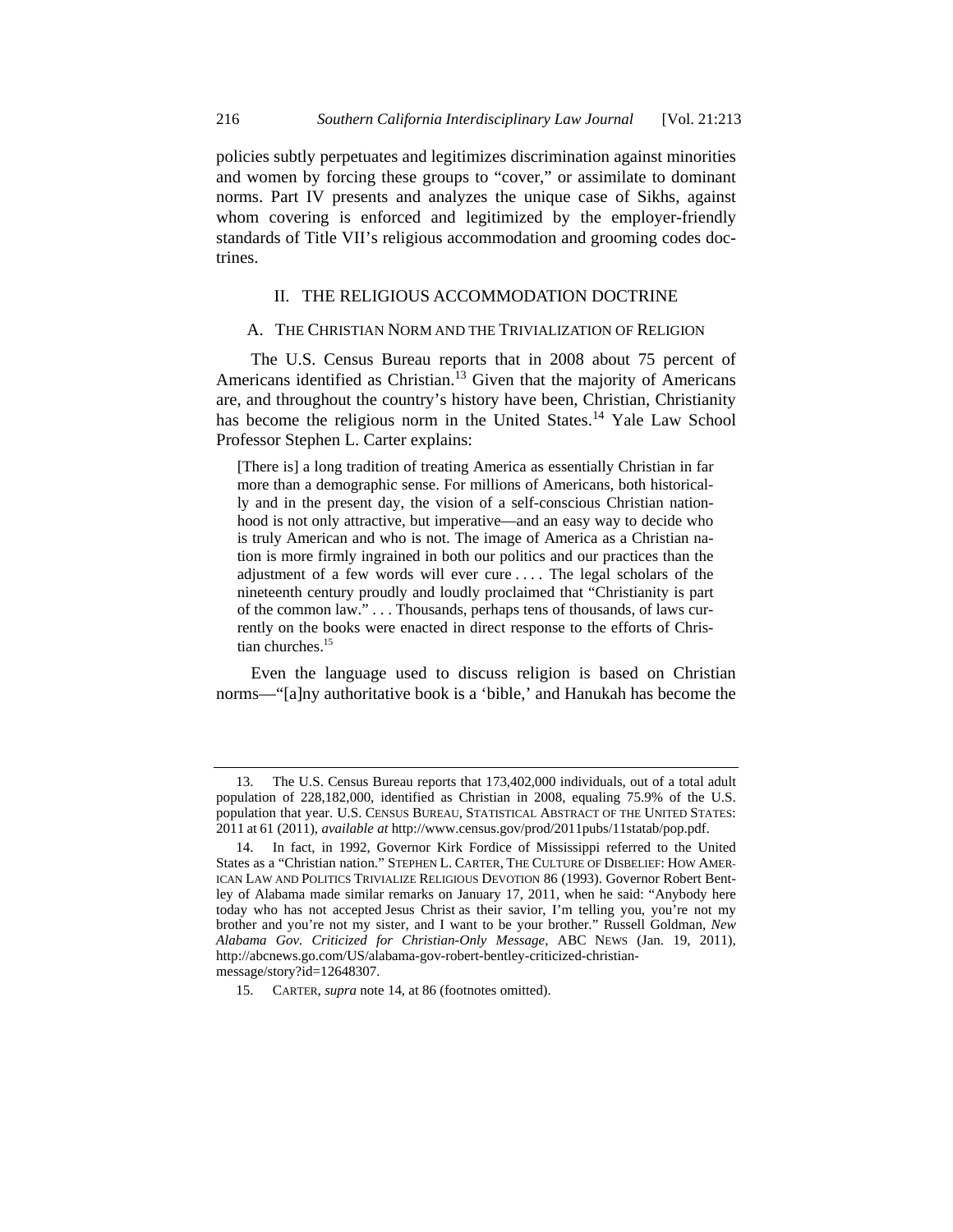'Jewish Christmas' because it happens to fall in December."16 A look at the institutional level further illustrates the prevalence of the Christian norm in the workplace:

The federal government and all its agencies, all 50 state governments, public school systems, and other taxpayer-funded entities manifest Christianity's cultural hegemony in the organization of the workweek based on the Christian holy days. Congress, public schools, the state and federal courts, government agencies at all levels, and other public entities adjourn for the Christmas and Easter holiday seasons, but not for Eid, Diwali, or any other non-Christian religious holiday.17

The fact that religious practices associated with Christianity, such as the observance of Christmas and Easter, are already accommodated at the institutional level makes it even harder for religious minorities to gain accommodation of their own religious practices. Given that under the religious accommodation doctrine, most courts "requir[e] little more than 'neutral' treatment of religious employees,"18 employees who practice minority religions are marginalized because their accommodation requests are not viewed by employers and judges against a secular background, but instead are viewed against a background in which neutrality equals Christianity. Thus, the more a religion differs from Christianity, the more likely it is that employers and judges will view accommodations of that religion as unreasonable and likely to cause the employer undue hardship.

It is important to note, however, that even though Christianity is the religious norm in America, this does not necessarily mean that those who are devoutly Christian are taken seriously.<sup>19</sup> In fact, contemporary American culture tends to treat religion as a passing belief, "rather than as the fundaments upon which the devout build their lives."<sup>20</sup> Carter explains:

[O]ne sees a trend in our political and legal cultures toward treating religious beliefs as arbitrary and unimportant, a trend supported by a rhetoric that implies that there is something wrong with religious devotion. More

20*. Id.* at 14.

 <sup>16.</sup> Khyati Y. Joshi, *The Racialization of Hinduism, Islam, and Sikhism in the United States*, 39 EQUITY & EXCELLENCE EDUC. 211, 216 (2006).

 <sup>17.</sup> *Id.*

 <sup>18.</sup> Kaminer, *Religious Conduct and the Immutability Requirement*, *supra* note 7, at 456. *See also infra* note 74 and accompanying text.

 <sup>19.</sup> Although Christians benefit from the fact that they practice a mainstream religion, they also can become victims of this rhetoric if their religious devotion is displayed too overtly: "Even within the acceptable mainline [of Christianity], we often seem most comfortable with people whose religions consist of nothing but a few private sessions of worship and prayer, but who are too secularized to let their faiths influence the rest of the week." CARTER, *supra* note 14, at 29.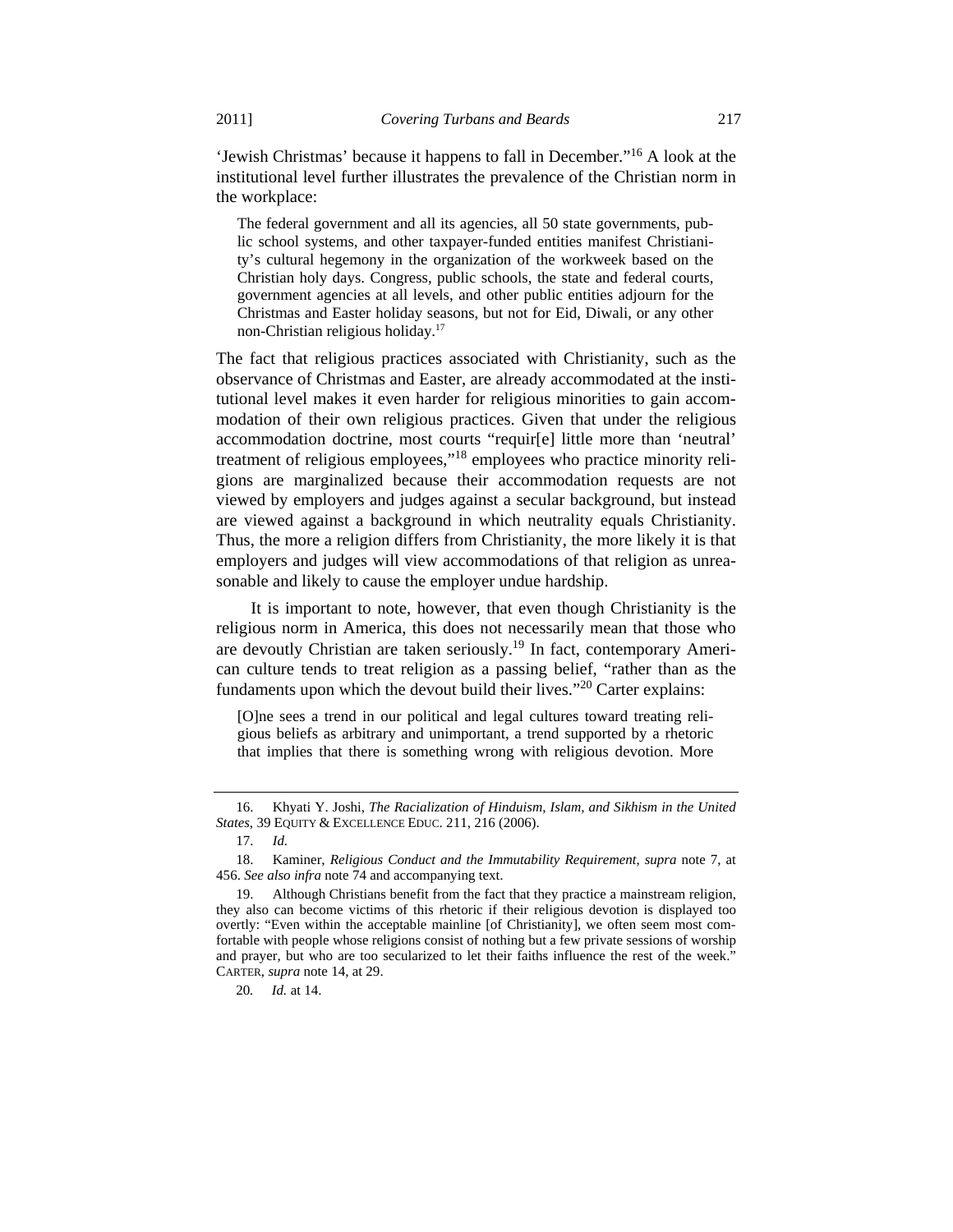and more, our culture seems to take the position that believing deeply in the tenets of one's faith represents a kind of mystical irrationality, something that thoughtful, public-spirited American citizens would do better to avoid. $21$ 

Carter provides a number of examples to support this theory, $^{22}$  including a case in which the Supreme Court ruled against a group of Native Americans who sued the Forest Service because it planned to "allow logging and road building in a national forest area traditionally used by the tribes for sacred rituals."23 The Court stated that although the logging "could have devastating effects on traditional Indian religious practices," the fact remained that the "government simply could not operate if it were required to satisfy every citizen's religious needs and desires."24 In another example, a professor at the University of California, Berkeley who was criticized for scheduling an exam on Yom Kippur, "when most Jewish students would be absent," showed a similar apathy towards his Jewish students' religious beliefs when he stated, "[t]hat's how I'm going to operate. If the students don't like it, they can drop the class."<sup>25</sup> Carter argues that these cases are sending the message that "[i]f the government decides to destroy your sacred lands, just make some other lands sacred," and "[i]f you can't take your exam because of a Holy Day, get a new Holy Day."26 Thus, this rhetoric in American society has "created a political and legal culture that presses the religiously faithful to be other than themselves, to act publicly, and sometimes privately as well, as though their faith does not matter to them."<sup>27</sup> The effect of this attitude toward religion is especially significant in the employment context, where despite the alleged protections of § 701(j), it can force religious employees to choose between their livelihood and their beliefs: first, when they face employers who are reluctant to accommodate them, and then again when judges rule in favor of employers because they "doubt the validity or importance of religion."<sup>28</sup>

<sup>21</sup>*. Id.* at 6–7.

 <sup>22.</sup> *See id.* at 11–17.

 <sup>23.</sup> *Id.* at 11.

<sup>24</sup>*. Id.* (quoting Lyng v. Nw. Indian Cemetery Protective Ass'n, 485 U.S. 439, 451– 52 (1988)).

 <sup>25.</sup> *Id.* at 13.

 <sup>26.</sup> *Id.* at 14–15.

 <sup>27.</sup> *Id.* at 3.

 <sup>28.</sup> Kaminer, *Proposals for an Amendment*, *supra* note 3, at 577. These doubts in judges' minds "ste[m] in part, from the fact that religion is a belief system that cannot be logically or rationally proven, a fact that troubles some courts in our modern rationalist society." *Id.* at 577–78.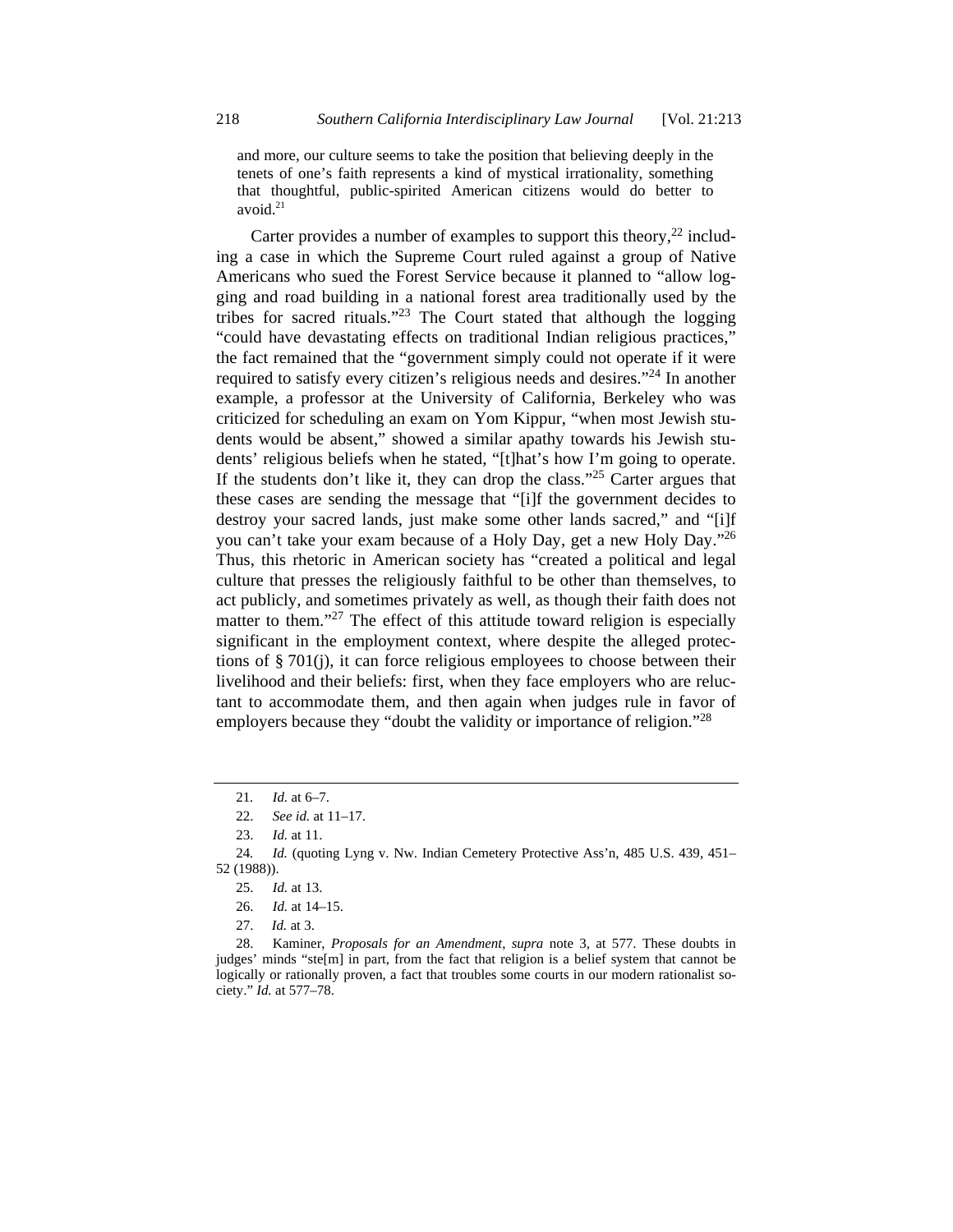The effects of this skepticism and of the "consistent message of modern American society . . . that whenever the demands of one's religion conflict with what one has to do to get ahead, one is expected to ignore the religious demands and act[,] well[,] *rationally*,"29 can be seen in the Supreme Court's decisions regarding religious accommodation under Title VII. These cases, and the ways in which their trivialization of religion legitimizes discrimination against religious employees, will be discussed *infra* Part C.

## B. HISTORICAL BACKGROUND OF § 701(J)

#### Section 703(a) of Title VII of the Civil Rights Act of 1964 states:

It shall be an unlawful employment practice for an employer**—** (1) to fail or refuse to hire or to discharge any individual, or otherwise to discriminate against any individual with respect to his compensation, terms, conditions, or privileges of employment, because of such individual's race, color, religion, sex, or national origin; or

(2) to limit, segregate, or classify his employees or applicants for employment in any way which would deprive or tend to deprive any individual of employment opportunities or otherwise adversely affect his status as an employee, because of such individual's race, color, religion, sex, or national origin.30

When originally passed, the statute treated discrimination based on race, color, religion, sex, and national origin equally—that is, it "prohibited discrimination, but contained no language specifically requiring accommodation of religious employees."31 In 1966, the U.S. Equal Employment Opportunity Commission ("EEOC") addressed the issue of reasonable accommodation and stated in its interpretive regulations that religious employees should be accommodated "where such accommodation can be made without serious inconvenience to the conduct of the business."<sup>32</sup> The following year, the EEOC changed the regulation to "require accommodation except in cases where 'undue hardship,' as opposed to 'serious inconvenience,' would occur."33

However, "most courts chose not to follow the EEOC Guidelines."<sup>34</sup> leading to a lack of consensus regarding the protections afforded to religious employees under Title VII. For example, in *Dewey v. Reynolds Metal* 

 <sup>29.</sup> CARTER, *supra* note 14, at 13.

 <sup>30. 42</sup> U.S.C. § 2000e-2(a) (2006).

 <sup>31.</sup> Kaminer, *Proposals for an Amendment*, *supra* note 3, at 580.

 <sup>32.</sup> *Id.* at 581 (citing 29 C.F.R. § 1605.1 (1967) (codifying the 1966 Guidelines)).

<sup>33</sup>*. Id.* (citing 29 C.F.R. § 1605.1 (1968) (codifying the 1967 Guidelines)).

 <sup>34.</sup> *Id.* at 582. *See, e.g.*, Dewey v. Reynolds Metals Co., 429 F.2d 324, 328 (6th Cir. 1970), *aff'd by an equally divided court per curiam*, 402 U.S. 689 (1971).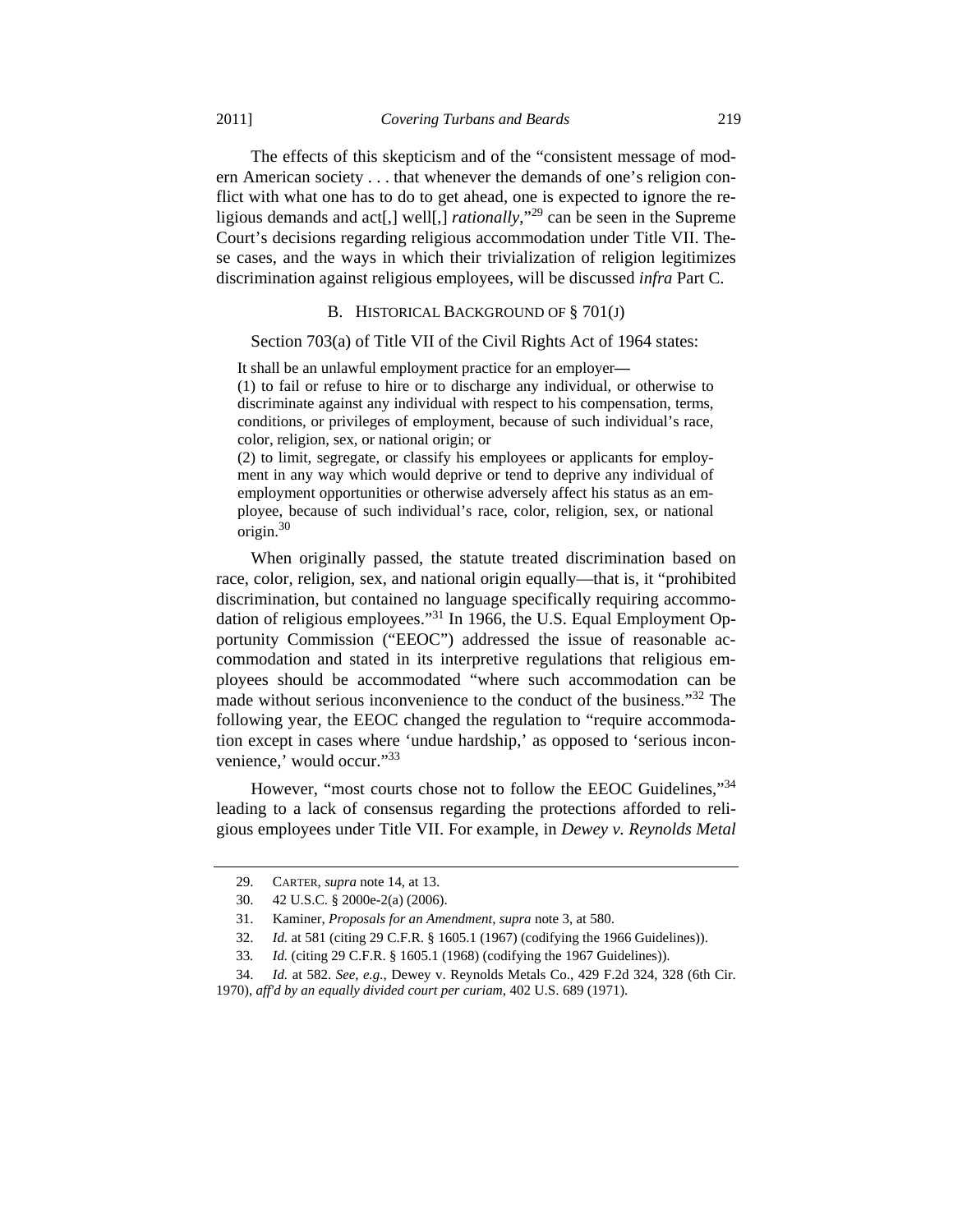*Co.*, "the Sixth Circuit interpreted religious discrimination in employment to require merely treating employees the same without regard to religion."<sup>35</sup> Furthermore, the court "held that an employer had no duty under Title VII to accommodate an employee's religious prohibition against working on Sundays."36 In response, Congress amended Title VII in 1972 by enacting § 701(j), which states, "[t]he term 'religion' includes all aspects of religious observance and practice, as well as belief, unless an employer demonstrates that he is unable to reasonably accommodate to an employee's or prospective employee's religious observance or practice without undue hardship on the conduct of the employer's business."37

Section 701(j) amended Title VII's religion provision, which until that time had protected only religious status, by imposing an affirmative duty on employers to accommodate employees' religious conduct and practices.38 Thus, Title VII now protects both religious status and religious conduct.39 By imposing an affirmative duty on employers to accommodate religious employees, Congress differentiated between protecting employees' religious practices under Title VII and protecting employees in the other enumerated status groups of race, color, sex, and national origin. For example, employees who sue for discrimination based on race, color, sex, or national origin do so because their employer did not treat them the same as employees outside of their enumerated status group.<sup>40</sup> Employees who sue because of religion-based discrimination under § 701(j), on the other hand, do not seek the same treatment as other employees; rather, they "want to be treated differently—or 'accommodated'—so that they can meet both their religious and work obligations."41

 <sup>35.</sup> Steven D. Jamar, *Accommodating Religion at Work: A Principled Approach to Title VII and Religious Freedom*, 40 N.Y.L. SCH. L. REV. 719, 741 (1996) (citing *Dewey*, 429 F.2d 324).

 <sup>36.</sup> *Id.*

 <sup>37. 42</sup> U.S.C. § 2000e(j) (2006).

 <sup>38.</sup> *See* Equal Employment Opportunity Act of 1972, Pub. L. No. 92–261, sec. 102(7), § 2000e(j), 86 Stat. 103 (1972).

 <sup>39.</sup> Kaminer, *Religious Conduct and the Immutability Requirement*, *supra* note 7, at 458.

 <sup>40.</sup> Keith S. Blair, *Better Disabled Than Devout? Why Title VII Has Failed to Provide Adequate Accommodations Against Workplace Religious Discrimination*, 63 ARK. L. REV. 515, 516 (2010). There are also cases in which employees bring suit under Title VII because their employer allegedly treated them differently from other employees who do not belong to their religion. For example, a Muslim employee might allege that she was fired because her supervisor dislikes Muslims. However, these cases are beyond the scope of this Note, which focuses on the religious accommodation provision of Title VII pursuant to § 701(j).

 <sup>41.</sup> *Id.* at 516–17.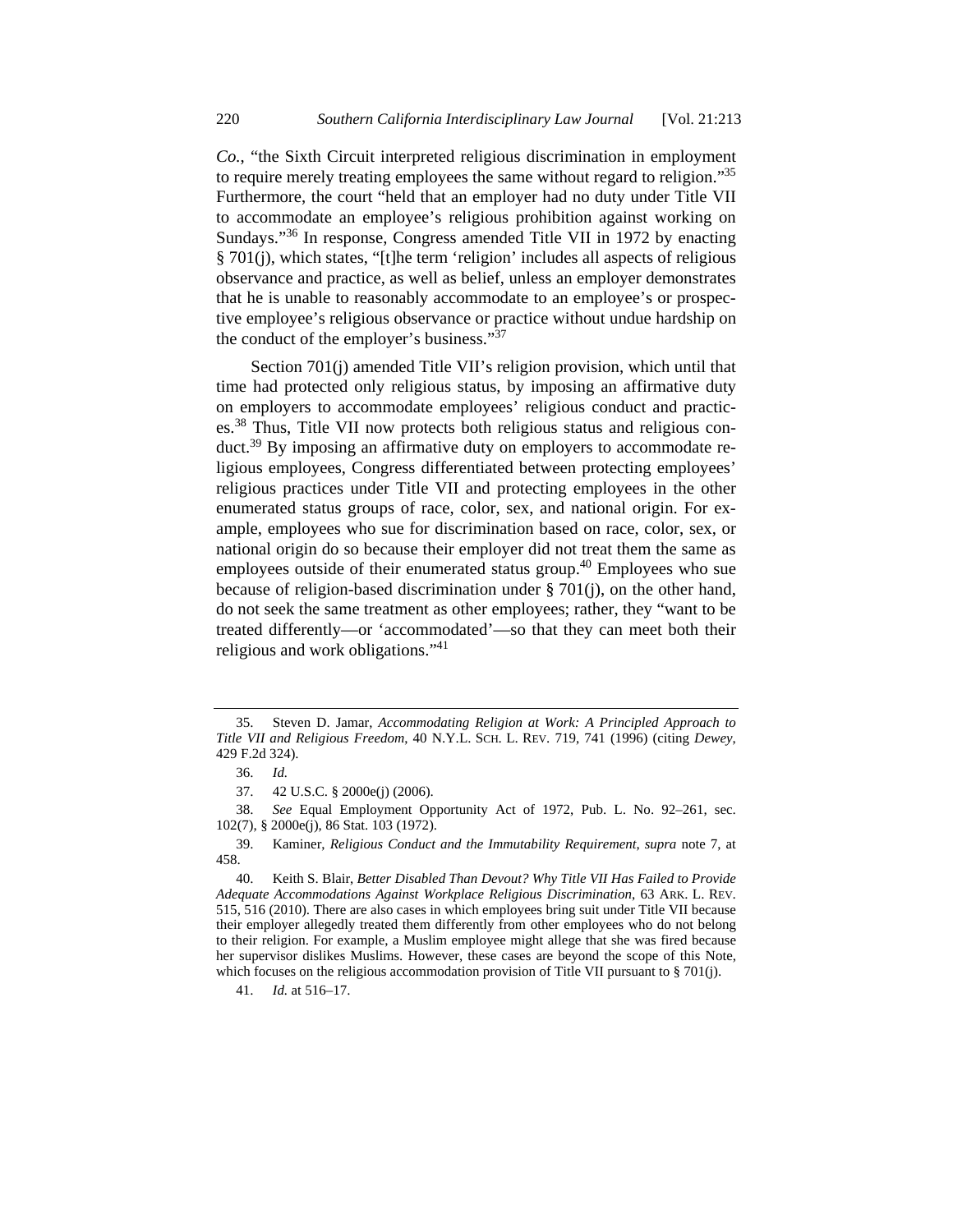Although the recorded legislative history behind  $\S$  701(j) is sparse, it does indicate that Congress "intended to require employers to affirmatively accommodate religious employees and provide them with a benefit not provided to non-religious employees."<sup>42</sup> The amendment was introduced by Senator Jennings Randolph, a Democrat from West Virginia who felt that the "purpose of the Civil Rights Act of 1964 was to protect religious belief as well as religious conduct."43 However, just as Title VII had not clarified the type of protection religious employees had, here again, Congress failed to clearly define "undue hardship." Nonetheless, as one commentator notes:

[B]ased on . . . two examples posed to the Senator, it does appear that the legislature intended to equate "undue hardship" with what commonly would be referred to as a significant or meaningful expense. This legislative intent is also evident by the fact that Senator Randolph assumed that  $\S 701(j)$ would mandate accommodation in most cases and that only "in perhaps a very, very small percentage of cases" would accommodation not be possible. Furthermore, the very language of the statute—which requires accommodation short of "undue hardship"—seems to anticipate a meaningful level of accommodation.<sup>44</sup>

### C. RELIGIOUS ACCOMMODATION DOCTRINE CASE LAW

Although § 701(j) was meant to protect the rights of religious employees in the workplace,<sup>45</sup> the development of the religious accommodation doctrine46 has thus far benefited employers more than employees. An *Oklahoma Law Review* note explains:

 <sup>42.</sup> Kaminer, *Proposals for an Amendment*, *supra* note 3, at 584.

 <sup>43.</sup> *Id.* (citing 118 CONG. REC. 705 (1972) (statement of Sen. Jennings Randolph)).

 <sup>44.</sup> *Id.* at 585 (citing 118 CONG. REC. 705 (1972) (statement of Sen. Jennings Randolph)). Kaminer explains the two examples:

Senator Domenick asked, "A young man I just talked to from Virginia, works 15 days on and then is off [fifteen] days. Would the amendment require an employer to change that kind of employment ratio around, so that he would have to work a customary [five]- or [six]- day week?" According to Senator Randolph, this type of rescheduling would not constitute "undue hardship." However, Senator Randolph did agree that there would be "undue hardship" in the following scenario posed by Senator Williams. "There are jobs that are Saturday and Sunday jobs, and that is all, serving resorts and other areas. Certainly the amendment would permit the employer not to hire a person who could not work on one of the two days of the employment; this would be an undue hardship, and the employer's situation is protected under the amendment."

*Id.* at 585, n.61 (internal citations omitted).

 <sup>45.</sup> Blair, *supra* note 40, at 519 ("The legislative history of Title VII shows that the drafters of the bill had the needs of the religious employee at the forefront of their efforts.").

 <sup>46.</sup> The religious accommodation doctrine stems from two United States Supreme Court cases: *Trans World Airlines, Inc. v. Hardison*, 432 U.S. 63 (1977) and *Ansonia Board of Education v. Philbrook*, 479 U.S. 60 (1986). Both are discussed *infra* Part II.C.1–2.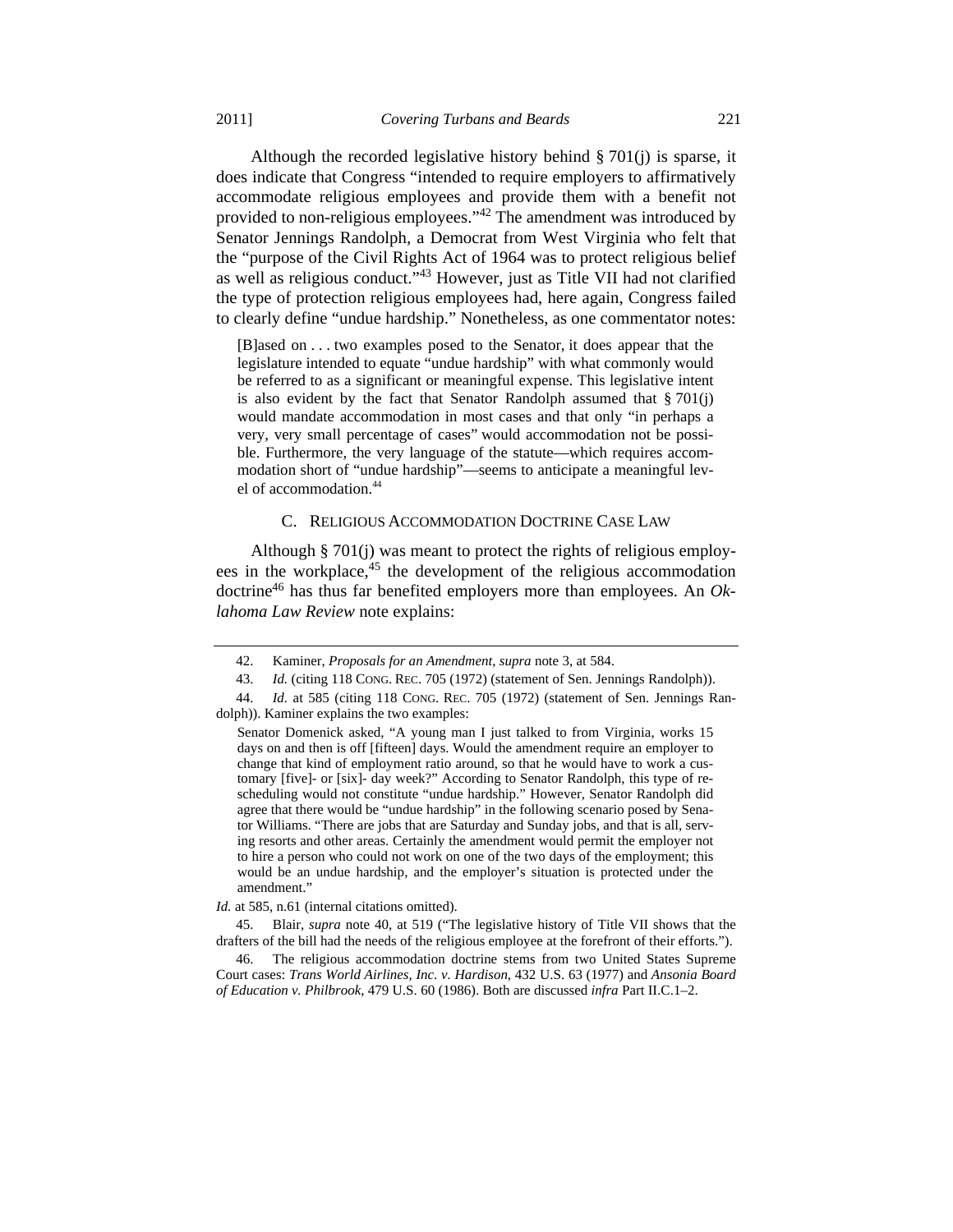The greatest hurdle for employees bringing Title VII actions is the judiciary's narrow reading of the reasonable accommodation requirement and its correspondingly broad reading of what constitutes an undue hardship. Generally, employees prevail in Title VII religious discrimination cases only when employers have made absolutely no attempt to reasonably accommodate employees, and employers can make no legitimate showing of undue hardship. As a practical matter, almost any type of employer accommodation is sufficient to uphold the employer's duty to reasonably accommodate under Title VII.47

The Supreme Court precedent has shaped the  $\S 701(i)$  case law so that "courts view what must be done to accommodate the needs of religious employees through the lens of the employer," rather than the employee.<sup>48</sup> Thus, the employer-friendly nature of the religious accommodation doctrine actually legitimizes employers' non-accommodation of, and discrimination against, religious employees, rather than providing employees with meaningful protection.

1. The Undue Hardship Standard

*Trans World Airlines, Inc. v. Hardison*<sup>49</sup> is the seminal Supreme Court case on the meaning of "undue hardship" under § 701(j). *Hardison*, which dealt with "the extent of [an] employer's obligation under Title VII to accommodate an employee whose religious beliefs prohibit[ed] him from working on Saturdays,"<sup>50</sup> interpreted "undue hardship" to mean "de minimis,"51 which significantly reduced the burden on employers to make an effort to accommodate religious employees.

The Stores Department for Trans World Airlines ("TWA") operated twenty-four hours per day, 365 days per year.<sup>52</sup> On June 5, 1967, TWA hired the plaintiff, Larry G. Hardison, to work as a clerk in the Stores Department. $\frac{53}{3}$  Hardison was subject to a seniority system that was in TWA's collective-bargaining agreement.<sup>54</sup> Under this system, the level of seniority determined the jobs and shifts employees could choose.<sup>55</sup>

 <sup>47.</sup> Huma T. Yunus, Note, *Employment Law: Congress Giveth and the Supreme Court Taketh Away: Title VII's Prohibition of Religious Discrimination in the Workplace*, 57 OKLA. L. REV. 657, 662–63 (2004) (internal citation omitted).

 <sup>48.</sup> Blair, *supra* note 40, at 518.

 <sup>49.</sup> Trans World Airlines, Inc. v. Hardison, 432 U.S. 63 (1977).

 <sup>50.</sup> *Id.* at 66.

 <sup>51.</sup> *See id.* at 84.

 <sup>52.</sup> *Id.*

 <sup>53.</sup> *Id.*

<sup>54.</sup> *Id.*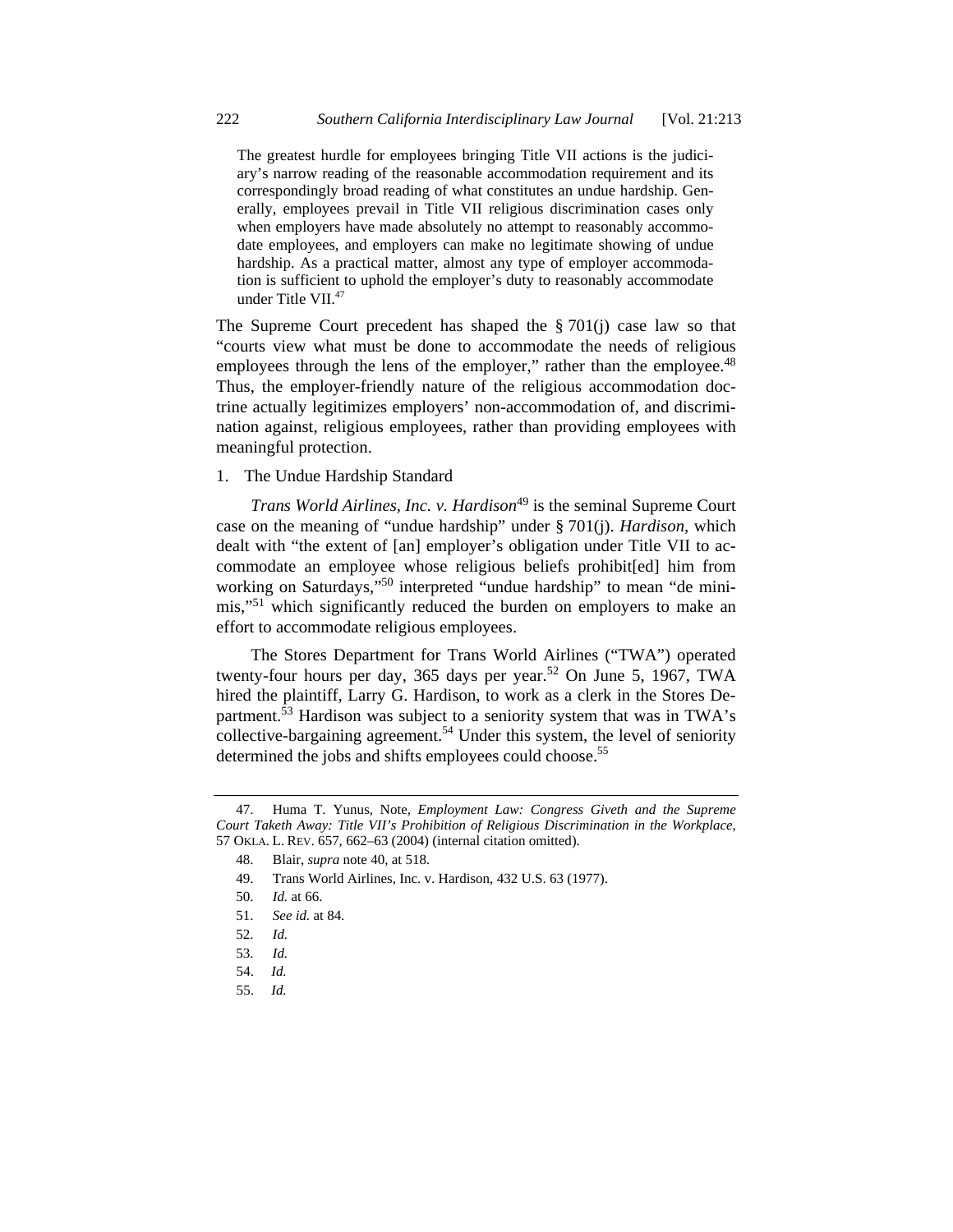In the spring of 1968, Hardison began adhering to the practices of the Worldwide Church of God, a religion that required observing the Sabbath "by refraining from performing any work from sunset on Friday until sunset on Saturday."<sup>56</sup> Hardison spoke with the department manager, who agreed to let him have his "religious holidays off whenever possible if [Hardison] agreed to work the traditional holidays when asked."<sup>57</sup> This solution worked for a while because Hardison had "sufficient seniority to observe the Sabbath regularly."<sup>58</sup> However, when Hardison transferred to another building, he was placed at the bottom of that building's seniority list, which meant that he now had "insufficient seniority to bid for a shift having Saturdays off."59 After the transfer, Hardison was asked to cover the Saturday shift of a fellow employee who had gone on vacation.<sup>60</sup> In trying to reach an accommodation, Hardison proposed that he work only four days a week.<sup>61</sup> Nevertheless, TWA rejected this proposal because Hardison's "job was essential and on weekends he was the only available person on his shift to perform it."62 Furthermore, TWA argued:

[L]eav[ing] the position empty would have impaired supply shop functions, which were critical to airline operations; to fill Hardison's position with a supervisor or an employee from another area would simply have undermanned another operation; and to employ someone not regularly assigned to work Saturdays would have required TWA to pay premium wages.<sup>63</sup>

An accommodation was not reached and Hardison was fired for insubordination as he refused to work the Saturday shifts.<sup>64</sup>

The district court found for TWA, holding that "TWA had satisfied its 'reasonable accommodations' obligation, and any further accommodation would have worked an undue hardship on the company."<sup>65</sup> The Eighth Circuit reversed, finding that moving a supervisor or other employee who was on duty elsewhere to cover Hardison's shifts or paying premium overtime wages to an employee to pick up his shifts did not constitute undue hardship for TWA.66 The Supreme Court, however, reversed the Eighth Circuit,

- 57. *Id.* at 68.
- 58. *Id.*
- 59. *Id.*
- 60. *Id.*
- 61. *Id.*
- 62. *Id.*
- 63. *Id.* at 68–69.
- 64. *Id.* at 69.
- 65. *Id.* at 70.
- 66. *Id.* at 70, 76.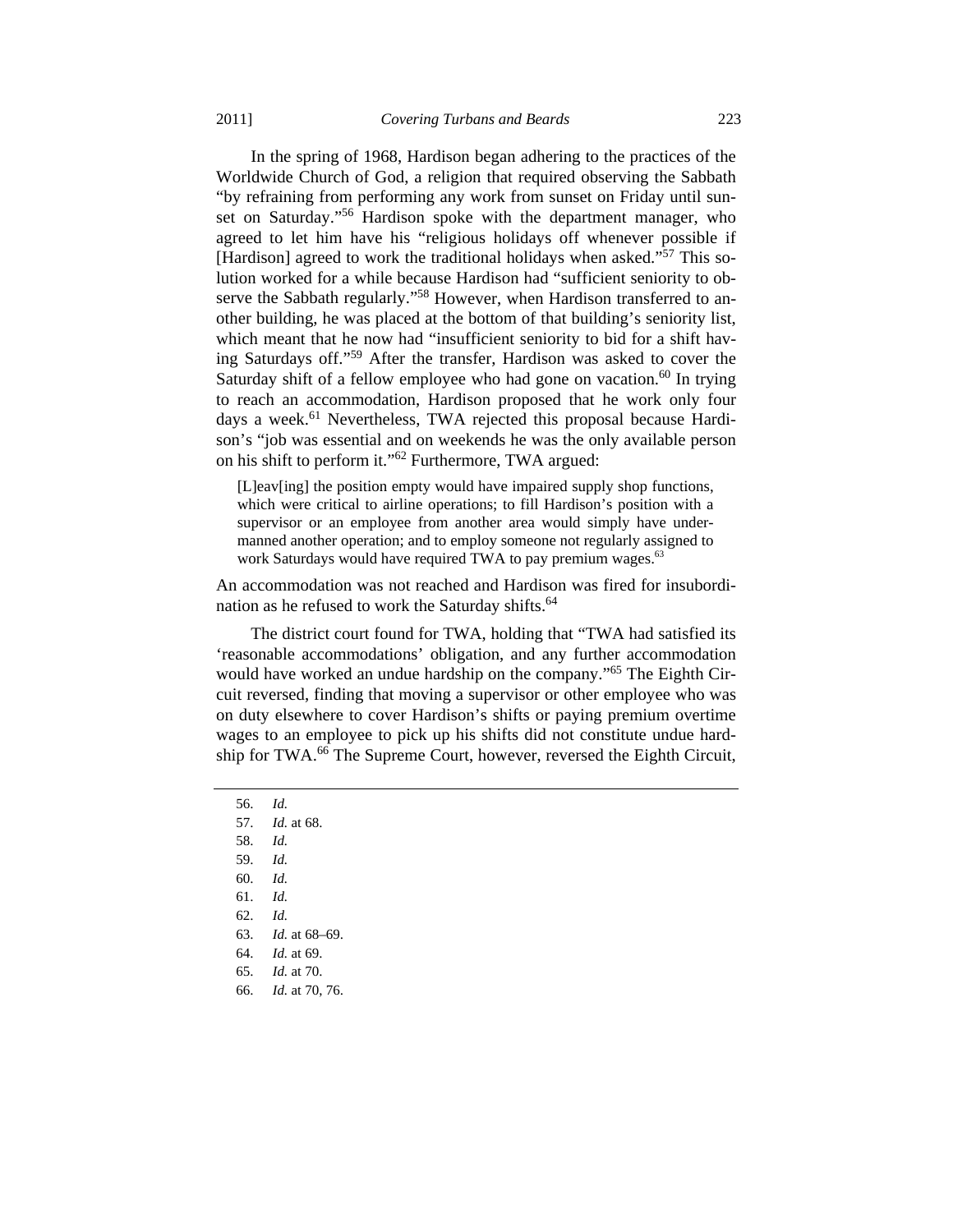stating that "[b]oth of these alternatives would involve costs to TWA, either in the form of lost efficiency in other jobs or higher wages. To require TWA to bear more than a de minimis cost in order to give Hardison Saturdays off is an undue hardship."<sup>67</sup> Thus, the standard for undue hardship<sup>68</sup> was reduced to "de minimis" for religious accommodation cases, rendering the protections of § 701(j) essentially meaningless for religious employees.

In finding that TWA had made reasonable efforts to accommodate Hardison's religion and that the above alternatives would have posed an undue hardship on  $TWA<sub>1</sub><sup>69</sup>$  the Supreme Court relied on the findings made by the district court.<sup>70</sup> In particular, the Supreme Court stated that the district court had found that the costs of paying overtime to have another employee cover Hardison's shift or not replacing him at all "would have created an undue burden on the conduct of TWA's business."<sup>71</sup> However, as Justice Marshall pointed out in his dissent:

[T]he [district] court did not explain its understanding of the phrase "undue burden," and may have believed that such a burden exists whenever any cost is incurred by the employer, no matter how slight. Thus the District Court's assertion falls far short of a factual "finding" that the costs of these accommodations would be more than de minimis.<sup>72</sup>

Justice Marshall further noted that the record did not have evidence of how much efficiency TWA would have lost from using a supervisor or other employee to cover Hardison's Saturday shifts, and that the stipulations about overtime cost were "far from staggering" at \$150 total for the three months before Hardison could have transferred back to the other department.<sup>73</sup> The Supreme Court's ready acceptance of the district court's "findings" is representative of a trend in the religious accommodation doctrine case law in which courts, when determining whether an accommodation would cause an employer an undue hardship, accept the employer's speculations about the costs associated with accommodation, rather than requiring the employer to make a real, concrete showing in support of those

71. *Id.* at 84 n.15.

 <sup>67.</sup> *Id.* at 84.

 <sup>68.</sup> *See* Bilal Zaheer, Note, *Accommodating Minority Religions Under Title VII: How Muslims Make the Case for a New Interpretation of Section 701(j)*, 2007 U. ILL. L. REV. 497, 514–19 (2007) (providing criticisms of this undue hardship standard because it does not fall in line with the plain meaning of the word and goes against the congressional intent behind  $\S$  701(j)).

 <sup>69.</sup> *Hardison*, 432 U.S. at 77.

 <sup>70.</sup> *Id.* at 77–78, 84 n.15.

 <sup>72.</sup> *Id.* at 92 n.6 (Marshall, J., dissenting).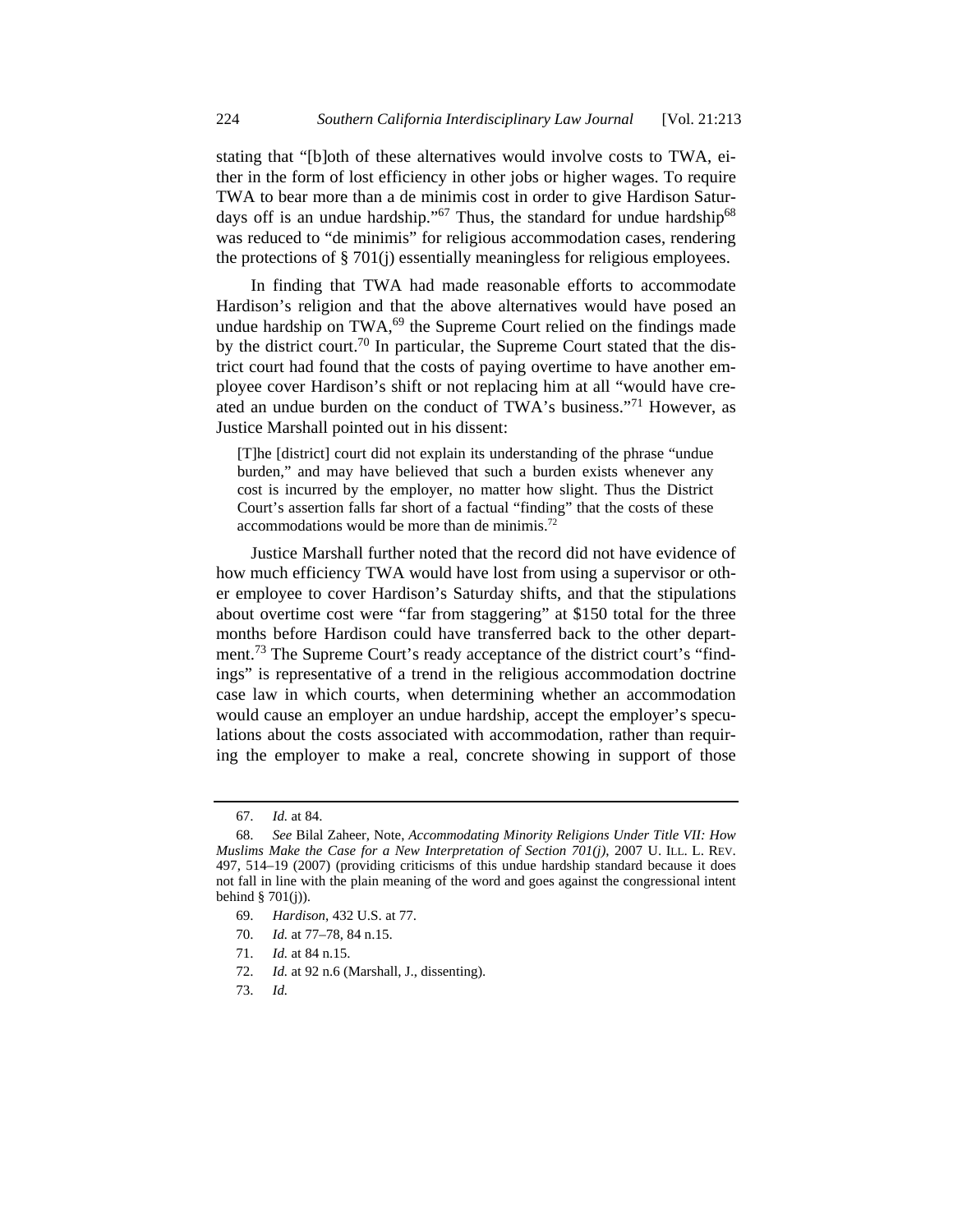costs.74 Courts' readiness to accept this type of speculation by employers reflects the society-wide trivialization of religion—even speculative costs to employers are seen as outweighing an employee's religious beliefs.

The Supreme Court also focused on TWA's obligation to follow the collective**-**bargaining agreement and stay within the bounds of the seniority system.<sup>75</sup> In particular, the Court stated that "the [seniority] system itself represented a significant accommodation to the needs, both religious and secular, of all of TWA's employees," and that "the seniority system represent[ed] a neutral way of minimizing the number of occasions when an employee must work on a day that he would prefer to have off."<sup>76</sup> The Court's reasoning here is interesting because it fails to acknowledge the fact that § 701(j) was meant to accommodate the needs of religious employees, not the preferences of secular employees.<sup>77</sup> The Court further stated that accommodating Hardison and other religious employees who sought days off for religious observance would have been "at the expense of others who had strong, but perhaps nonreligious, reasons for not working on weekends."78 The Court took issue with the fact that accommodation meant that certain privileges, such as Saturdays off, would be "allocated according to religious beliefs."<sup>79</sup> By treating religious reasons for wanting Saturdays off, and strong, nonreligious reasons for wanting Saturdays off as equally important, the court trivializes religious beliefs by treating them as nothing more than preferences, rather than "the fundaments upon which the devout build their lives."80 The Court's language and its decision to set

- 75. *Hardison*, 432 U.S. at 79.
- 76. *Id.* at 78.
- 77. *See* 42 U.S.C. § 2000e(j) (2006).
- 78. *Hardison*, 432 U.S. at 81.

 <sup>74.</sup> Thomas D. Brierton, "*Reasonable Accommodation" Under Title VII: Is It Reasonable to the Religious Employee?*, 42 CATH. LAW. 165, 182 (2002) ("The courts have weakened reasonable accommodation rights in the workplace through a number of mechanisms. Since employers need only provide a reasonable accommodation to the extent of a de minimis cost, the courts have allowed employers to meet the threshold by presenting evidence of potential workplace disruption and imposition on co-worker rights. Both of these defenses permit the court to speculate as to the consequences of allowing the reasonable accommodation."). *See also* Sarah Abigail Wolkinson, Comment, *A Critical Historical and Legal Reappraisal of* Bhatia v. Chevron U.S.A., Inc.*: Judicial Emasculation of the Duty of Accommodation*, 12 U. PA. J. BUS. L. 1185, 1193 (2010) ("By establishing the weak evidentiary standard of de minimis for proving undue hardship, the Supreme Court set the stage for parallel decisions at the appellate and district court levels in which courts have essentially refused to accommodate religious employees on the basis of speculative considerations.").

 <sup>79.</sup> *Id.* at 85. The Court also stated, "to give Hardison Saturdays off, TWA would have had to deprive another employee of his shift preference at least in part because he did not adhere to a religion that observed the Saturday Sabbath." *Id.* at 81.

 <sup>80.</sup> CARTER, *supra* note 14, at 14.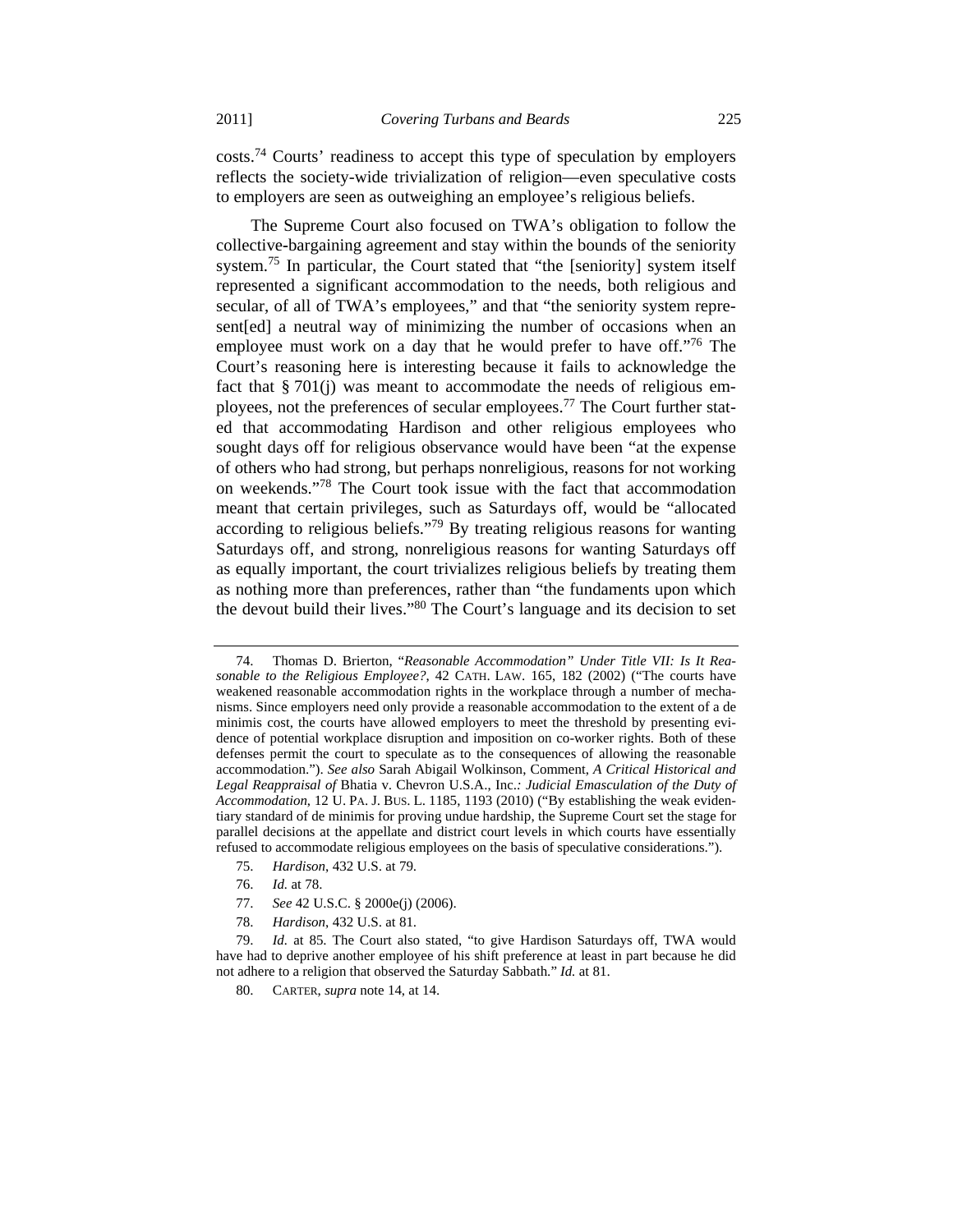such a low burden for employers under the undue hardship standard implies that religious employees should act "rationally" and base their lives around their work obligations, rather than around their beliefs. Furthermore, "[t]he de minimis standard sends the implicit message that religious beliefs and practices are of minimal value to the workplace" and allows courts to "interpret 'reasonable' from the perspective of the reasonable employer, instead of asking what would be reasonable to the religious employee under the same circumstances."<sup>81</sup>

In his dissent, Justice Marshall contends that the majority has "deal[t] a fatal blow to all efforts under Title VII to accommodate work requirements to religious practices."82 He elaborated further:

An employer, the Court concludes, need not grant even the most minor special privilege to religious observers to enable them to follow their faith. As a question of social policy, this result is deeply troubling, for a society that truly values religious pluralism cannot compel adherents of minority religions to make the cruel choice of surrendering their religion or their job. And as a matter of law today's result is intolerable, for the Court adopts the very position that Congress expressly rejected in 1972, as if we were free to disregard congressional choices that a majority of this Court thinks unwise.<sup>83</sup>

Most importantly, in response to the Court's point that the seniority system was a significant accommodation because it was neutral, thereby allowing all employees an equal opportunity to request days off regardless of their religious obligations, Justice Marshall pointed out:

[I]f an accommodation can be rejected simply because it involves preferential treatment, then the regulation and the statute, while brimming with "sound and fury," ultimately "signif(y) nothing." The accommodation issue by definition arises only when a neutral rule of general applicability conflicts with the religious practices of a particular employee.<sup>84</sup>

The majority's reasoning appears to be that by refusing to grant religious employees an exception to the seniority system rules so that they may adhere to the requirements of their religion, all employees, both religious and nonreligious, are treated more fairly. However, as Justice Marshall explains, treating both groups the same in this manner renders § 701(j) meaningless because the only way § 701(j) provides protection to religious minorities is by treating the two groups differently—that is, by providing reli-

 <sup>81.</sup> Brierton, *supra* note 74, at 192.

 <sup>82.</sup> *Hardison*, 432 U.S. at 86 (Marshall, J., dissenting).

 <sup>83.</sup> *Id.* at 87.

 <sup>84.</sup> *Id.*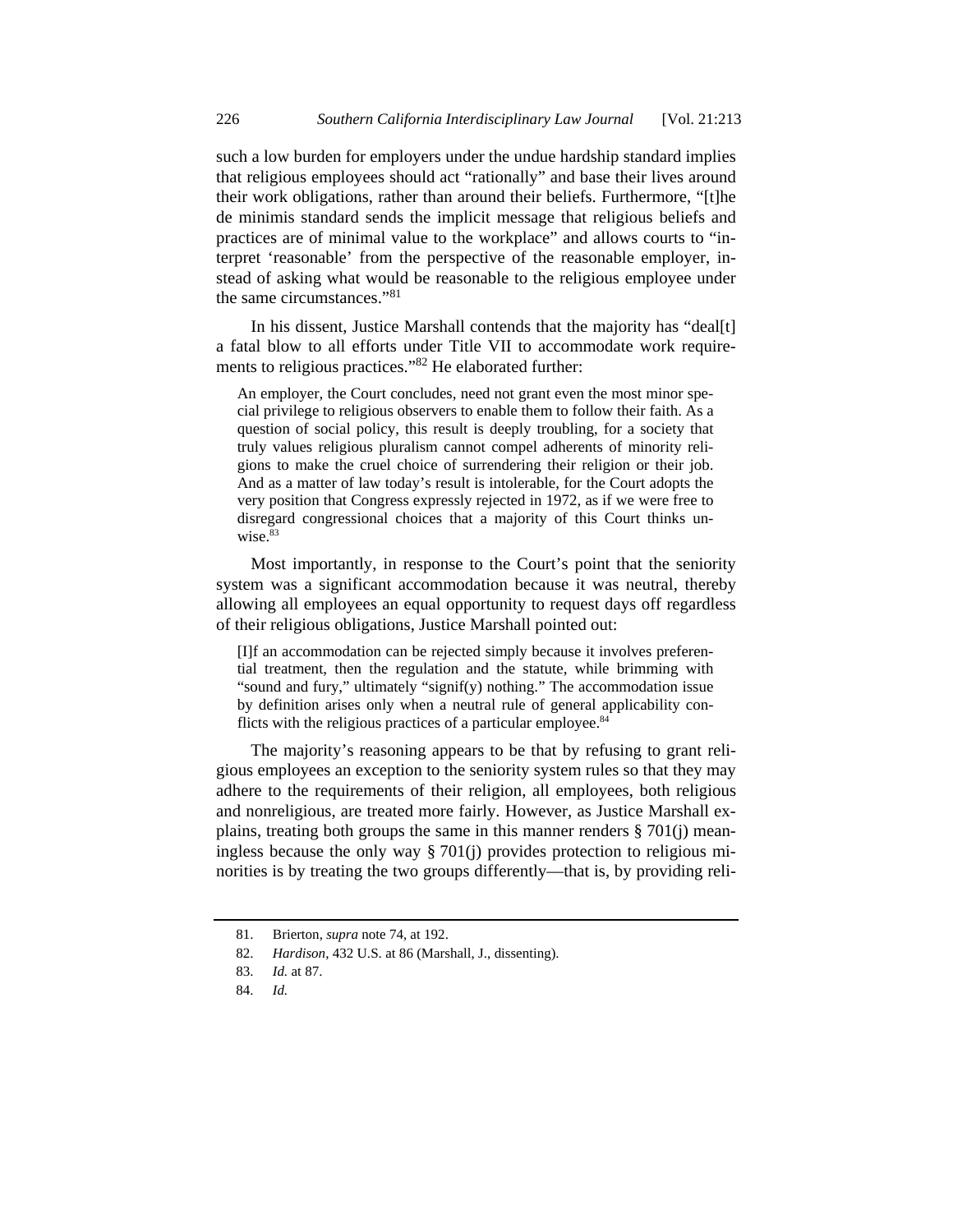gious minorities with an exception, or accommodation, to the neutral rules that apply to all employees. Rather than providing religious minorities with the protections to which they are entitled under  $\S 701(i)$ , the Court's reasoning reaffirms the status quo and marginalizes employees whose religious beliefs conflict with their employers' "neutral rule[s] of general applicability."85

2. The Reasonable Accommodation Standard

In *Ansonia Board of Education v. Philbrook*, 86 the Supreme Court addressed the issue of reasonable accommodation under § 701(j), looking specifically at the issue of whether "an employer must accept the employee's preferred accommodation absent proof of undue hardship."87 The Court held that employers are not required to implement any particular accommodation,<sup>88</sup> thereby further weakening religious employees' rights under § 701(j) of Title VII.

The plaintiff, Ronald Philbrook, had been employed by the Ansonia Board of Education as a high school teacher.<sup>89</sup> In 1968, six years after starting his employment with the school board, Philbrook joined the Worldwide Church of God, which "require[d] members to refrain from secular employment during designated holy days."90 The school board's collective bargaining agreement with the Ansonia Federation of Teachers allowed for three days of annual leave for observances of religious holidays.<sup>91</sup> The agreement also allowed teachers to use up to three days of accumulated leave for "necessary personal business."<sup>92</sup> However, if the three days allowed for religious leave had already been used, the employee was not allowed to use the personal leave for religious reasons.<sup>93</sup> Teachers were allowed to take one of the personal days without prior approval, but needed the principal's advance approval for the other two days.<sup>94</sup>

From 1968 up until the 1976 school year, Philbrook used the three days granted for the observance of holy days in his contract, but had to take unauthorized leave to observe the remaining holy days; the school board

 <sup>85.</sup> *Id.*

 <sup>86.</sup> Ansonia Bd. of Educ. v. Philbrook, 479 U.S. 60 (1986).

 <sup>87.</sup> *Id.* at 66.

<sup>88</sup>*. Id.* at 68.

 <sup>89.</sup> *Id.* at 62.

 <sup>90.</sup> *Id.*

 <sup>91.</sup> *Id.* at 63–64.

 <sup>92.</sup> *Id.* at 64.

 <sup>93.</sup> *Id.*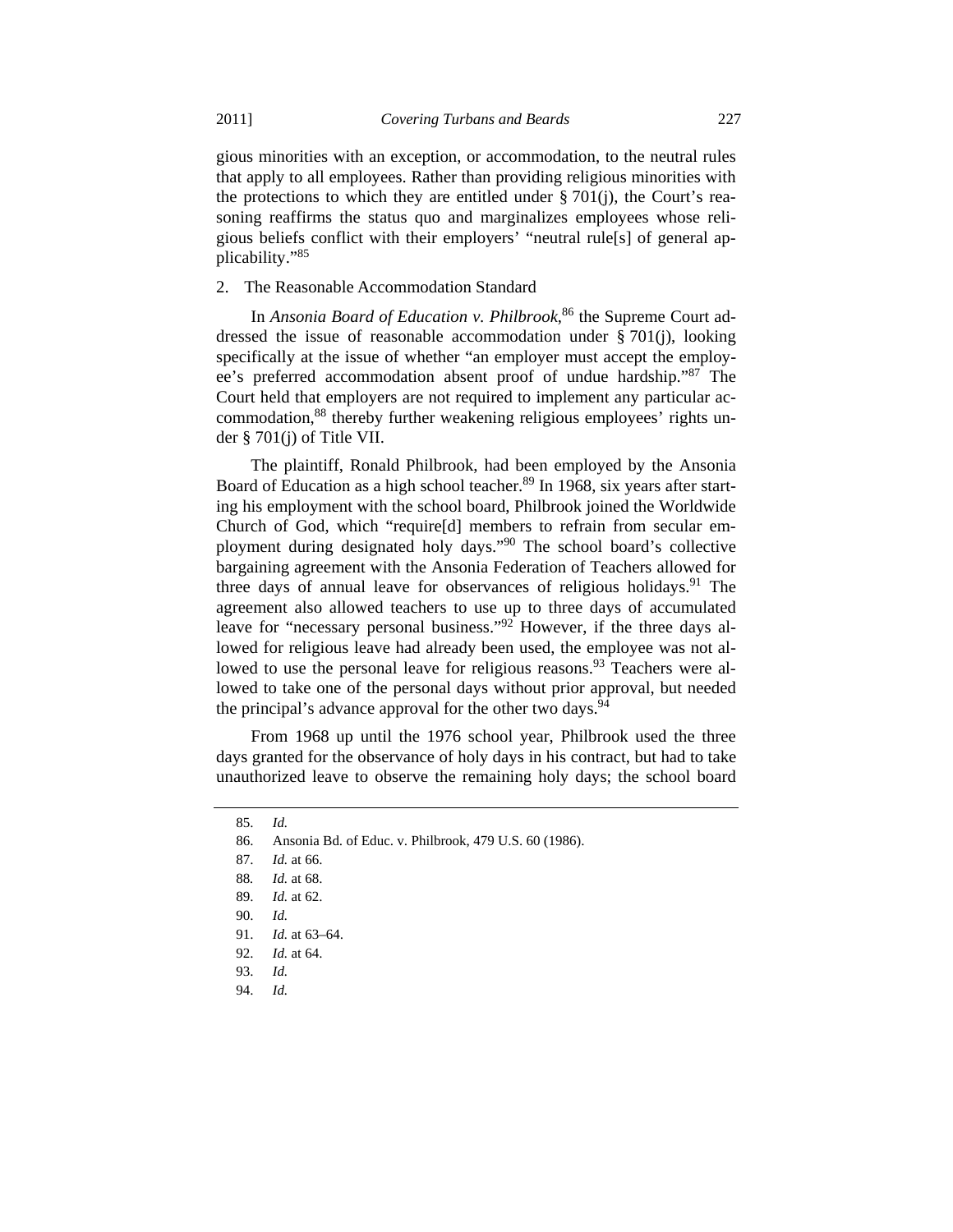reduced his pay accordingly.<sup>95</sup> In 1976, he started scheduling required hospital visits on his religious holidays rather than taking unauthorized leave for religious reasons and "also worked on several holy days."96 However, Philbrook was not satisfied with this arrangement and asked the school board to either allow him to use personal leave for religious observance (which would give him three additional days of paid leave) or "pay the cost of a substitute and receive full pay for additional days off for religious observances."<sup>97</sup> The school board rejected both options.<sup>98</sup>

The Second Circuit held that "where the employer and the employee each propose a reasonable accommodation, Title VII requires the employer to accept the proposal the employee prefers unless that accommodation causes undue hardship on the employer's conduct of his business."99 The Supreme Court expressly overruled this, holding:

We find no basis in either the statute or its legislative history for requiring an employer to choose any particular reasonable accommodation. . . . [W]here the employer has already reasonably accommodated the employee's religious needs, the statutory inquiry is at an end. The employer need not further show that each of the employee's alternative accommodations would result in undue hardship.<sup>100</sup>

The Court further stated that under the Second Circuit's approach, "the employee is given every incentive to hold out for the most beneficial accommodation, despite the fact that an employer offers a reasonable resolution of the conflict. $10^{101}$  In his dissent. Justice Marshall countered:

If the employer has offered a reasonable accommodation that *fully* resolves the conflict between the employee's work and religious requirements, I agree that no further consideration of the employee's proposals would normally be warranted. But if the accommodation offered by the employer does not completely resolve the employee's conflict, I would hold that the employer remains under an obligation to consider whatever *reasonable* proposals the employee may submit.<sup>102</sup>

 99. *Id.* at 66 (quoting Philbrook v. Ansonia Bd. of Educ., 757 F.2d 476, 484 (2d. Cir. 1985)).

 100. *Id.* at 68. The Court remanded on the issue of whether the school board's leave policy was a reasonable accommodation, stating, "[w]e think that there are insufficient factual findings as to the manner in which the collective-bargaining agreements have been interpreted in order for us to make that judgment initially." *Id.* at 70.

101. *Id.* at 69.

102. *Id.* at 72–73 (Marshall, J., dissenting).

 <sup>95.</sup> *Id.*

 <sup>96.</sup> *Id.*

 <sup>97.</sup> *Id.* at 64–65.

 <sup>98.</sup> *Id.* at 65.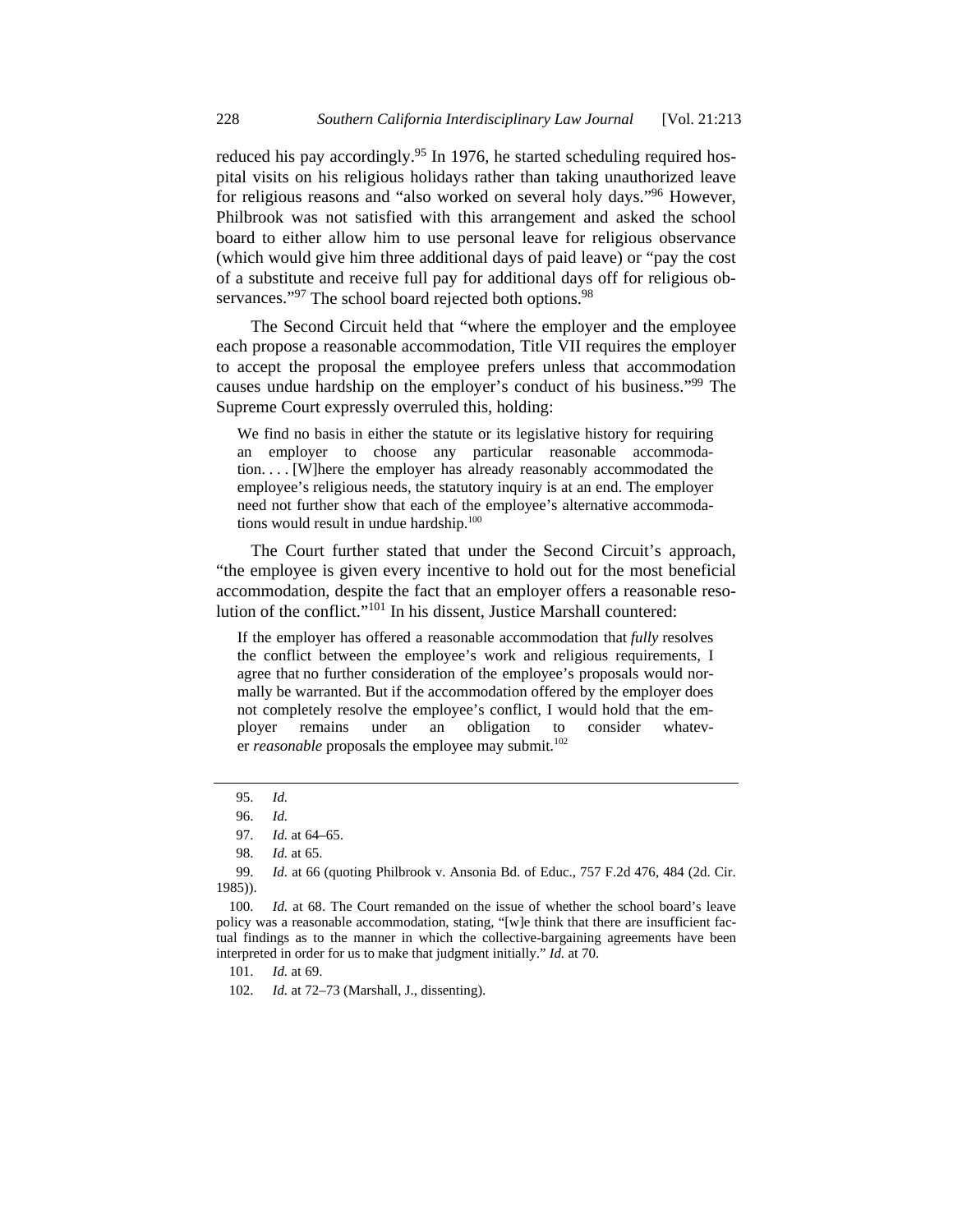Even though an employee is in the better position to know which, out of multiple reasonable accommodations, is best to resolve his or her religious conflict, the Court essentially gave employers the right to choose which accommodation to enact. Thus, the Court tipped the balance in favor of employers, once again reflecting the trivialization of religion by giving business interests precedence over religious beliefs. Furthermore, while Philbrook was asked to compromise his pay and not his religious beliefs, some lower courts have extended the reasoning of this case to require religious employees to compromise their beliefs, $^{103}$  trivializing religion even further.

The Supreme Court's decisions in *Hardison* and *Ansonia* trivialize religious employees' beliefs by treating those beliefs as choices and implying that the reasonable, rational employee should be willing to compromise those beliefs if they conflict with job duties. By interpreting "undue hardship" to mean anything more than a de minimis burden on the employer, the Supreme Court set a low standard for employers and went against the legislative intent behind § 701(j), which was to provide a more meaningful level of protection to religious employees.<sup>104</sup> The negative effect of this low standard is further compounded by the Court's decision in *Ansonia*, which gives deference to the employer, rather than the employee, in the final choice of accommodation. This deference to employers "take[s] the focus off helping the employee resolve the conflict," and instead puts it on "how to minimize the burden on the employer in resolving the conflict."105

Consequently, although on its face, § 701(j) of Title VII may appear to provide extra protection to religious employees through its requirement that employers accommodate employees' religious practices, these protections are in fact very weak given the low, employer-friendly standards for choosing a reasonable accommodation and establishing an undue hardship. Thus, Title VII legitimizes discrimination against religious employees through

 <sup>103.</sup> Kaminer, *Religious Conduct and the Immutability Requirement*, *supra* note 7, at 464. Kaminer points to a number of cases to support this point, including: Chrysler Corp. v. Mann, 561 F.2d 1282, 1285, 1286 (8th Cir. 1977) (pointing out the employee's "failure to try to accommodate his own religious beliefs," and that the employee did not "consider any sort of a compromise insofar as his religion was concerned"); Johnson v. Halls Merchandising, Inc., 1989 WL 23201 (W.D. Mo. Jan. 17, 1989) ("plaintiff did not make any effort to . . . accommodate her beliefs to the legitimate and reasonable interests of her employer"); Sturgill v. United Parcel Serv., Inc., 512 F.3d 1024, 1033 (8th Cir. 2008) (Title VII "requires accommodation by the employee, and a reasonable jury may find in many circumstances that the employee must either compromise a religious observance or practice"). *Id.*  at 467–68.

 <sup>104.</sup> *See supra* notes 42–44 and accompanying text.

 <sup>105.</sup> Blair, *supra* note 40, at 538.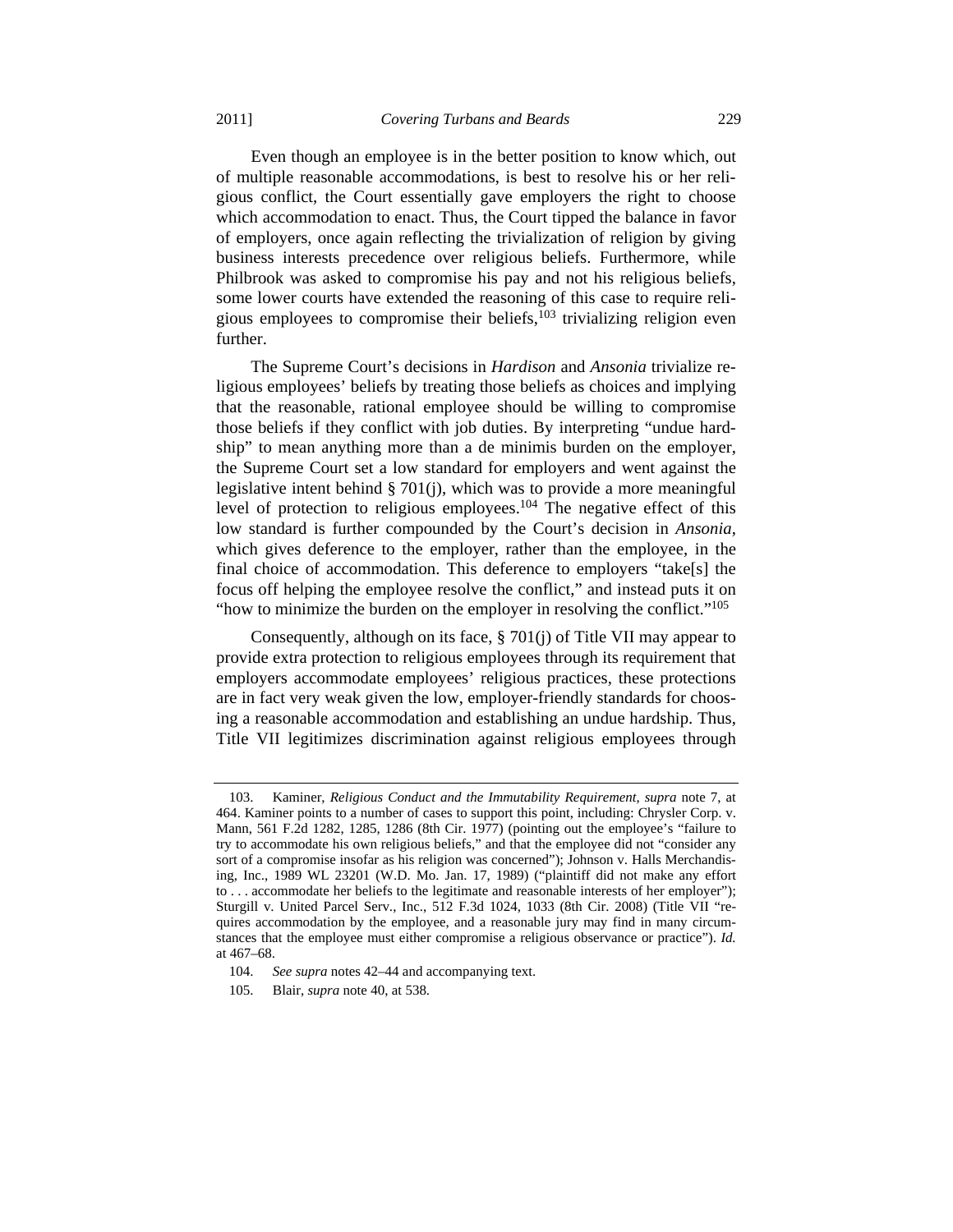the religious accommodation doctrine, which, rather than providing religious employees with any real protection, actually serves as a vehicle for employers to justify their non-accommodation of religious employees.

#### III. THE GROOMING CODES DOCTRINE

# A. THE PERPETUATION OF DISCRIMINATION THROUGH GROOMING CODES' ENFORCED COVERING

The nature of discrimination in America has changed since the enactment of Title VII in the 1960s: it has moved from overt displays of discrimination to subtle manifestations of it. New York University Law School professor Kenji Yoshino describes this change and how it affects the protection of minorities' civil rights:

Discrimination was once aimed at entire groups, resulting in the exclusion of all racial minorities, women, gays, religious minorities and people with disabilities. A battery of civil rights laws—like the Civil Rights Act of 1964 and the Americans with Disabilities Act of 1990—sought to combat these forms of discrimination. The triumph of American civil rights is that such categorical exclusions by the state or employers are now relatively rare. Now a subtler form of discrimination has risen to take its place. This discrimination does not aim at groups as a whole. Rather, it aims at the subset of the group that refuses to cover, that is, to assimilate to dominant norms. And for the most part, existing civil rights laws do not protect individuals against such covering demands.106

The "dominant norms" Yoshino refers to are based on "white, male, ostensibly straight, Protestant, and able-bodied" standards.<sup>107</sup> Yoshino uses "covering" to refer to the process by which individuals downplay certain identity traits to conform to dominant cultural norms.<sup>108</sup> The concept of covering was first developed by Sociologist Erving Goffman, who referred to certain identity, such as racial and religious identities, as "stigmas."109

 <sup>106.</sup> Kenji Yoshino, *The Pressure to Cover*, N.Y. Times Magazine, Jan. 15, 2006, at 32 [hereinafter Yoshino, *Pressure to Cover*].

 <sup>107.</sup> KENJI YOSHINO, COVERING: THE HIDDEN ASSAULT ON OUR CIVIL RIGHTS 22 (2006).

 <sup>108.</sup> Kenji Yoshino, *Covering*, 111 YALE L.J. 769, 772 (2002) [hereinafter Yoshino, *Covering*].

 <sup>109.</sup> ERVING GOFFMAN, STIGMA: NOTES ON THE MANAGEMENT OF SPOILED IDENTITY 4 (1963). Goffman describes three different types of stigmas: "various physical deformities," "blemishes of individual character," and the "stigma of race, nation, and religion." *Id.* Goffman explains:

In all of these various instances of stigma . . . the same sociological features are found: an individual who might have been received easily in ordinary social intercourse possesses a trait that can obtrude itself upon attention and turn those of us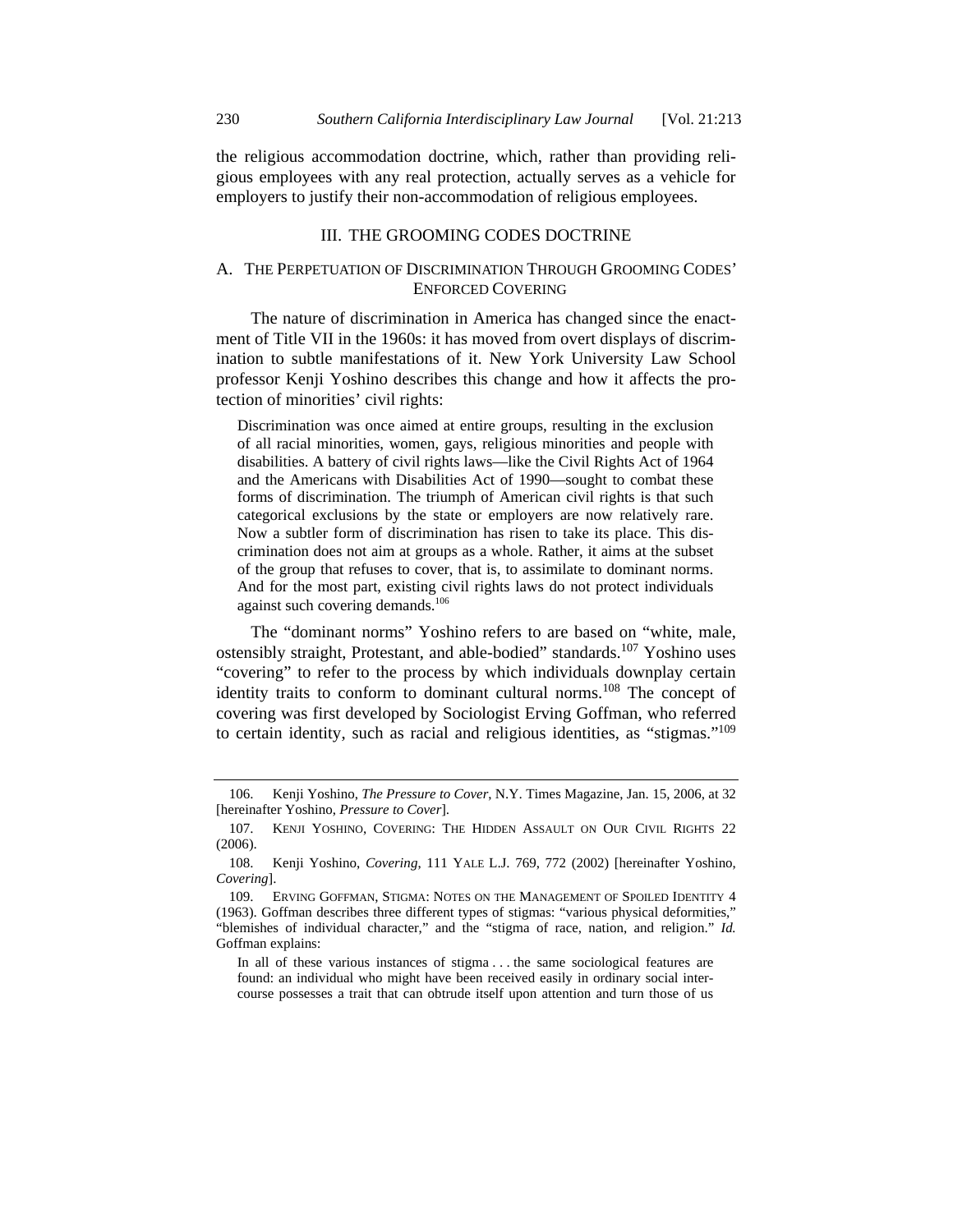Covering, which is a form of assimilation often seen in the workplace,  $110$  is about the "obstrusiveness" of an individual's stigma. That is, covering requires "that the individual modulate her conduct to make her difference easy for those around her to disattend her known stigmatized trait."111 For example, a gay couple might cover by "avoiding public displays of samesex affection."<sup>112</sup> Yoshino explains that while it is acceptable, and even expected, to see straight couples holding hands or kissing in public, "it is generally unacceptable for gay couples to engage in such forms of expression," because gay couples who do so "are perceived to be flaunting their sexuality in an indecent way."<sup>113</sup>

Yoshino argues that "racial minorities and women cover, and are asked to cover, all the time."114 He points to examples provided by Business Consultant and Researcher John T. Molloy, who in his book *New Dress for Success*, advises minorities to cover if they want to be successful in their careers:

Molloy advises African-Americans to avoid "Afro hairstyles" and to wear "conservative pinstripe suits, preferably with vests, accompanied by all the establishment symbols, including the Ivy League tie." He urges Latinos to "avoid pencil-line mustaches," "any hair tonic that tends to give a greasy or shiny look to the hair," "any articles of clothing that have Hispanic associations" and "anything that is very sharp or precise."<sup>115</sup>

And while Molloy's advice may be unsettling, Yoshino writes, Molloy is simply pointing out the fact that prejudice against minorities still

whom he meets away from him, breaking the claim that his other attributes have on us. He possesses a stigma, an undesired differentness from what we had anticipated.

*Id.* at 4–5.

 <sup>110.</sup> Yoshino, *Covering*, *supra* note 108.

<sup>111</sup>*. Id.* at 837.

 <sup>112.</sup> *Id.* at 843.

 <sup>113.</sup> *Id.*

<sup>114</sup>*. Id.* at 779. Yoshino explains:

The African-American woman who stops wearing cornrows to succeed at work may be covering. The native Hawaiian broadcaster who mutes his accent to retain his broadcasting job may be covering. The Latino venireperson who denies knowledge of Spanish to remain on a jury may be covering. Women also cover. The woman who seeks to downplay her status as a mother or her pregnancy for fear of being penalized as an inauthentic worker may be covering. The female scholar who eschews feminist topics may be covering. The woman who strives to be as aggressive or tearless as the stereotypical man may be covering. In all these instances, the individual is not attempting to change or hide her identity. Nonetheless, she is assimilating by making a disfavored trait easy for others to disattend.

*Id.* at 779–80.

 <sup>115.</sup> Yoshino, *Pressure to Cover*, *supra* note 106.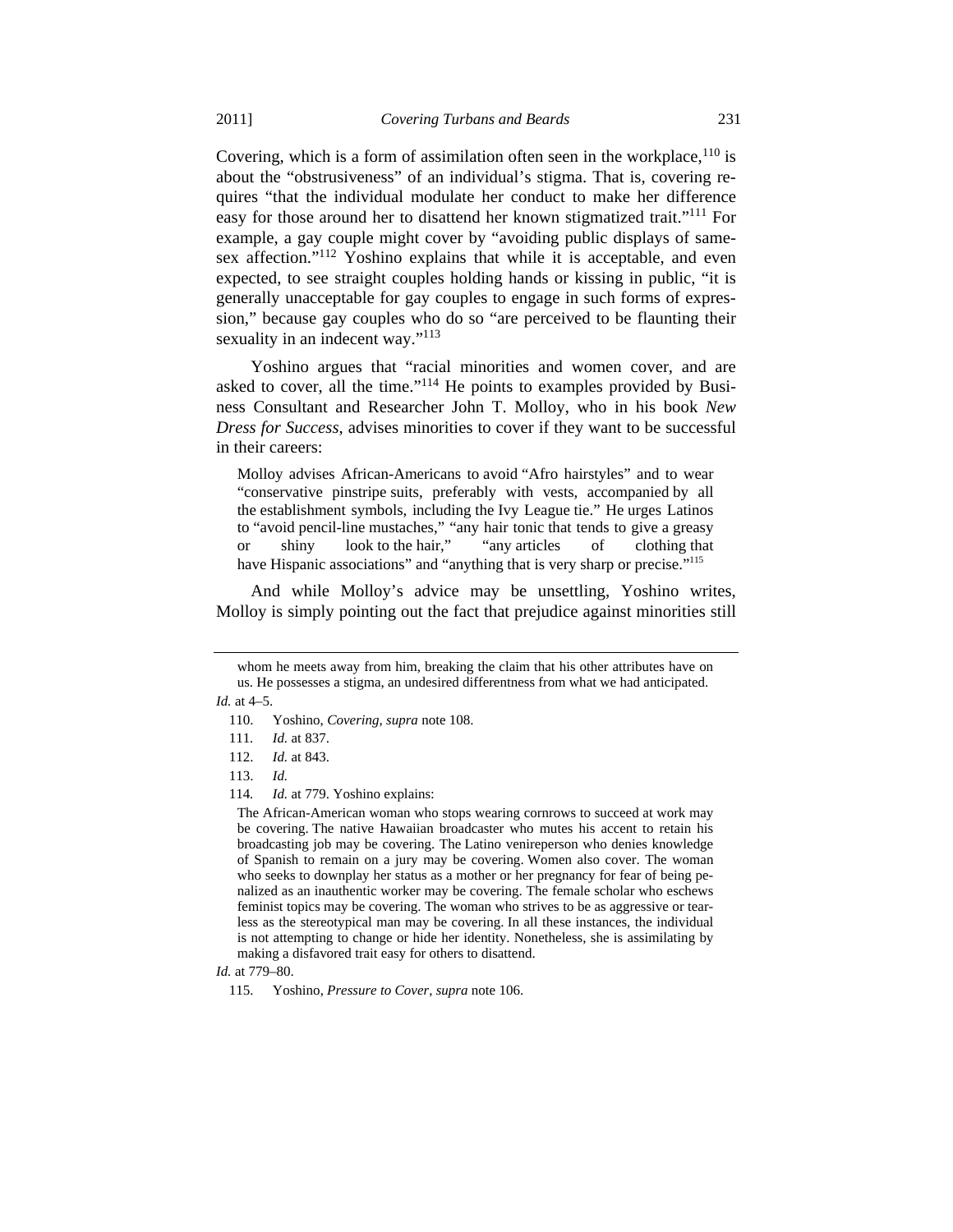exists in today's society and that it would be foolish to believe that this prejudice does not permeate the workplace and affect employers' perceptions of minority employees:

Molloy is equally frank about why covering is required. The "model of success," he says, is "white, Anglo-Saxon and Protestant." Those who do not possess these traits "will elicit a negative response to some degree, regardless of whether that response is conscious or subconscious." Indeed, Molloy says racial minorities must go "somewhat overboard" to compensate for immutable differences from the white mainstream. After conducting research on African-American corporate grooming, Molloy reports that "blacks had not only to dress more conservatively but also more expensively than their white counterparts if they wanted to have an equal impact."116

Molloy, who titled this research report "Dress White," also found that African Americans had to "put their clothing together well, and to choose clothing that was finely tailored, because their black skin in a society where racism still persists, aroused a prejudice that they would not be as competent and able as whites."<sup>117</sup>

While Molloy's advice is optional and no one has to follow it, minority employees often find that even if they do not want to cover, they may be forced to do so by their employers. One way in which the subtle discrimination of covering is perpetuated in the workplace is through employers' grooming and dress codes.<sup>118</sup> Employers often have grooming and dress codes for their employees because these policies can "serve important business-related concerns," such as ensuring safety, boosting employee morale, and increasing productivity.<sup>119</sup> However, grooming codes can be problematic when they try to force employees to cover and assimilate to the dominant cultural norms the codes reflect, leading to the marginalization of minorities who do not, cannot, or refuse to cover and conform to those norms.

 <sup>116.</sup> *Id.* 

 <sup>117.</sup> JOHN T. MOLLOY, JOHN T. MOLLOY'S NEW DRESS FOR SUCCESS 233 (1988).

 <sup>118.</sup> *See* Mark R. Bandsuch, S.J., *Dressing Up Title VII's Analysis of Workplace Appearance Policies*, 40 COLUM. HUM. RTS. L. REV. 287, 287 (2009) ("Extreme acts of employment discrimination have diminished, only to be replaced by more subtle forms of prejudice, such as the implementation of employee dress codes. Make-up requests, hair restrictions, and clothing requirements represent a small sampling of this 'second generation' of 'trait discrimination,' usually established under the guise of professionalism or maintenance of corporate image.").

 <sup>119.</sup> Ritu Mahajan, *The Naked Truth: Appearance Discrimination, Employment, and the Law*, 14 ASIAN AM. L.J. 165, 169 (2007).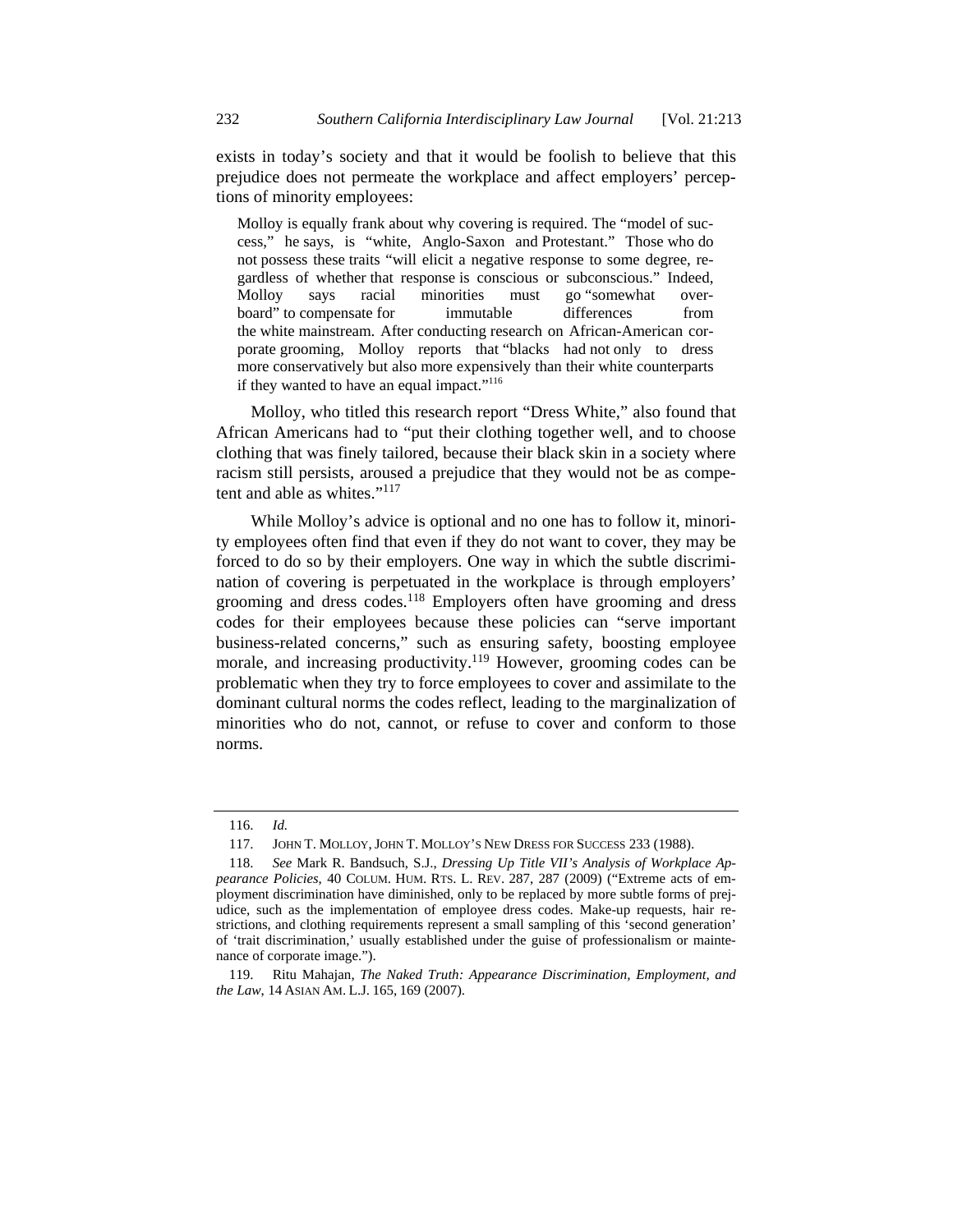The discrimination that accompanies "enforced covering"<sup>120</sup> is legitimized by courts when they allow employers to enforce their grooming policies against minorities without requiring employers to provide strong, legitimate reasons for doing so.121 One way in which courts justify their deference to employers' grooming policies is by distinguishing between mutable and immutable characteristics—that is, "between being a member of a legally protected group and behavior associated with that group."122 Thus, courts find that employers cannot refuse to hire a woman "for having two X chromosomes,"123 but can fire her for wearing pantsuits in violation of her employer's dress code.124 Similarly, "African-Americans cannot be fired for their skin color, but they could be fired for wearing cornrows."<sup>125</sup> Yoshino argues that "[t]his distinction between being and doing reflects a bias towards assimilation," given that "courts will not protect mutable traits, because individuals can alter them to fade into the mainstream."126 And if these individuals choose not to alter them, as we will see from the cases discussed *infra* Part III.B, "they must suffer the consequences."127

#### B. GROOMING CODES CASE LAW

Although the focus of this note is on religion-based discrimination, the grooming codes doctrine does not apply solely to religious discrimination cases. In fact, the doctrine developed through sex and race discrimination cases. Thus, this section focuses on sex and race discrimination cases and how they set the precedent of courts deferring to employers' grooming policies and making protection contingent on the immutable nature of the trait in question.

#### 1. Sex and Grooming Codes

In the 1975 case *Willingham v. Macon Telegraph Publishing Co.*, 128 Alan Willingham brought suit under Title VII against Macon Telegraph for

 <sup>120.</sup> Yoshino, *Covering*, *supra* note 108, at 875 ("[M] any of the forms of discrimination from which racial minorities remain unprotected today take the form of enforced covering.").

 <sup>121.</sup> Yoshino, *Pressure to Cover*, *supra* note 106 ("What's frustrating about the employment discrimination jurisprudence is that courts often don't force employers to answer the critical question of why they are requiring employees to cover.").

 <sup>122.</sup> *Id.*

 <sup>123.</sup> *Id.*

 <sup>124.</sup> *See infra* Part III.B.1.

 <sup>125.</sup> Yoshino, *Pressure to Cover*, *supra* note 106. *See also infra* Part III.B.2.

 <sup>126.</sup> Yoshino, *Pressure to Cover*, *supra* note 106.

 <sup>127.</sup> *Id.*

 <sup>128.</sup> Willingham v. Macon Tel. Publ'g Co., 507 F.2d 1084 (5th Cir. 1975).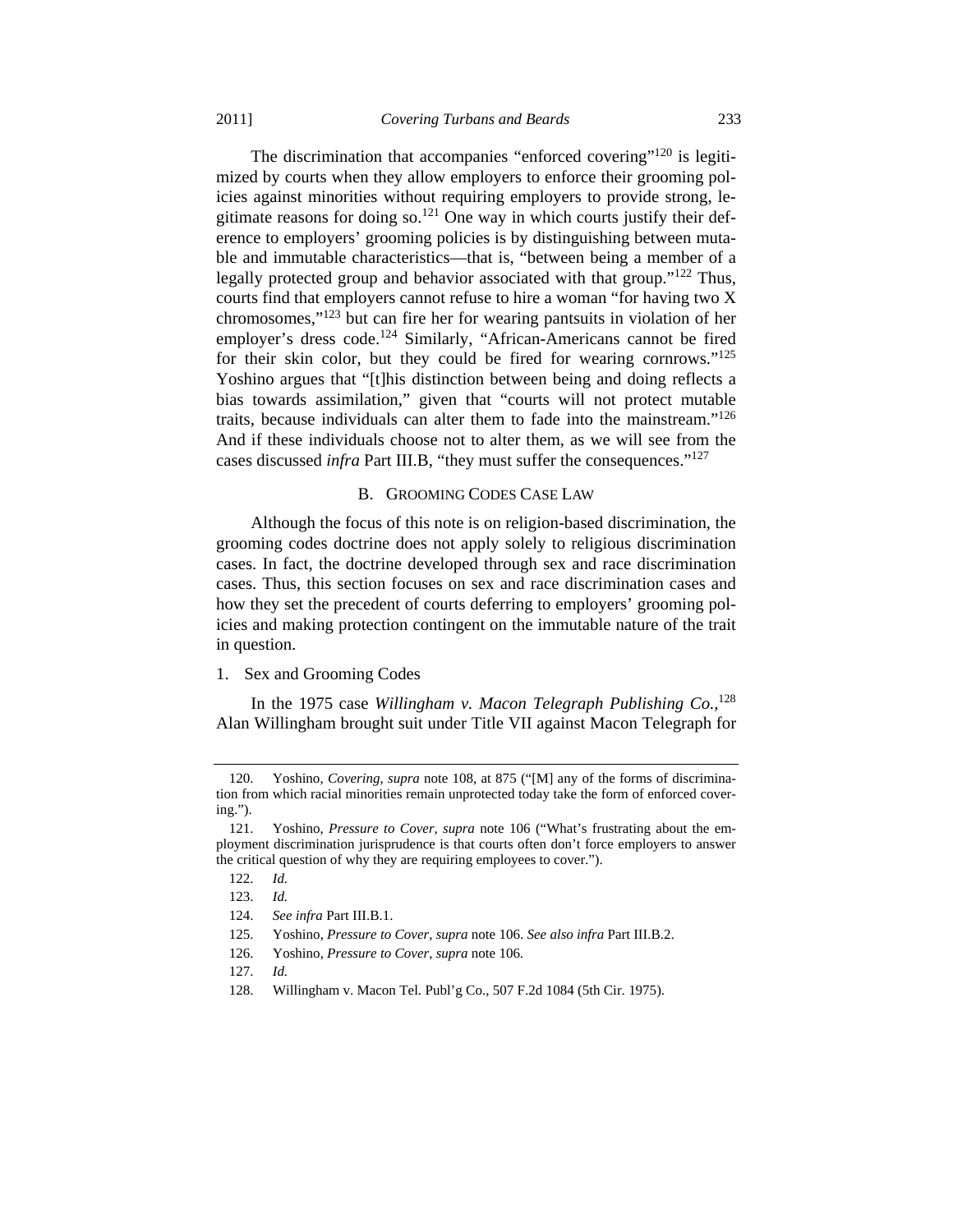refusing to hire him because of the length of his hair, which did not comply with the company's grooming policy.<sup>129</sup> Willingham argued that Macon Telegraph discriminated "amongst employees based upon their sex, in that female employees [could] wear their hair any length they [chose], while males [had to] limit theirs to the length deemed acceptable by Macon Telegraph." $^{130}$ 

The Fifth Circuit outlined the framework for a Title VII sex discrimination case as a three-step inquiry: "(1) has there been some form of discrimination, i.e., different treatment of similarly situated individuals; (2) was the discrimination based on sex; and (3) if there has been sexual discrimination, is it within the purview of the bona fide occupational qualification (BFOQ) exception and thus lawful?"131 In ruling against Willingham, the court found that Macon Telegraph's decision to not hire men with long hair was "based not upon sex, but rather upon grooming standards, and thus [was] outside the proscription" of Title VII.<sup>132</sup> The court explained that in order to provide equal employment opportunity, employers are prohibited from "discriminating against employees on the basis of immutable characteristics, such as race and national origin."133 Therefore, employers are not allowed to have different hiring policies for men and women if "the distinction is based on some fundamental right."134 However, the court also stated that "a hiring policy that distinguishes on some other ground, such as grooming codes or length of hair, is related more closely to the employer's choice of how to run his business than to equality of employment opportunity."<sup>135</sup> Thus, the court explained that because "[h]air length is not immutable," it is not protected,<sup>136</sup> and the employer's choice of how to run his or her business takes precedence. The court concluded that if an "employee objects to [a] grooming code he has the right to reject it by looking elsewhere for employment, or alternatively he may choose to subordinate his preference by accepting the code along with the job."137

In the 1979 case *Lanigan v. Bartlett & Co. Grain*, 138 Data La Von Lanigan, a secretary in the executive office at Bartlett  $\&$  Co. Grain, was

 <sup>129.</sup> *Id.* at 1086–87.

 <sup>130.</sup> *Id.* at 1088.

 <sup>131.</sup> *Id.*

 <sup>132.</sup> *Id.*

 <sup>133.</sup> *Id.* at 1091.

 <sup>134.</sup> *Id.*

 <sup>135.</sup> *Id.*

 <sup>136.</sup> *Id.*

 <sup>137.</sup> *Id.*

 <sup>138.</sup> Lanigan v. Bartlett & Co. Grain, 466 F. Supp. 1388 (W.D. Mo. 1979).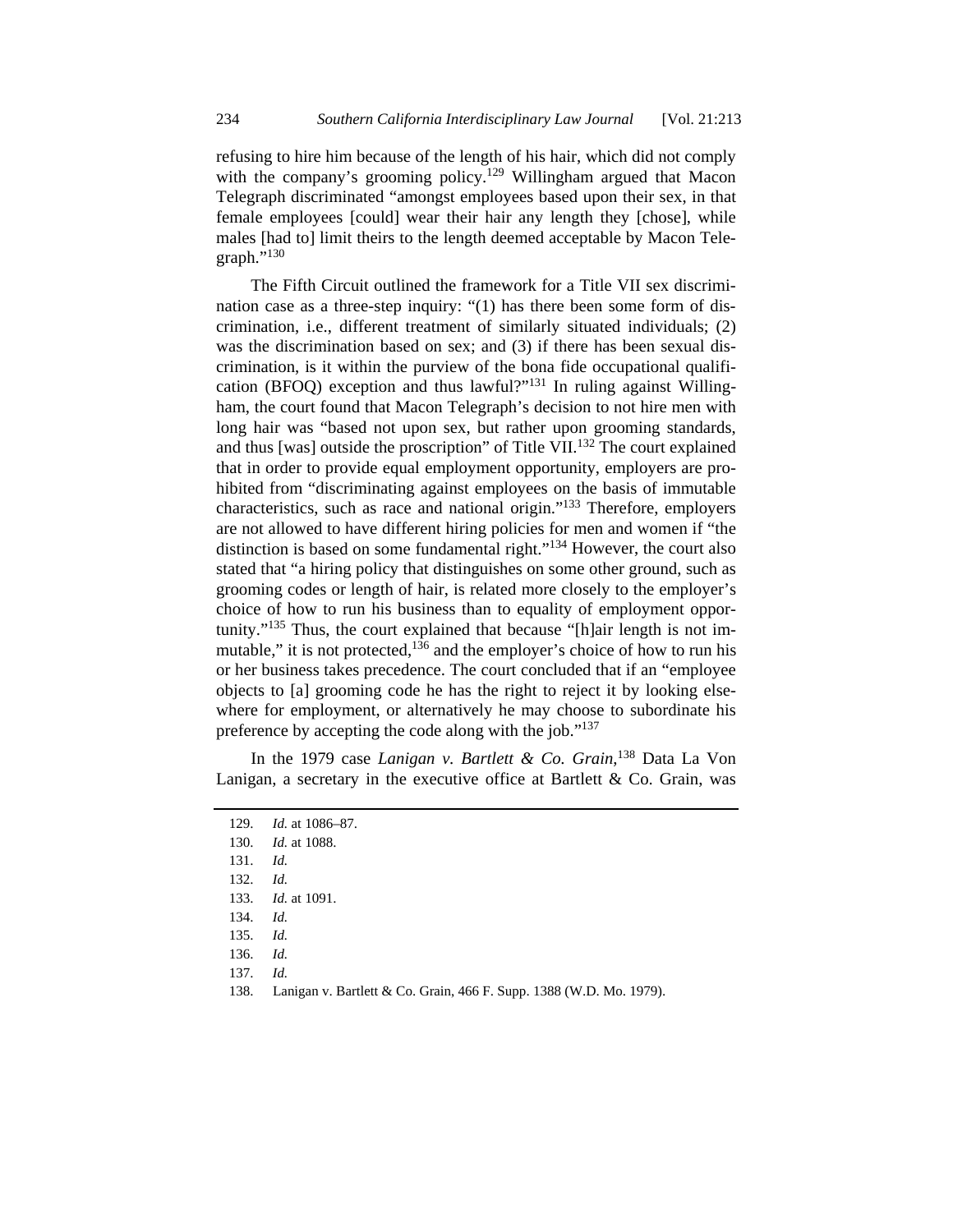fired for failing to comply with the company's dress code prohibiting women from wearing pantsuits in the executive offices.<sup>139</sup> Lanigan brought suit under Title VII, alleging that this policy discriminated against women.140 She conceded that, under the precedent of *Willingham* and other "haircut cases,"<sup>141</sup> she would lose her claim because those cases were "unanimous in holding that nothing in Title VII prohibits an employer from making decisions based on factors such as grooming and dress."142 However, Lanigan argued that her case was distinguishable from the haircut cases, because in her case, by prohibiting women from wearing pants, the company was "perpetuat[ing] the stereotype that men are more capable than women of making business decisions."<sup>143</sup> Lanigan argued that this made her case a "sex-plus" case.<sup>144</sup> Sex-plus cases "rest[] on the theory that disparate treatment of a male or female subclass violates Title VII since the employer has added a factor for one sex that is not added to the other sex as a condition of employment."145 In this case, the subclass was women wearing pants, who were "subject to discharge while women wearing skirts and men wearing pants [were] not subject to discharge."<sup>146</sup>

The court stated that in the interest of trying to reconcile the haircut cases and the sex-plus cases, the sex-plus analysis is limited to employment policies which "discriminate on the basis of (1) immutable characteristics, (2) characteristics which are changeable but which involve fundamental rights (such as having children or getting married), and (3) characteristics which are changeable but which significantly affect employment opportunities afforded to one sex."147 Based on these criteria, the court ruled against Lanigan, finding:

Plaintiff does not contend that she is unable to wear clothes other than pantsuits or that she is in any way physically unable to comply with the dress

142. *Lanigan*, 466 F. Supp. at 1390.

147. *Id.* at 1391.

 <sup>139.</sup> *Id.* at 1389–90.

 <sup>140.</sup> *Id.* at 1389.

 <sup>141.</sup> The court specifically cites to a number of these other "haircut cases." *Id.* at 1390. *See, e.g.*, Knott v. Missouri Pac. R.R. Co., 527 F.2d 1249 (8th Cir. 1975); Barker v. Taft Broad. Co., 549 F.2d 400 (6th Cir. 1977); Earwood v. Cont'l Se. Lines, Inc., 539 F.2d 1349 (4th Cir. 1976); Longo v. Carlisle DeCoppet & Co., 537 F.2d 685 (2d Cir. 1976); Willingham v. Macon Tel. Publ'g Co., 507 F.2d 1084 (5th Cir. 1975); Dodge v. Giant Food, Inc., 488 F.2d 1333 (D.C. Cir. 1973); Fagan v. Nat'l Cash Register Co., 481 F.2d 1115 (D.C. Cir. 1973).

 <sup>143.</sup> *Id.*

 <sup>144.</sup> *Id.*

 <sup>145.</sup> *Id.*

 <sup>146.</sup> *Id.*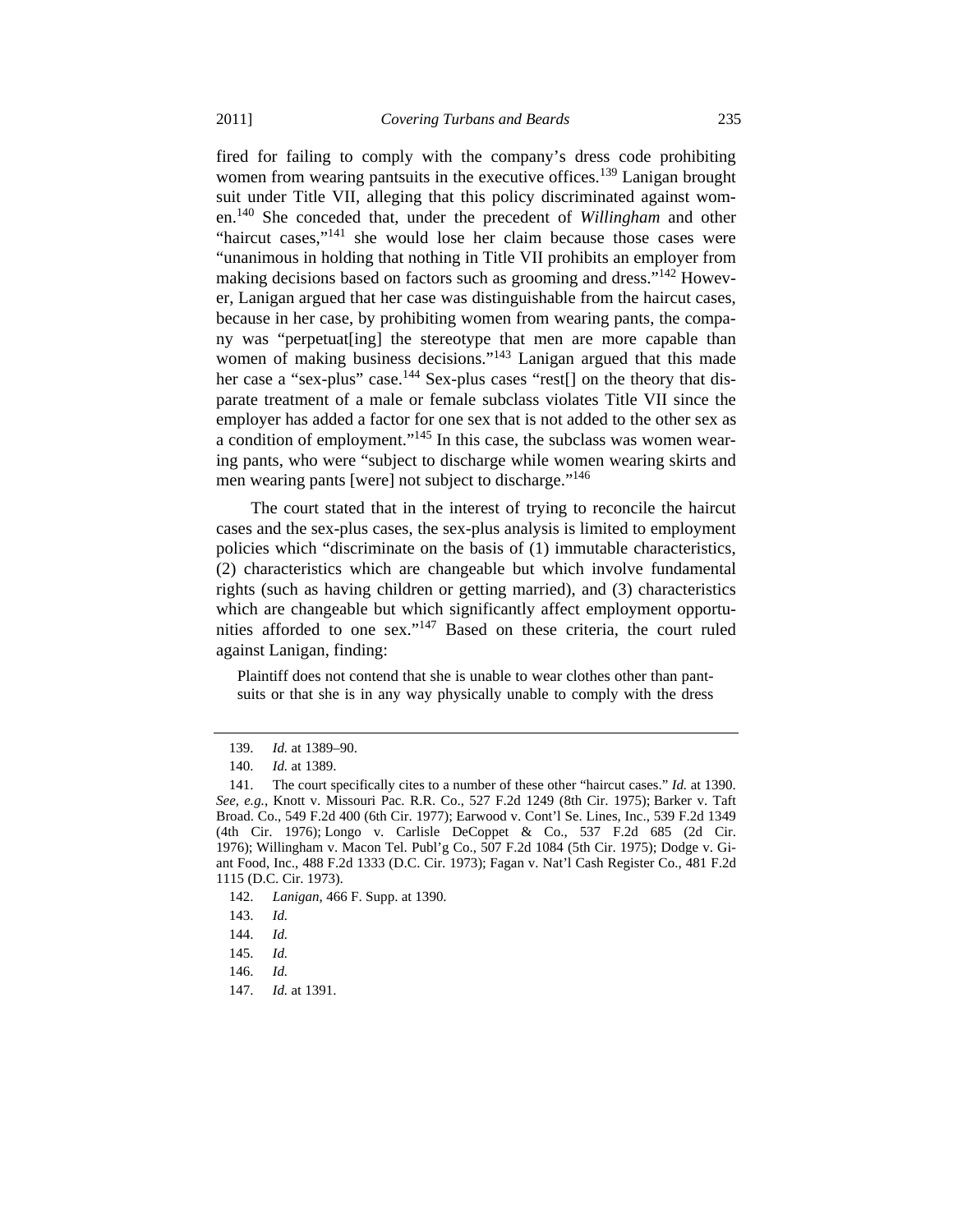code. In other words, plaintiff's affection for pantsuits is not an "immutable characteristic." Plaintiff does not contend that she has a "fundamental right" to wear pantsuits to work. Plaintiff does contend that the dress code significantly affects employment opportunities because it perpetuates "a sexist, chauvinistic attitude in employment."148

However, the court dismissed Lanigan's argument as "simply a matter of opinion,"149 stating:

The decision to project a certain image as one aspect of company policy is the employer's prerogative which employees may accept or reject. If they choose to reject the policy, they are subject to such sanctions as deemed appropriate by the company. An employer is simply not required to account for personal preferences with respect to dress and grooming standards.<sup>150</sup>

Thus, the precedence of deference to employers' grooming policies was once again affirmed, as was employers' ability to discriminate on the basis of mutable characteristics.

## 2. Race and Grooming Codes

*Rogers v. American Airlines* is often cited when analyzing the adverse effect of grooming codes on minorities.<sup>151</sup> This 1981 case was based on American Airlines's grooming policy, which prohibited "employees in certain employment categories from wearing an all-braided hairstyle."152 The plaintiff, Renee Rogers, was an African American woman who worked at American Airlines and brought a discrimination suit against the company for not allowing her to wear her hair in cornrows.153 In support of her argument, she asserted that cornrows have "special significance for black women" because they have historically been "a fashion and style adopted by Black American women, reflective of cultural, historical essence of the Black women in American society."154

In ruling against Rogers, the court stated that "the grooming policy applies equally to members of all races, and plaintiff does not allege that an all-braided hair style is worn exclusively or even predominantly by black people."155 Although a grooming policy that prohibited an "Afro/bush" hairstyle might violate Title VII, the policy at issue in this case, which pro-

 <sup>148.</sup> *Id.*

 <sup>149.</sup> *Id.* at 1392.

 <sup>151.</sup> Rogers v. Am. Airlines, Inc., 527 F. Supp. 229 (S.D.N.Y. 1981).

 <sup>152.</sup> *Id.* at 231.

 <sup>153.</sup> *Id.*

 <sup>154.</sup> *Id.* at 231–32.

 <sup>155.</sup> *Id.* at 232.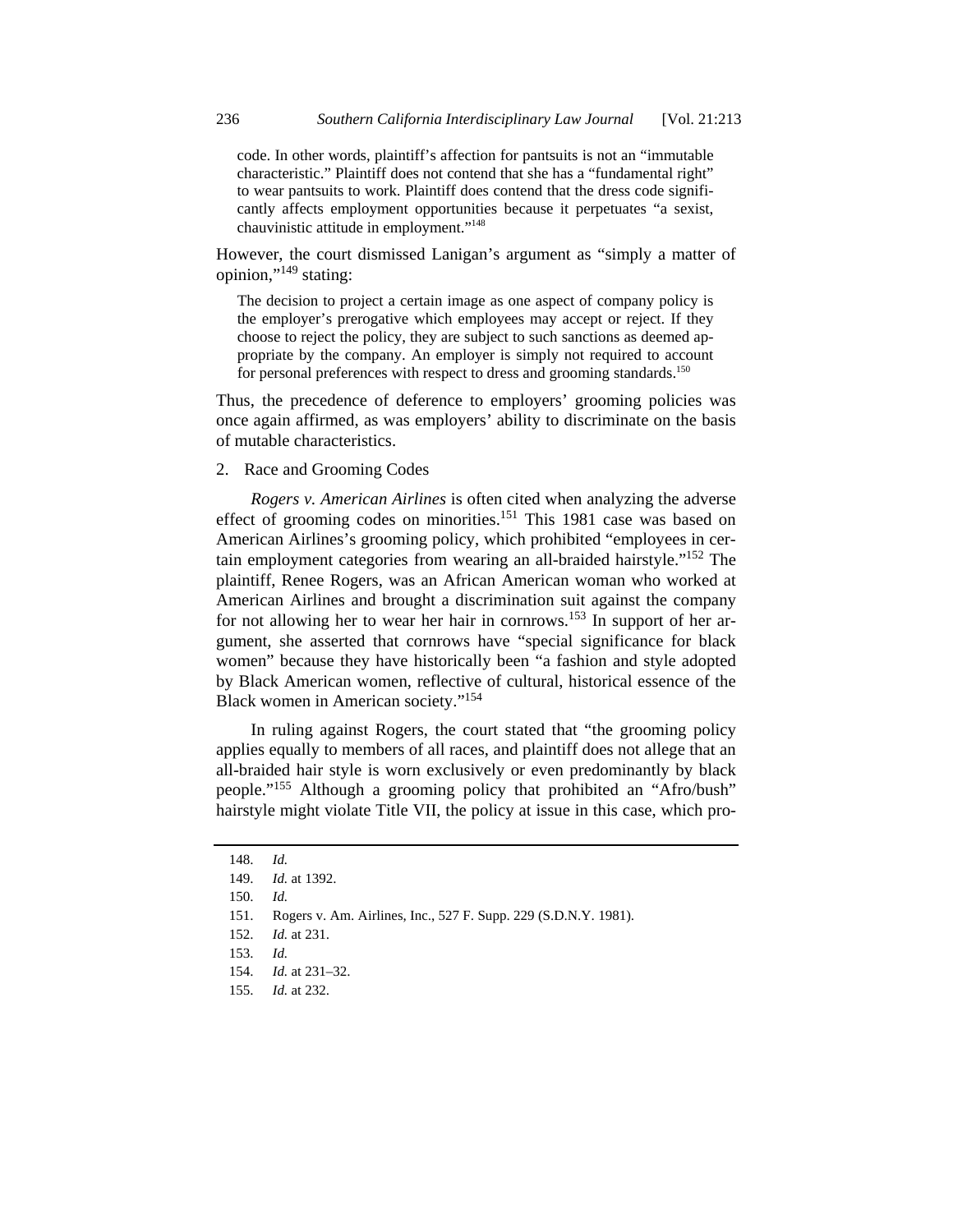hibited an "all-braided hair style," was a "different matter."<sup>156</sup> The court pointed out that banning an "Afro/bush" hairstyle would be "banning a natural hairstyle" and "would implicate the policies underlying the prohibition of discrimination on the basis of immutable characteristics."<sup>157</sup> An allbraided hairstyle, on the other hand, "is not the product of natural hair growth but of artifice," an "easily changed characteristic."158 Thus, even if this hairstyle is "socioculturally associated with a particular race or nationality, [it] is not an impermissible basis for distinctions in the application of employment practices by an employer."<sup>159</sup>

The assimilation bias that stems from distinguishing between mutable and immutable traits in granting Title VII protection that was seen in the sex grooming codes cases is also prevalent in *Rogers*. 160 The court states that "this type of regulation has at most a negligible effect on employment opportunity" because it "does not regulate on the basis of any immutable characteristic of the employees involved."161 The court downplayed the negative effect of this regulation on the employment opportunities of African American women by implying that Rogers could, if she chose, change her hairstyle and retain her job. As Yoshino points out:

In the dialogue between American [Airlines] and Rogers, cornrows become a symbol of resistance to assimilation, and therefore a symbol of insubordination. The individual wearing them is "seen as having the stereotypical characteristics commonly associated with black will and willpower undisciplined, insubordinate, unwilling to melt." Rogers's hair must thus be understood not as a simple attribute but rather as a site of racial contest.<sup>162</sup>

In addition to reflecting assimilation bias, the court's approval of American Airlines's grooming policy also demonstrates the deference given to employers in establishing and enforcing their grooming policies. Although the court did not discuss the issue of whether American Airlines's policy could be justified as a bona fide business qualification, it implied

 <sup>156.</sup> *Id.*

 <sup>157.</sup> *Id.*

 <sup>158.</sup> *Id.*

 <sup>160.</sup> For example, in *Willingham v. Macon Telegraph Publishing Co.*, 507 F.2d 1084 (5th Cir. 1975), the implication was that if Willingham really wanted the job, he should assimilate to the dominant culture and cut his hair, while in *Lanigan v. Bartlett & Co. Grain*, 466 F. Supp. 1388 (W.D. Mo. 1979), the implication was that if Lanigan wanted to keep her job, she should conform to gender norms and wear a skirt suit rather than a pantsuit.

 <sup>161.</sup> *Rogers*, 527 F. Supp. at 231.

 <sup>162.</sup> Yoshino, *Covering*, *supra* note 108, at 896.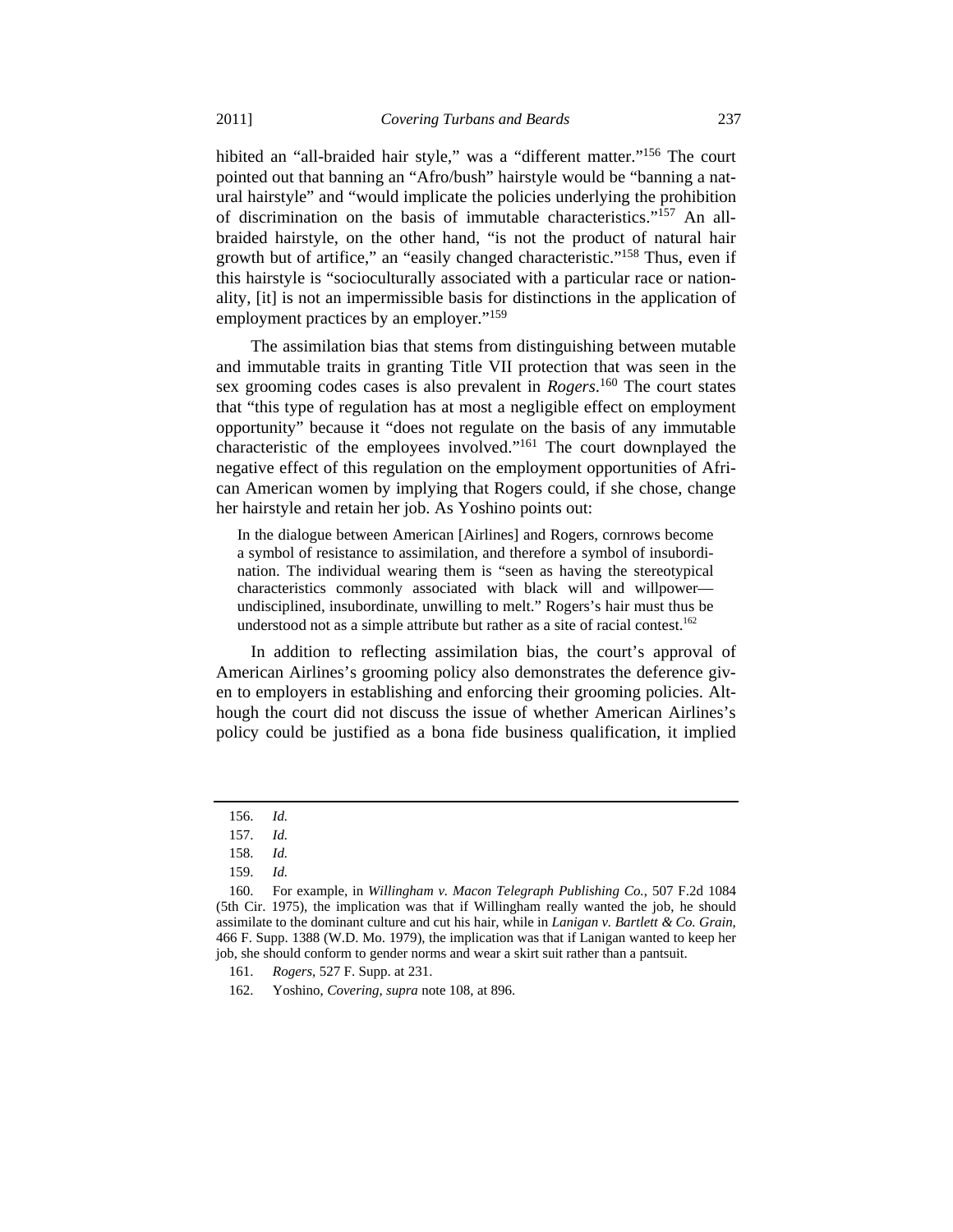that if that issue had been reached, the policy would have been upheld.<sup>163</sup> The court essentially "gave more importance to American Airline's [sic] business interests than the adverse effects of the policy on African American women."164 As Yoshino points out, when reading this case, "one can hear American Airlines and the court asking Rogers: 'Why is this so important to you?' To which it seems Rogers could fairly have responded: 'Why is this so important to you?'"165 Thus, by "[f]ocusing on the ease of compliance with the employer's policy, the court failed to acknowledge the impact and message that compliance sends to affected employees"—that certain appearances and racial groups are preferred over others,<sup>166</sup> and that it is legitimate to make Rogers's livelihood contingent upon her ability to cover and conform to cultural norms.

## IV. THE CASE FOR SIKHS: THE INTERSECTION OF THE RELIGIOUS ACCOMMODATION AND GROOMING CODES DOCTRINES

#### A. WHO ARE SIKHS?

Sikhism is the fifth-largest organized religion in the world, with a following of approximately twenty-five million people worldwide, and at least 500,000 people in the United States.167 The Sikh religion was founded in Punjab, India; thus, most Sikhs in America are of Indian origin.<sup>168</sup>

A major tenet of the Sikh religion is the prescription against cutting one's hair,169 including beards. Because Sikhs' uncut hair can grow very long, they wear turbans to protect it.<sup>170</sup> Given their unique appearance,

169. *See id.* at \*12–14.

 170. *Id.* "Although some Sikh women wear turbans to cover their hair, many choose not to. Generally, in the United States, female converts to Sikhism often wear turbans, while South Asian Sikh women tend to opt for a thin chiffon scarf, or *chhuni*, to cover their hair." Id. at \*15. In addition to keeping unshorn hair tidy, there are a number of different theories on why the turban is a key article of faith for Sikhs, including: it signifies equality, as it is "not reserved for the aristocracy or social elite, as it had been before" in India; it allows Sikhs to be easily identifiable, making "every member of the faith an ambassador of Sikh-

 <sup>163. &</sup>quot;[P]laintiff does not dispute defendant's assertion that the policy was adopted in order to help American project a conservative and business-like image, a consideration recognized as a bona fide business purpose." *Rogers*, 527 F. Supp. at 233.

 <sup>164.</sup> Mahajan, *supra* note 119, at 184.

 <sup>165.</sup> Yoshino, *Covering*, *supra* note 108, at 896.

 <sup>166.</sup> Mahajan, *supra* note 119, at 184.

 <sup>167.</sup> Muninder K. Ahluwalia & Laura Pellettiere, *Sikh Men Post-9/11: Misidentification, Discrimination, and Coping*, 1 ASIAN AM. J. PSYCHOL. 303, 304 (2010).

 <sup>168.</sup> Neha Singh Gohil & Dawinder S. Sidhu, *The Sikh Turban: Post-911 Challenges to This Article of Faith*, 9 RUTGERS J.L. & RELIGION 10, \*8 (2008).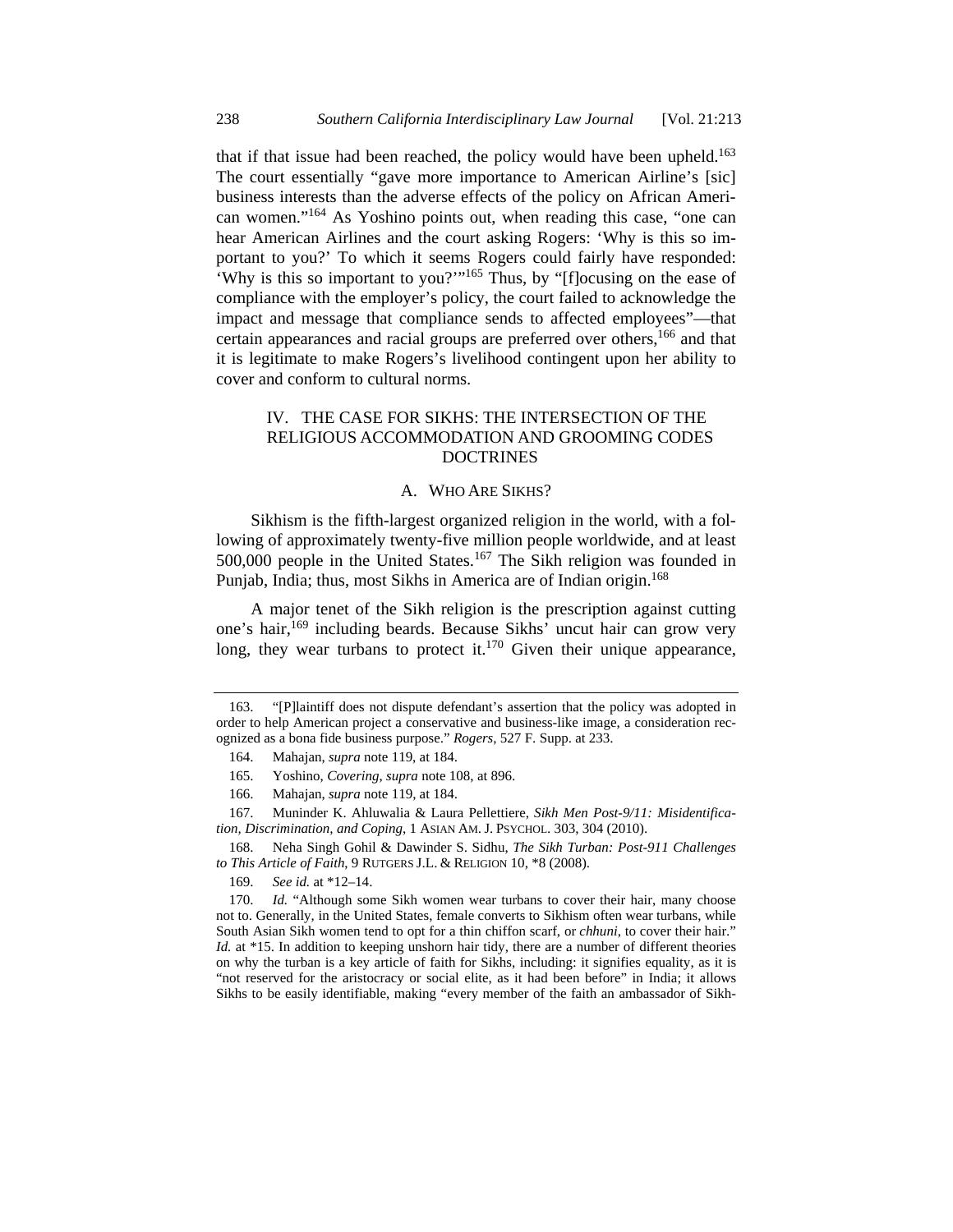Sikhs have faced discrimination since they first immigrated to America in the early twentieth century.<sup>171</sup> Unfortunately, however, the discrimination against Sikhs has escalated since the terrorist attacks of September 11, 2001 ("9/11"), and is especially egregious because Sikhs are often mistaken for terrorists, given the media's frequent depiction of terrorists as bearded and turbaned men.172 This has led to an incredible number of hate crimes and verbal and physical attacks against Sikhs, including murder.173 The

U.S. Department of Justice states that since 9/11, over 800 incidents "in-

 172. Following 9/11, "the media has consistently and repeatedly displayed images of suspected terrorists—people with 'Islamic-sounding' names, those who 'appear' Muslim, and men who wear turbans." Ahluwalia & Pellettiere, *supra* note 167, at 303.

 173. *Id.* at 304. *See also* Gohil & Sidhu, *supra* note 168, at \*23–24 ("On September 15, 2001, Balbir Singh Sodhi, a turbaned Sikh who owned a gas station in Mesa, Arizona, went to Costco to purchase an American flag and donated \$75 to a fund established for the families of victims of the 9/11 attacks. Upon returning to his gas station, Sodhi began attending to his landscaping outside of the gas station when Frank Roque drove by and fired five shots. Sodhi died at the scene. With his death, Sodhi became 'the first murder victim of the 9/11-related hate crime backlash in America.' After shooting Sodhi, Roque visited a nearby sports bar where he announced, 'They're investigating the murder of a turban-head down the street.' On the day charges were filed against Roque, Maricopa County Attorney Rick Romley noted, 'Sodhi was apparently killed for no other reason than because he was darkskinned, bearded, and wore a turban.' At trial, Roque's co-worker at Boeing testified that Roque said he wanted to shoot some 'ragheads.'"). Similarly, on March 4, 2011, two elderly Sikh men who lived in Elk Grove, California, were shot while out on a walk. Robert Lewis, *Attack on Two Sikh Men Seen as Possible Hate Crime*, SACRAMENTO BEE, March 6, 2011, at A1, *available at* http://www.sacbee.com/2011/03/06/3453199/attack-on-two-sikh-men-seenas.html. While the police are still investigating the case, it seems likely that this was a hate crime. *See id.* Police say they do not know why someone would have shot the two men, who are described as "frail from heart attacks and advancing years." *Id.* Elk Grove's police chief stated: "We have no evidence to indicate there was a hate or bias motivation for this crime; however, the obvious Sikh appearance of the men, including the traditional Dastar [turban] headwear and lack of any other apparent motive, increasingly raise that possibility." *Id.*  Children are also subject to such attacks. For example, in 2008, a high school student set fire to a Sikh boy's *patka*, which is the equivalent of a turban for young Sikh boys, while at the school. *Sikh Boy's Turban Set on Fire at School*, THE SIKH COALITION (May 12, 2008), http://www.sikhcoalition.org/advisories/NJTurbanFire.htm.

ism"; and, it is "an indication of the wearer's commitment to Sikhism, general discipline, and willpower to wear the turban in the face of persecution." *Id.* at \*13–14.

 <sup>171.</sup> *See* JOAN M. JENSON, PASSAGE FROM INDIA: ASIAN INDIAN IMMIGRANTS IN NORTH AMERICA 44–45 (1988) ("Perhaps the most important physical characteristic that helped exclusionists focus hostility on Indians was the turban. . . . Some Indians, in fact, found that they could discard their turbans and pass as southern Italians or Portuguese. But for Sikhs and other men trying to maintain their religious and cultural identity, the turban was an essential symbol. They would not abandon it. Much of the animosity thus came to be focused on the turban and on a cluster of complaints about cultural patterns that exclusionists associated with the turban."); Jasmine K. Singh, "*Everything I'm Not Made Me Everything I Am": The Racialization of Sikhs in the United States*, 14 UCLA ASIAN PAC. AM. L.J. 54, 64–65 (2008) (Sikhs' "growing prominence came to be resented and others termed their immigration the 'Hindoo Invasion' or the 'Tide of Turbans.'").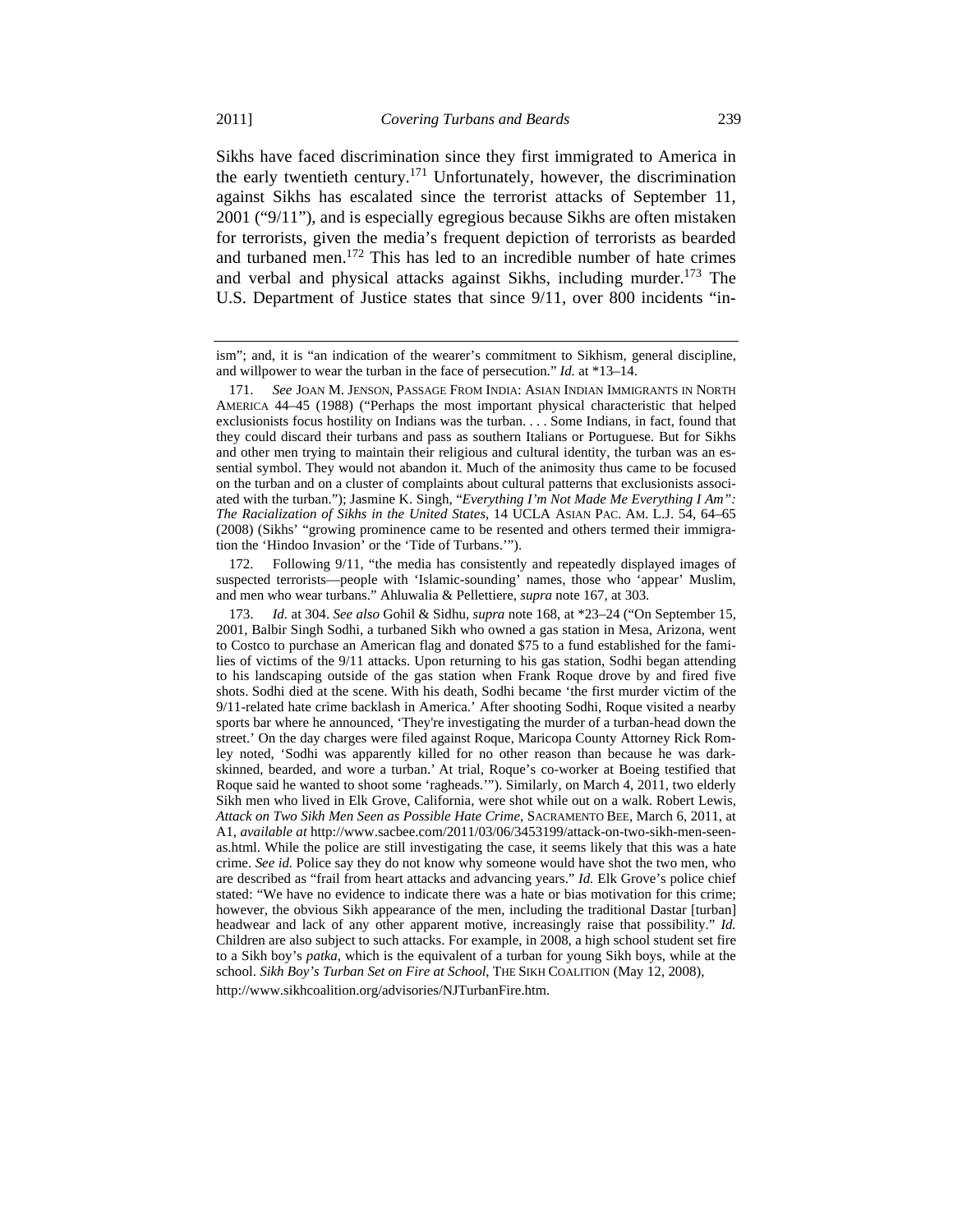volving violence, threats, vandalism and arson against Arab-Americans, Muslims, Sikhs, South-Asian Americans and other individuals perceived to be of Middle Eastern origin" have been investigated by the Civil Rights Division of the U.S. Department of Justice, the Federal Bureau of Investigation, and the United States Attorney's offices.<sup>174</sup>

In addition to having to deal with harassment, $175$  violence,  $176$  denial of entry into public places, $^{177}$  and profiling, $^{178}$  Sikhs also face discrimination in the workplace.<sup>179</sup> While the overt discrimination Sikhs face can be physically and emotionally damaging,<sup>180</sup> Sikhs are harmed more by the subtle

<sup>174</sup>*. Initiative to Combat Post-9/11 Discriminatory Backlash,* U.S. DEP'T JUST., http://www.justice.gov/crt/legalinfo/discrimupdate.php (last visited Oct. 4, 2011). And even though over ten years have now passed since 9/11, Sikhs continue to be victims of hate crimes. For example, on February 28, 2012, a Sikh family living in Sterling, Virginia, "received a letter containing death threats addressed to 'Turban Family.'" *Sikh American Family Receives Death Threat*, SALDEF (March 2, 2012), http://www.saldef.org/news/sikhamerican-family-received-death-threat/#more-6872. The letter states: "Our People in the neighborhood have been closely watching your activities and figured out you are a close associate of a secret Taliban movement on the US Soil. We ask you to leave the country as soon as possible otherwise one of our people is going to shoot you dead. Don't attempt to relocate somewhere else in America as people are closely monitoring your day to day activities." *Id.*

 <sup>175.</sup> *See* Gohil & Sidhu, *supra* note 168, at \*20–22 (outlining incidents of harassment faced by Sikhs post-9/11, including being called names such as "bin Laden," "terrorist," "raghead," and "towelhead"; being told to return to "turbanland"; and being physically attacked).

 <sup>176.</sup> *Id.* at \*23 ("A database created on 9/11 by the Sikh civil rights organization, the Sikh Coalition, contains twenty-two reported cases of bias incidents against Sikhs on that day alone. In the first week following 9/11, 645 bias crimes were directed at those perceived to be Middle Eastern. In the first eight weeks after 9/11, over 1000 bias incidents were reported, including nearly nineteen murders, assaults, harassment, and acts of vandalism.").

 <sup>177.</sup> *See id.* at \*27–28 (outlining incidents of Sikhs being denied entry into public places).

 <sup>178.</sup> *See id.* at \*35–36 (outlining incidents of Sikhs being racially profiled).

 <sup>179.</sup> *See id.* at \*28–35 (outlining incidents of Sikhs facing employment discrimination). The EEOC's statistics for charge receipts filed under Title VII for religion-based discrimination show that the number increased from 1939 receipts in 2000 to 3790 in 2010. *Religion Based Charges: FY 1997–FY 2010*, U.S. EQUAL OPPORTUNITY EMP'T COMM'N, http://www.eeoc.gov/eeoc/statistics/enforcement/religion.cfm (last visited Oct. 6, 2011).

 <sup>180.</sup> A case brought by the EEOC in September 2010 on behalf of Frank Mahoney-Burroughs, a Sikh, is illustrative of the type of overt discrimination many Sikhs face. Mahoney-Burroughs worked at an AutoZone store in Everett, Massachusetts, where he was treated just like all the other employees until he converted to Sikhism and started wearing a turban. Whitney Jones, *EEOC Charges Auto Store With Harassing Sikh Employee*, HUFF-POST RELIGION, May 25, 2011, http://www.huffingtonpost.com/2010/09/29/eeoc-chargesauto-store-w\_n\_744633.html. It was then that he was asked by his manager "if he was a terrorist and had joined Al-Qaeda and whether he intended to blow up the store." *Press Release: EEOC Sues AutoZone for Discriminating Against Sikh Employee*, U.S. EQUAL OP-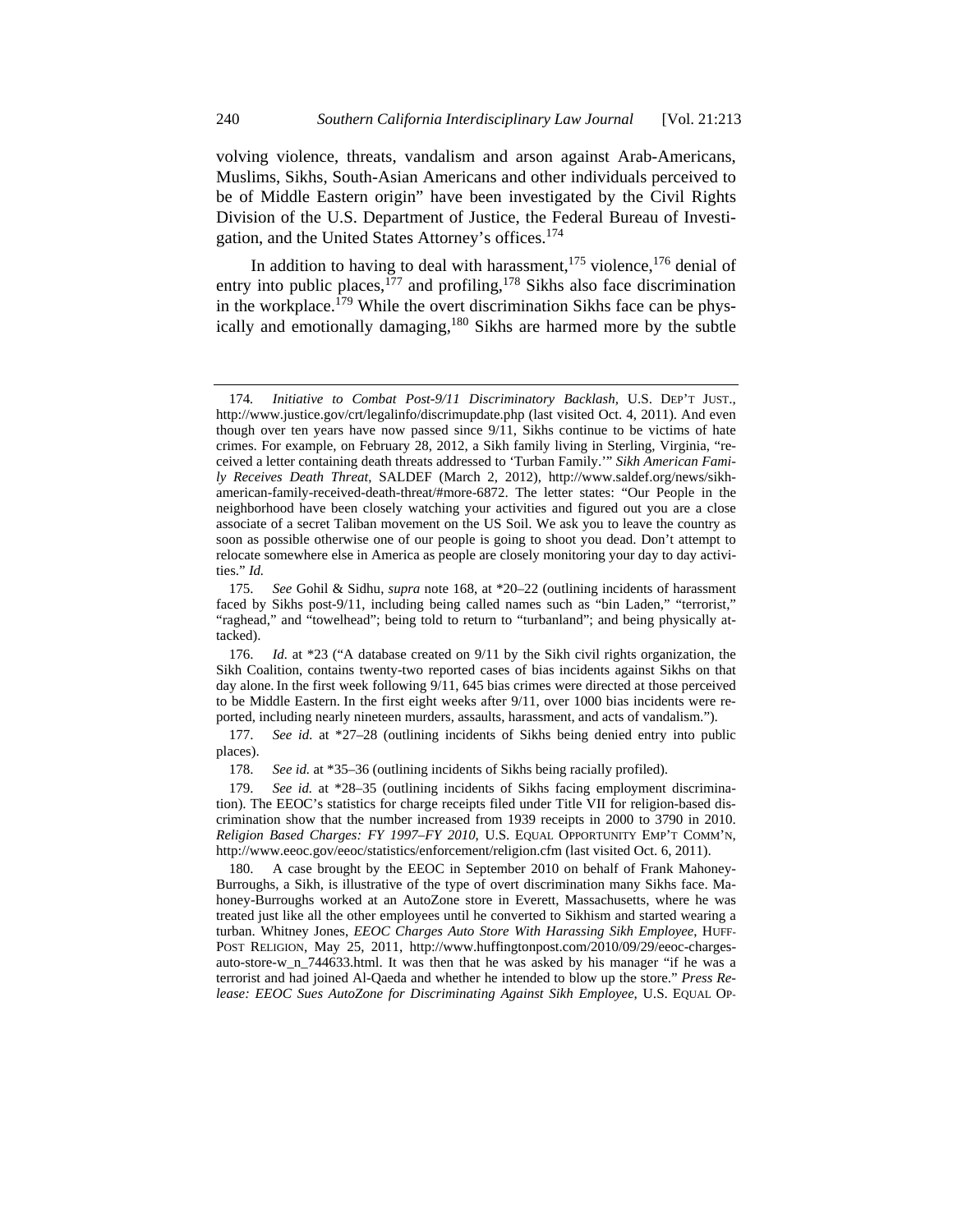discrimination they experience when their unwillingness to comply with an employer's grooming codes leads to an adverse employment action against them. A case recently brought by the EEOC on behalf of Gurpreet S. Kherha, a Sikh, is illustrative of this point. The case was brought against Tri-County Lexus, a dealership in Little Falls, New Jersey, for not hiring Kherha for a sales position because he refused to shave his beard.<sup>181</sup> Kherha, who had "substantial sales and other business experience," applied for a sales associate position with Tri-County Lexus in February 2008.<sup>182</sup> He had a successful interview with Tri-County's recruiter and participated in a multi-day training for the position, at which he was "publicly praised for his performance on training tasks given to the applicants."<sup>183</sup> However, Tri-County had a grooming policy that "prohibit[ed] men from wearing beards and having hair longer than collar length."184 This policy "[did] not provide for any reasonable accommodation,"185 as required by Title VII. When the

recruiter asked Kherha if he would shave his beard so as to be in compliance with the grooming policy, Kherha informed the recruiter that "he could not do so because this would violate his religious beliefs."186 Despite his qualifications, Kherha did not get the job because of his unwillingness to shave his beard.<sup>187</sup>

 181. *Press Release: EEOC Sues Tri-County Lexus for Religious Discrimination*, U.S. EQUAL OPPORTUNITY EMP'T COMM'N (Sept. 28, 2010), http://www.eeoc.gov/eeoc/newsroom/release/9-28-10h.cfm.

PORTUNITY EMP'T COMM'N (Sept. 28, 2010), http://www.eeoc.gov/eeoc/newsroom/release/9-28-10c.cfm. Furthermore, AutoZone "refused to let Mahoney-Burroughs wear a turban and kara," a religious bracelet worn by Sikhs. *Id.* AutoZone eventually fired Mahoney-Burroughs "because of his religion and in retaliation for complaining about discrimination." *Id.* Mahoney-Burroughs's experience also highlights how Sikhs' religious beliefs are trivialized, as he explained that the AutoZone staff "made [him] feel as though [he] had no right to practice [his] faith." Whitney Jones, *EEOC Charges Auto Store with Harassing Sikh Employee*, HUFFPOST RELIGION, May 25, 2011, http://www.huffingtonpost.com/2010/09/29/eeoc-charges-auto-storew\_n\_744633.html.

 <sup>182.</sup> Complaint and Jury Trial ¶ 8(a) EEOC v. United Galaxy, Inc (Sept. 28, 2010), *available at*

https://salsa.wiredforchange.com/o/1607/images/EEOCvUnitedGalaxyComplaint\_20100928 .pdf.

 <sup>183.</sup> *Id.* ¶ 8(c).

 <sup>184.</sup> *Id.*¶ 8(e).

 <sup>185.</sup> *Id.*

 <sup>186.</sup> *Id.* ¶ 8(f).

<sup>187</sup>*. Id.* ¶ 8(f)."At least four other individuals who participated in the training session with Kherha, none of whom wore beards for religious reasons, were hired at the same time by Defendant." *Id.*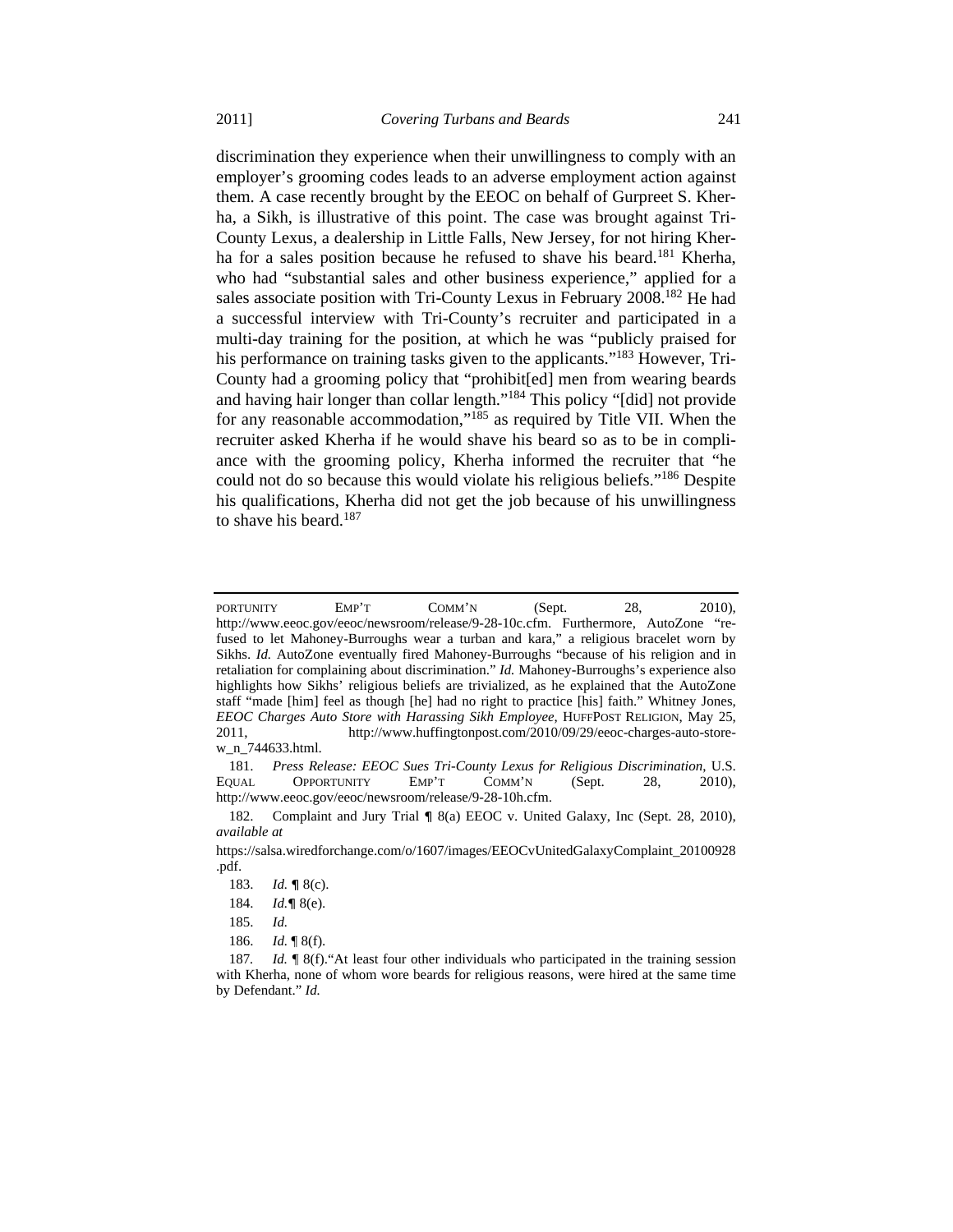Although no one at Tri-County Lexus maliciously or intentionally discriminated against Kherha, he was still denied employment because of his adherence to his religious beliefs; or in other words, because he refused to cover and assimilate to dominant cultural norms by shaving. In fact, many Sikhs have turned to their faith to help them deal with the harassment and discrimination they have face post- $9/11$ .<sup>188</sup> Unfortunately, as demonstrated in Part IV.B, Sikhs who refuse to cover are marginalized by the employerfriendly standards of the reasonable accommodation and grooming codes doctrines because these doctrines make it extremely difficult for Sikhs<sup>189</sup> to prevail on their Title VII claims given that courts impute their own beliefs about the importance and mutability of religion into the analysis.

### B. RELIGIOUS ACCOMMODATION AND GROOMING CODES CASE LAW ON **SIKHS**

## 1. *EEOC v. Sambo's of Georgia*<sup>190</sup>

*EEOC v. Sambo's of Georgia*, a 1981 Georgia district court case, is representative of the ways in which the low standard for establishing undue hardship, as set forth by *Hardison*, 191 legitimizes the discrimination Sikhs face when their religious beliefs prevent them from complying with an employer's grooming code.

This case was brought by the EEOC on behalf of Mohan Singh Tucker, a Sikh who had applied for, and was denied, a job as a manager at Sambo's Restaurants, Inc.<sup>192</sup> In January 1979, in response to a newspaper advertisement, Tucker applied for a restaurant manager position at Sambo's Restaurants.<sup>193</sup> When Tucker gave his application to the regional recruiter, she told him that if he was accepted as a restaurant manager trainee, he would have to shave his beard per the company's grooming standards.<sup>194</sup>

 <sup>188.</sup> Ahuluwalia & Pellettiere, *supra* note 167, at 310. The authors found that participants "relied on religion to help them overcome the obstacles they encounter through teachings, prayers, and principles of Sikhism." *Id.*

 <sup>189.</sup> There are a number of other minority religions whose followers are also marginalized by the employer-friendly standards of these two doctrines, including Muslim and Jewish employees who may also be required to keep a beard. Wolkinson, *supra* note 74, at 1187–88. However, "[u]nlike Judaism and Islam that may recognize different levels of practice and observance, the rejection of the physical principles of Sikhism, which include the wearing of a turban and unshorn hair, signifies a repudiation of the faith." *Id.* at 1188.

 <sup>190.</sup> EEOC v. Sambo's of Ga., Inc., 530 F. Supp. 86 (N.D. Ga. 1981).

 <sup>191.</sup> Trans World Airlines, Inc. v. Hardison, 432 U.S. 63 (1977). See discussion *supra*  Part II.C.

 <sup>192.</sup> *Sambo's*, 530 F. Supp. at 87–88.

 <sup>193.</sup> *Id.* at 88.

 <sup>194.</sup> *Id.*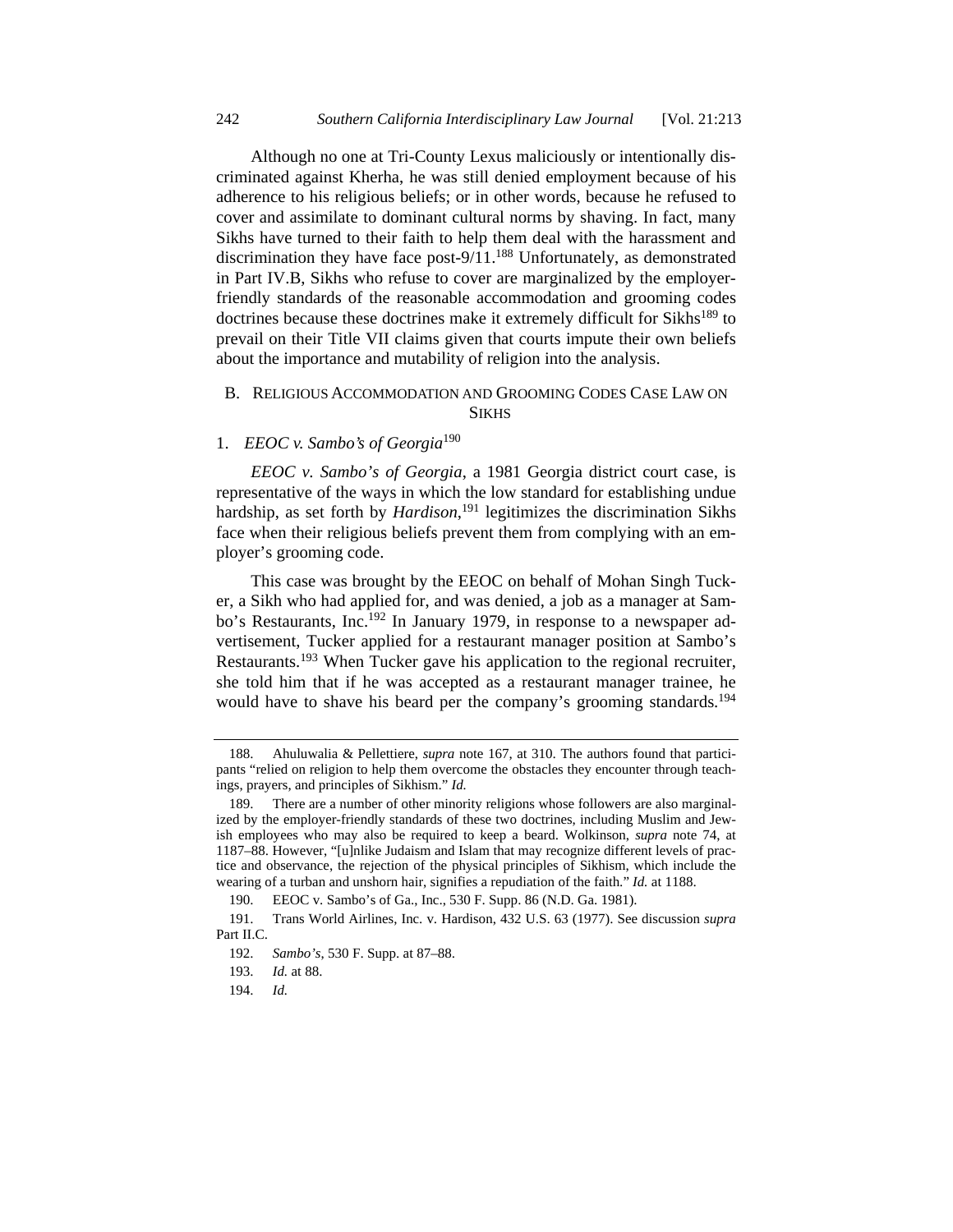When Tucker told her that his religion forbade shaving facial hair, the recruiter told Tucker "that no exception from the grooming standards could be made on the basis of his religion, and that his application would be denied for that reason."<sup>195</sup>

The EEOC argued that Sambo's had failed to reasonably accommodate Tucker's religious practices.<sup>196</sup> The court disagreed, holding:

[T]he defendants could not have accommodated Mr. Tucker's practices without "undue hardship," as that term has been defined by the United States Supreme Court. Under the decision of the Supreme Court in *TWA v. Hardison* . . . undue hardship is present when the employer cannot make an accommodation without incurring a more than de minimis  $cost<sup>197</sup>$ 

The court specifically pointed out that in *Hardison*, "undue hardship [was] found where [the] employer would have incurred a cost of \$150.00 in premium wages for a period of three months to arrange substitutes for [an] employee who could not work on Saturday because of his religion."<sup>198</sup> Although in *Hardison*, the court implied that in addition to the \$150 cost, there was also the cost of unraveling the seniority system,<sup>199</sup> this court seized on the \$150 figure and used it as a benchmark to determine the meaning of "de minimis cost," thereby valuing \$150 more than Tucker's religious beliefs. The court further supported its holding that accommodating Tucker by relaxing Sambo's grooming standards would have imposed an undue hardship on Sambo's by finding the following facts: relaxing the grooming standards would (1) "adversely affect Sambo's public image and the operation of the affected restaurant or restaurants as a consequence of offending certain customers and diminishing the 'clean cut' image of the restaurant and its personnel"<sup>200</sup>; (2) "impose on Sambo's a risk of noncompliance with sanitation regulations that is avoided under the current policy"<sup>201</sup>; and (3) "make more difficult the enforcement of grooming standards as to other restaurant employees and the maintenance of employee morale and efficiency."202

To support its finding that accommodating Tucker would cause Sambo's undue hardship because it would hurt the restaurant's public image,

 <sup>195.</sup> *Id.*

 <sup>196.</sup> *Id.* at 90.

 <sup>197.</sup> *Id.* at 90–91.

 <sup>198.</sup> *Id.* at 91.

 <sup>199.</sup> *See supra* notes 75–79 and accompanying text.

 <sup>200.</sup> *Sambo's*, 530 F. Supp. at 90.

 <sup>201.</sup> *Id.*

 <sup>202.</sup> *Id.*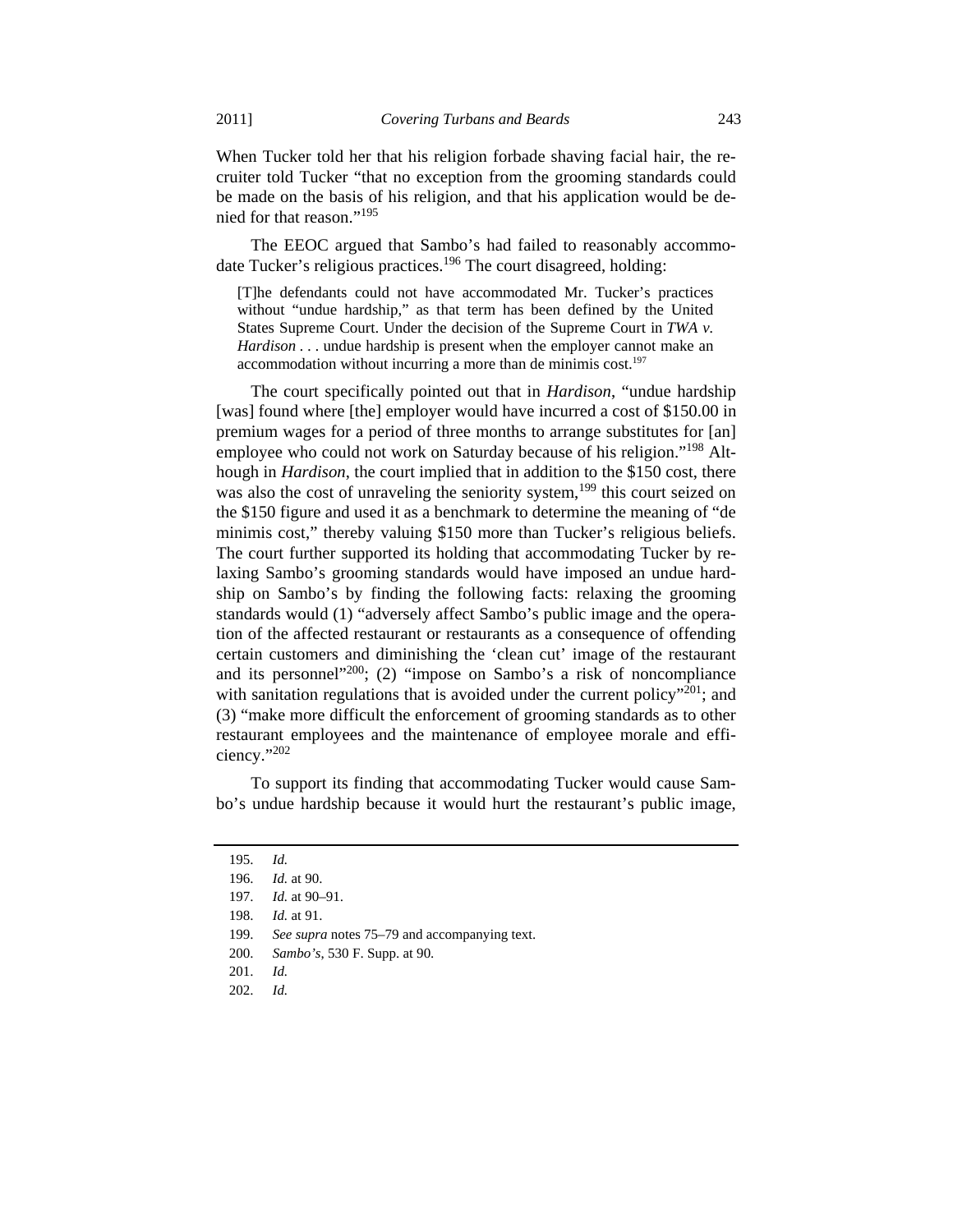the court pointed out that Sambo's required that its restaurant managers "not wear beards, long mustaches, or headwear because the wearing of a beard, a long mustache, or headwear does not comply with the public image that Sambo's has built up over the years."<sup>203</sup> The court further stated that these grooming standards were common in the restaurant industry and were "based on management's perception and experience that a significant segment of the consuming public (in the market aimed at and served by Sambo's) prefer [sic] restaurants whose managers and employees are cleanshaven" and that this perception is "based on years of experience in the restaurant business."<sup>204</sup> The court explained that customers' adverse reaction to beards can be attributed to the following factors: customers' "simple aversion to, or discomfort in dealing with, bearded people $1205$ ; the "concern that beards are unsanitary or conducive to unsanitary conditions<sup> $206$ </sup>; and, the "concern that a restaurant operated by a bearded manager might be lax in maintaining its standards as to cleanliness and hygiene in other regards."<sup>207</sup> Finally, the court concluded that requiring "clean-shavenness" is typical among restaurants geared toward families and "is essential to attracting and holding customers in that market."208

By according customer preference more importance than Tucker's religious beliefs, the court trivializes Sikhism and legitimizes Sambo's discrimination against Tucker. The court's analysis is tainted by assimilation bias: it gives significant weight to the norms of the restaurant industry, which reflect the broader cultural norms of society, and makes Tucker's employment contingent on his willingness to cover and conform to those norms. The court's deference to Sambo's decision to enforce its grooming policy against Tucker is reminiscent of the reasoning in the grooming codes cases discussed above, $209$  in which the courts directly stated that employees who did not conform to their employers' grooming codes had two choices: either change their appearance and adhere to the policy, or look elsewhere for employment. The difference, however, is that in those cases, the courts explicitly justified their reasoning by distinguishing between mutable and

209. *See supra* Part III.B.

 <sup>203.</sup> *Id.* at 89.

 <sup>204.</sup> *Id.*

 <sup>205.</sup> *Id.*

 <sup>206.</sup> *Id.*

 <sup>207.</sup> *Id.*

<sup>208.</sup> *Id.* The EEOC had argued that customer preference was an insufficient justification. *Id.* at 91. The court disagreed, stating "it is not the law that customer preference is an insufficient justification as a matter of law" and stated that "clean-shavenness is a bona fide occupational qualification for a manager of a restaurant." *Id.*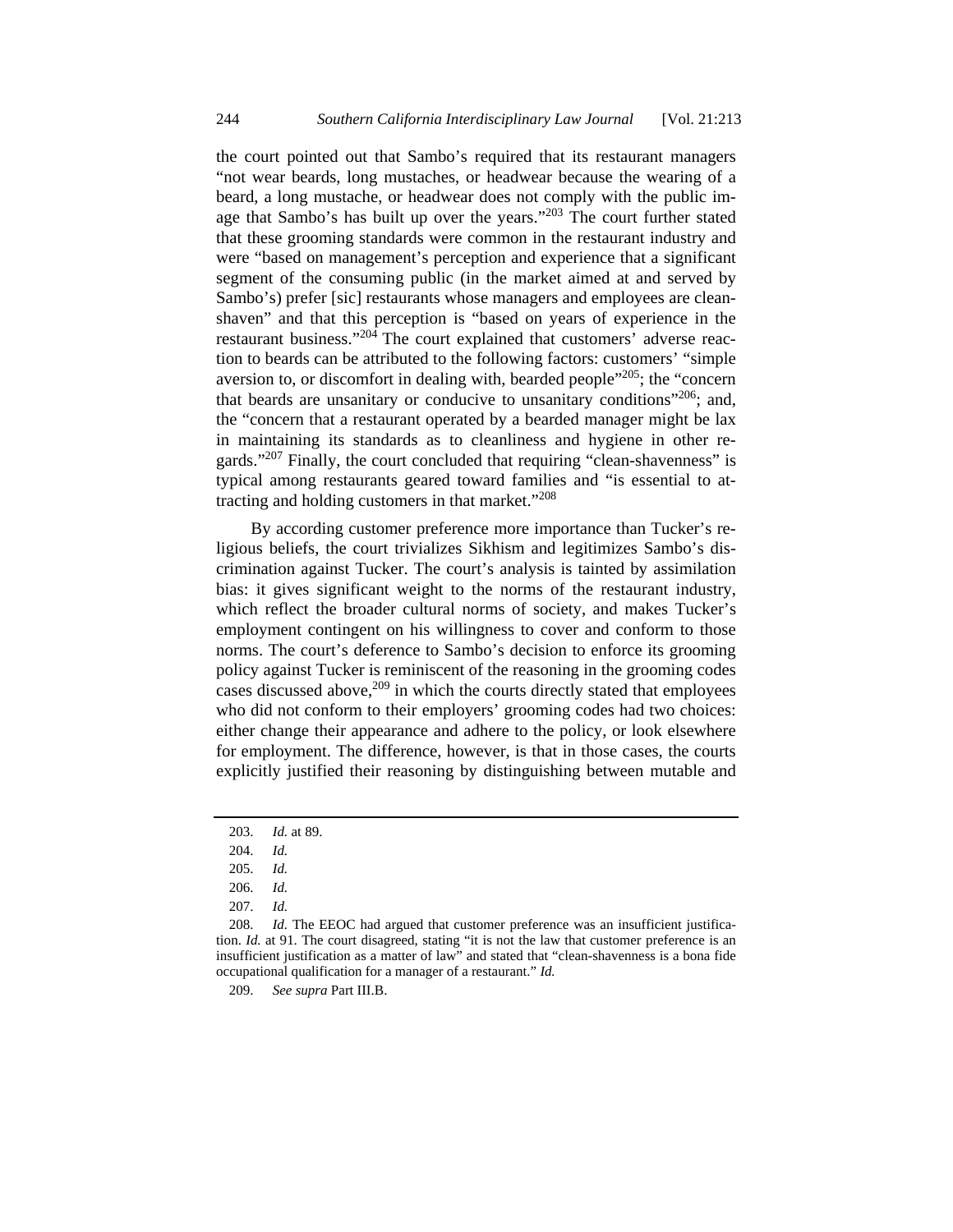immutable traits and holding that for the statuses of race and sex, Title VII only protects immutable traits.210 In *Sambo's*, on the other hand, the court does not explicitly discuss whether Tucker's religion is a mutable characteristic. Nonetheless, the court's trivialization of Tucker's religious beliefs and emphasis on the importance of adhering to the norm of being cleanshaven imply that the court viewed Tucker's religion to be a mutable characteristic, and therefore not deserving of protection under Title VII. This is problematic because although there is much debate about the issue of religion's mutability and whether it is a conduct or a status,  $2^{11}$  this distinction does not matter for the purposes of  $\S 701(i)$  analysis because the statute

erased the difference between the two so that both status and conduct are protected.<sup>212</sup> Thus, the court's reasoning, which reflects assimilation bias through its trivialization of religion and implied treatment of religion as a mutable characteristic, legitimizes Sambo's discrimination policy against Tucker.

Furthermore, the employer-friendly standard of undue hardship allowed the court to give considerable weight to Sambo's speculative evidence regarding the negative effect of Tucker's beard on the restaurant's business. The court's finding that the restaurant's business would be negatively affected if the restaurant hired a manager with a beard is based solely on "management's perception and experience," rather than any concrete evidence, and is reminiscent of the majority's ready acceptance of the district court's unsubstantiated findings regarding undue hardship in *Hardison*. 213 Courts' reliance on speculative evidence in finding for employers on the undue hardship issue is problematic because it prevents Sikhs from succeeding on meritorious religious discrimination claims and weakens the protections of all religious minorities, when in fact, the religious accommodation doctrine was meant to strengthen those protections.

Regarding the finding that relaxing the grooming standards might cause Sambo's to violate sanitation regulations, the court stated that "[i]t is beyond question that sanitation is a legitimate concern in the food service industry."214 As evidence, the court pointed to the Georgia Department of Human Resources's "Guidelines for Effective Hair Restraints," which were used by the officials who conducted food sanitation surveys and stated that

 <sup>210.</sup> *See id.*

 <sup>211.</sup> Kaminer, *Religious Conduct and the Immutability Requirement*, *supra* note 7, at 457. ("Some courts and commentators simply presume that religion—both belief and conduct—is a mutable characteristic.").

 <sup>212.</sup> *Id.* at 455.

 <sup>213.</sup> *See supra* notes 69–74 and accompanying text.

 <sup>214.</sup> *Sambo's*, 530 F. Supp. at 89.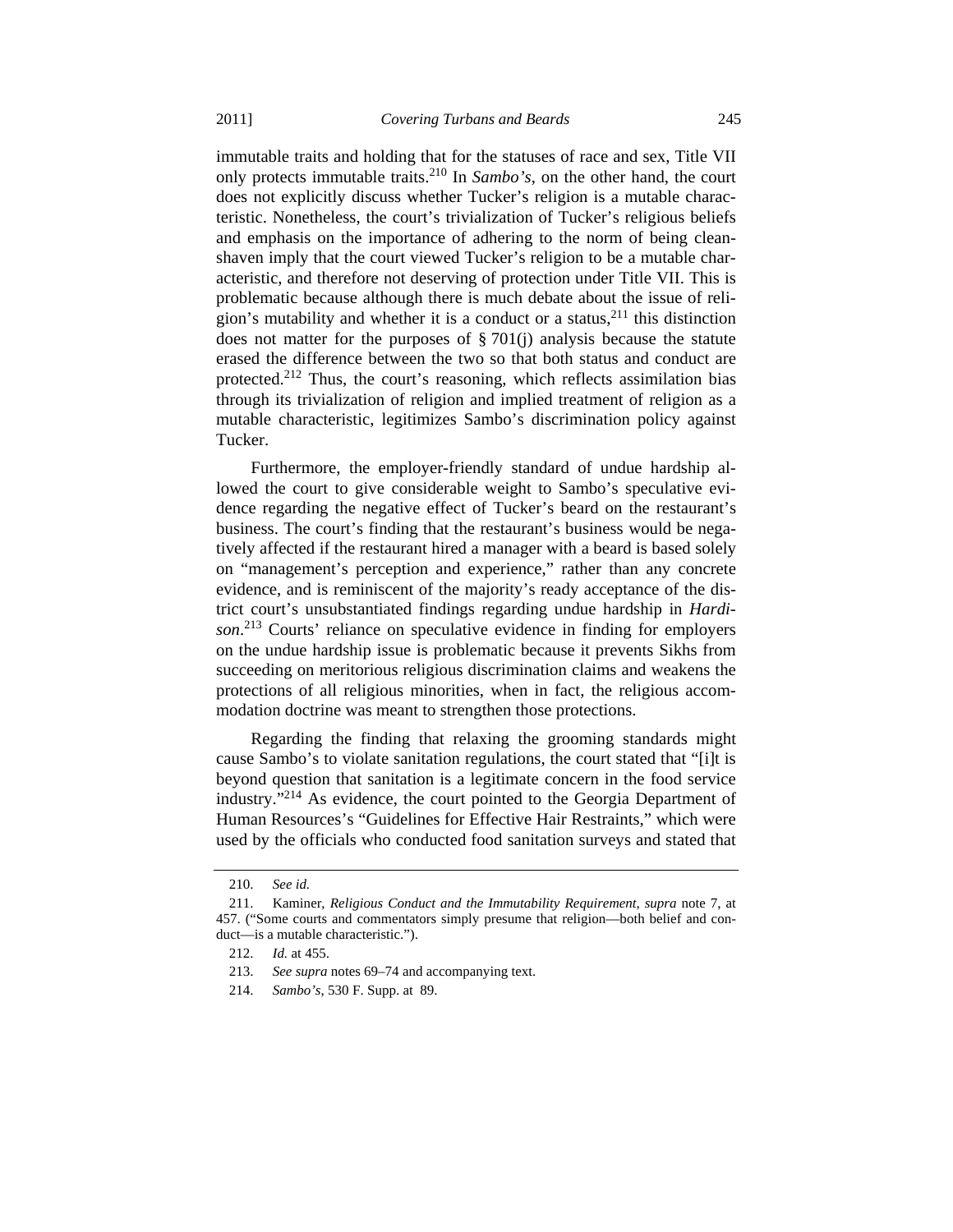"[e]xcessive growth of facial hair shall be considered a violation of the food service rules and regulations and will be debited on official surveys."215 The court explained that rather than risk opening itself up to claims related to its sanitation policies by allowing employees to have facial hair, the decision by Sambo's to remove "the risk of noncompliance in this regard by simply forbidding facial hair" was "reasonable and justifiable."216

The argument that Sikhs' beards may cause their employers to violate sanitation policies is hard for Sikhs to overcome because it does have merit. The inquiry, however, should not end when the employer simply states that a Sikh employee's beard could cause the employer to violate sanitation regulations, as was done in *Sambo's*. Employers should determine whether having a beard would actually violate the sanitation policies and whether an accommodation can be made, such as allowing the employees to cover their beards with hairnets. While it is "reasonable and justifiable"<sup>217</sup> that employers forbid facial hair in order to comply with sanitation policies, this should not be a sufficient justification for employers failing to affirmatively make an effort to accommodate a religious employee who is mandated to keep a beard. If an effort is made to try to find an accommodation and a reasonable one cannot be made without causing undue hardship, the employer is not required to do anything further.<sup>218</sup> At the very least, however, courts should adhere to the spirit of the legislative intent behind § 701(j)<sup>219</sup> and hold employers to their obligation to try to find an accommodation before making religious employees' employment prospects contingent on their willingness to cover.

The *Sambo's* court did not provide much factual support for its finding that relaxing the grooming policy for Tucker would make it difficult for the restaurant to enforce its policy with other employees and maintain employee morale and efficiency. It simply pointed out that Sambo's used this grooming policy at all of its 1100 restaurants and that it had "consistently and uniformly, over the years, enforced its grooming policy."220 The fact that the court did not provide any other evidence regarding this point once again illustrates how courts' reliance on speculative evidence weakens pro-

219. *See supra* notes 42–44 and accompanying text.

 <sup>215.</sup> *Id.* at 90.

 <sup>216.</sup> *Id.*

 <sup>217.</sup> *Id.*

 <sup>218.</sup> *See* EEOC v. Firestone Fibers & Textiles Co., 515 F.3d 307, 313–15 (4th Cir. 2008).

 <sup>220.</sup> *Sambo's*, 530 F. Supp. at 89.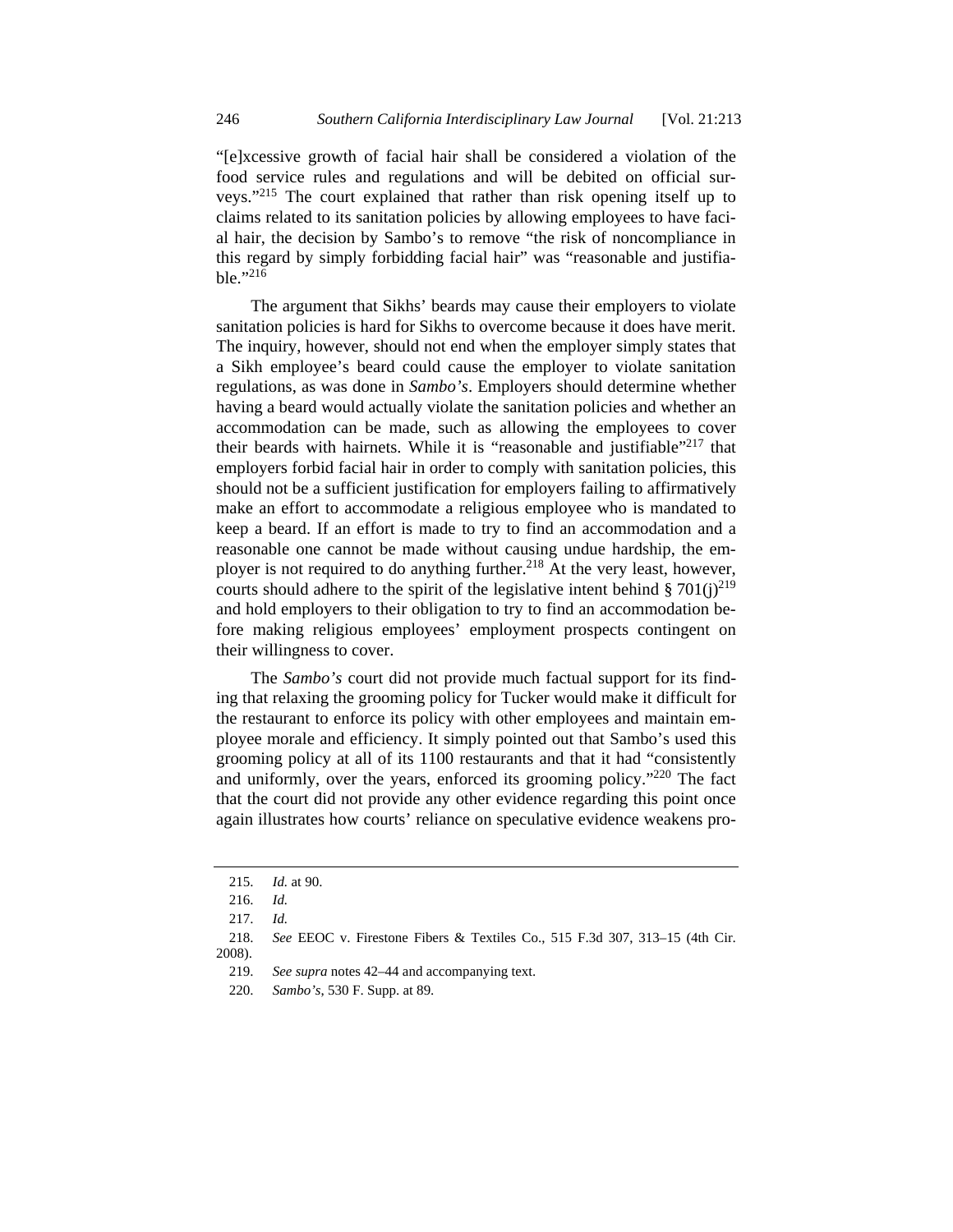tections for religious employees under § 701(j) and tips the balance greatly in favor of employers.

# 2. *Bhatia v. Chevron U.S.A., Inc.*<sup>221</sup>

In the 1984 Ninth Circuit case, *Bhatia v. Chevron U.S.A., Inc.*, Manjit Singh Bhatia, a Sikh, brought suit against Chevron for failing to accommodate his religious practices.<sup>222</sup> In 1982, Chevron adopted a safety policy that "required all employees whose duties involved potential exposure to toxic gases to shave any facial hair that prevented them from achieving a gas-tight face seal when wearing a respirator."223 The policy was designed to comply with California's Occupational Safety and Health Administration's standards ("Cal/OSHA").<sup>224</sup> Chevron enforced the policy against all machinists, even though "[n]ot all machinists perform[ed] tasks requiring the use of respirators."<sup>225</sup> However, because machinists' assignment to particular tasks was unpredictable, "Chevron require[d] each machinist to be able to use a respirator safely" and "terminated three employees for refusing to shave."226

Bhatia told Chevron that he would not be able to comply with the new safety policy because his religion forbade shaving facial hair.<sup>227</sup> Chevron suspended Bhatia for six weeks without pay while it looked for a position that did not require the use of a respirator and to which Bhatia could transfer.<sup>228</sup> Chevron was unable to find a position that did not require the use of a respirator and paid as much as the machinist job, so it offered Bhatia three lower-paying clerical positions.229 Bhatia turned down the jobs and asked to "resume work as a machinist, noting that in the years he had held

 <sup>221.</sup> Bhatia v. Chevron U.S.A., Inc., 734 F.2d 1382 (9th Cir. 1984).

 <sup>222.</sup> *Id.* at 1382–84.

 <sup>223.</sup> *Id.* at 1383.

 <sup>224.</sup> *Id.*

 <sup>225.</sup> *Id.*

 <sup>226.</sup> *Id.*

 <sup>227.</sup> *Id.*

 <sup>228.</sup> *Id.* Although *Bhatia* is a 1984 case, Sikhs still face the hurdle of trying to reach an accommodation with employers who require respirators. *See e.g.,* Mark Matthews, *Sikh Settles Discrimination Lawsuit with State Over Beard*, ABC 7 NEWS (Oct. 27, 2011), http://abclocal.go.com/kgo/story?section=news/state&id=8408701 (Sikh man denied position as prison guard by California for refusing to shave his beard, citing inability to wear respirator as the justification); *Sikh American Paramedic Sues Hospital for Discrimination*, SALDEF (May 12, 2011), http://www.saldef.org/blog/sikh-american-paramedic-filesworkplace-discrimination-suit-against-espanola-hospital (employer denied, without justification, Sikh employee's offer to wear larger respirator that covered his facial hair).

 <sup>229.</sup> *Bhatia*, 734 F.2d. at 1383.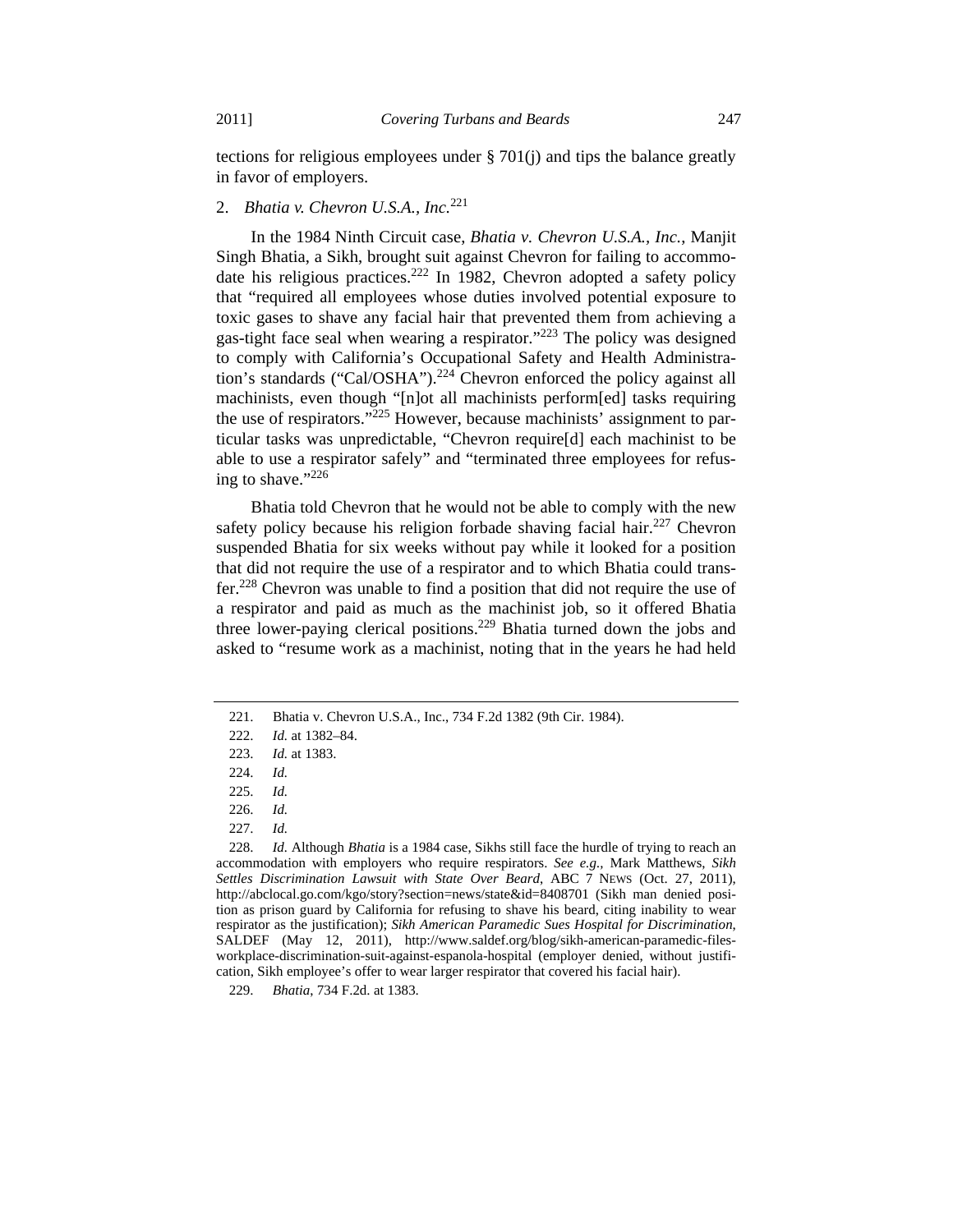the position, he had not been required to use a respirator."230 Chevron "offered Bhatia a janitorial position that paid 17% less than a machinist's wage," which Bhatia also turned down.<sup>231</sup> "Chevron asked Bhatia to reconsider, and promised to return him to a machinist position if respiratory equipment were [sic] developed that could be used safely with a beard. Bhatia initially refused to take the position unless Chevron could guarantee his return to a machinist position within six months."<sup>232</sup> Chevron refused to make such a guarantee, so Bhatia accepted the transfer.<sup>233</sup>

Bhatia argued that Chevron's actions were "insufficient to constitute reasonable accommodation because Chevron rejected the option of retaining him in a machinist position."234 The Ninth Circuit disagreed, pointing to the following facts: although Bhatia had been suspended without pay for refusing to shave, the consequences for other employees who refused were much worse because they were terminated; Chevron had offered Bhatia four different positions; and Chevron had promised to allow Bhatia to return as a machinist if a respirator that was safe for him to use became available.235 Furthermore, the court held that "retaining Bhatia as a machinist unable to use a respirator safely would cause undue hardship" because the cost to Chevron would be more than de minimis.<sup>236</sup> The court supported its holding by pointing out that if Chevron retained Bhatia, it risked violating the Cal/OSHA standards by possibly exposing Bhatia to toxic gases.<sup>237</sup> On the other hand, the court stated, if Chevron "retained him as a machinist and directed his supervisors to assign Bhatia to only such duties as involved no exposure to toxic gas, the burden would be twofold": (1) Chevron would have to revise how it assigned work to take into account whether assignments involved toxic gas exposure and (2) other workers would have to take Bhatia's share of potentially hazardous assignments.<sup>238</sup> The court concluded that "Title VII does not require Chevron to go so far."239

Although the court did not cite *Ansonia*, the court's analysis is reflective of the precedent set by that case—namely, that once an employer of-

 230. *Id.* 231. *Id.* 232. *Id.* 233. *Id.* 234*. Id.* 235. *Id.* 236. *Id.* at 1383–84. 237. *Id.* at 1384. 238. *Id.* 239. *Id.*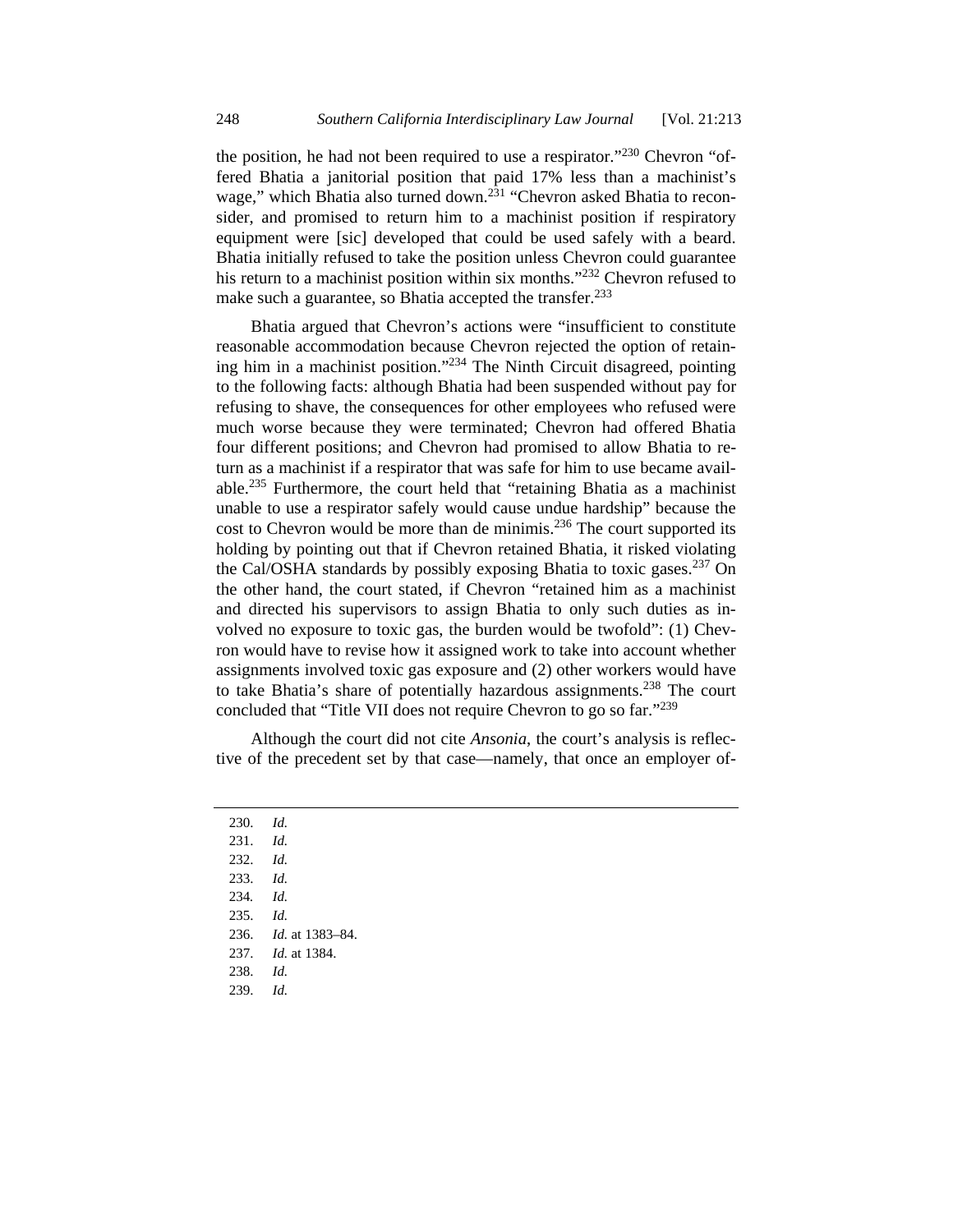fers an accommodation that is reasonable, the inquiry comes to an end.<sup>240</sup> Here, the court pointed to the fact that Bhatia had been offered four different positions, implying that Bhatia was not justified in wanting to find an accommodation that fit his needs by allowing him to keep the job in which he had been working for years and adhere to the requirements of his religion. $241$ 

Even though in many circumstances the accommodations that Chevron offered probably would have been sufficient because there simply would not have been any other way to accommodate a Sikh employee, Thomas D. Brierton, Associate Professor of Law at the University of the Pacific's Eberhardt School of Business, argues that "a close inspection of Cal/OSHA's investigation and review of Bhatia's situation reveals that Chevron's respiratory protection policy was overly broad and that Bhatia's ultimate removal as a machinist was not necessary."242 For example, in a letter between Chevron and Art Carter, the chief of Cal/OSHA, Carter explained that after reviewing Chevron's policy, "there was confusion as to whether the company's policy was absolutely necessary under Cal/OSHA."243 In fact, "Chief Carter offered [Chevron] the Division's assistance in finding an alternative for those employees who had 'only a remote possibility of encountering an emergency situation . . . requiring respiratory protection.'"244 Furthermore, in a letter to a California assemblyman and Governor Edmund G. Brown, Jr., Carter wrote:

I personally believe that Chevron management, for reasons that relate more to a desire to keep strict control over management prerogatives relating to assignment of employees, is being very rigid in not being willing to recognize that Mr. Bhatia has a legitimate religious reason for not complying with their regulations concerning shaving facial hair. It does seem to me that he could be assigned permanently to the main machine shop, in which

*Id.*

 <sup>240.</sup> *See* Ansonia Bd. of Educ. v. Philbrook, 479 U.S. 60, 68 (1986). *See also Bhatia*, 734 F.2d at 1384.

 <sup>241.</sup> *Bhatia*, 734 F.2d at 1383.

 <sup>242.</sup> Wolkinson, *supra* note 74, at 1196.

 <sup>243.</sup> *Id.* at 1196–97.

 <sup>244.</sup> *Id.* at 1197. Wolkinson further explains:

The same day, Chief Carter responded to Assemblyman Thomas Hannigan about Bhatia's situation, where he explained that Cal/OSHA '[did] not have a regulation that routinely requires that every employee who may have some possibility of toxic fume exposure be clean shaven so as to get a good respirator fit.' In his letter to Assemblyman Hannigan, before completing his review of the situation, Chief Carter was sympathetic towards Bhatia and somewhat suspicious of Chevron's new policy, believing that it was overly expansive and unnecessary."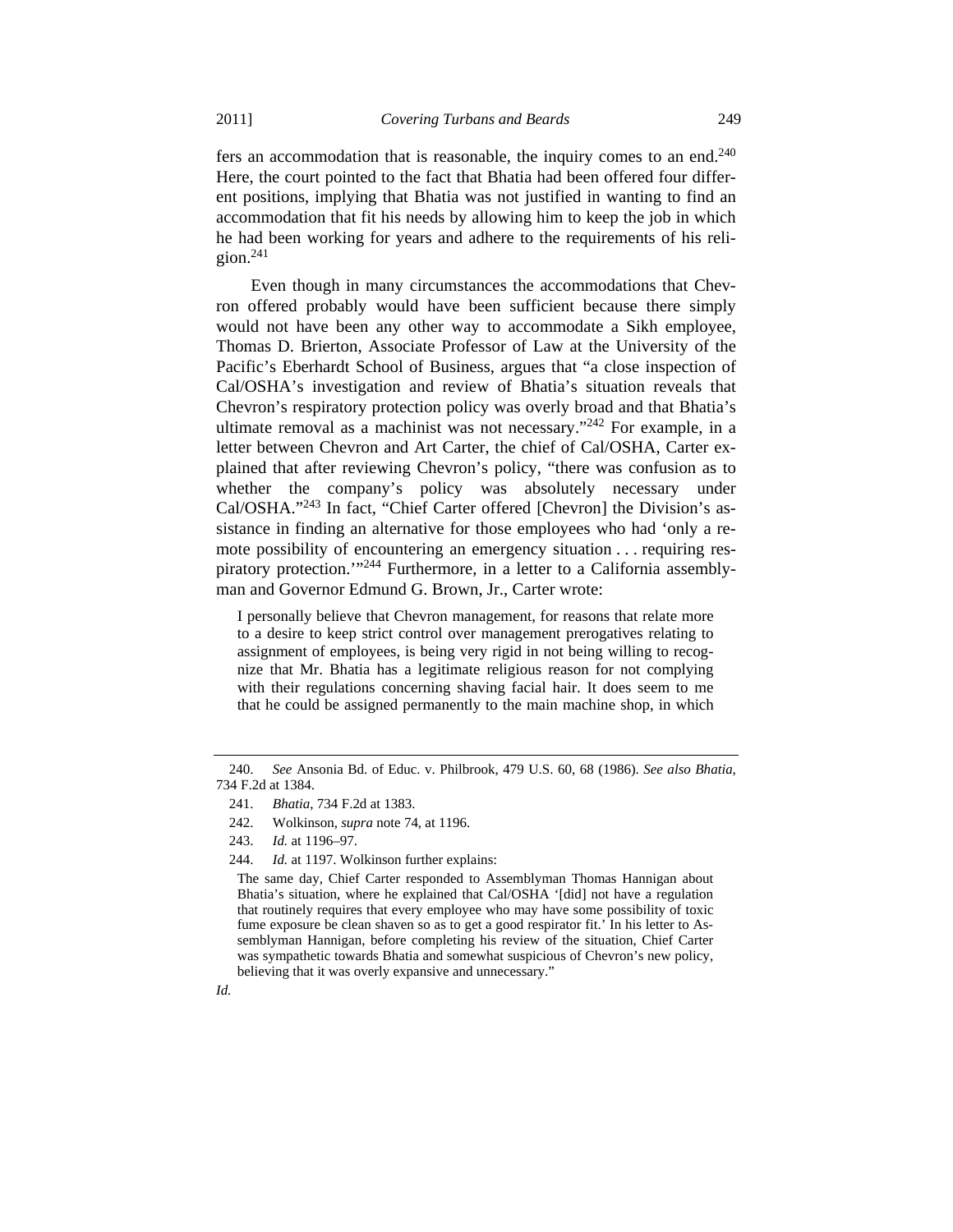case he would not be exposed to either routine or emergency situations in which the wearing of a respirator requiring a close fit is required.<sup>245</sup>

In light of this letter, the Ninth Circuit's acceptance of Chevron's argument that accommodating Bhatia would be an undue hardship because it might cause the company to violate Cal/OSHA guidelines is especially problematic because Cal/OSHA itself did not think this was the case.<sup>246</sup> Furthermore, the court "overly emphasized the probability of Bhatia being assigned a position that would expose him to toxic gas, thereby requiring his use of a respirator, when never in three years had Bhatia once been assigned a position that involved even the potential exposure to toxic gas."<sup>247</sup> Regarding the argument that retaining Bhatia as a machinist would require Chevron to revamp its system of duty assignments, Chevron could have taken Bhatia out of that system and allowed him to continue working in a position that did not need use of a respirator  $248$  given that Bhatia "was routinely assigned to work in the main machine shop location, which did not involve responding to any emergency situations or performing any routine work that required respirator use."<sup>249</sup> Furthermore, "because of the plant's different zones, each had a specially assigned group of machinists to respond in emergency situations. Consequently, machinists in the main machine room did not need to respond to emergencies that required respirators."250

The low standard of establishing undue hardship and deference to employers' grooming policies allowed the court to rely on speculative evidence to support its finding of non-accommodation and legitimize Chevron's discrimination against Bhatia. The perpetuation of this discrimination through employers' grooming codes against religious minorities like Sikhs is further legitimized by the fact that "other courts often cite *Bhatia* [sic] as a precedent for an employer's right not to accommodate because of safety concerns, or because of the need to comply with a state or federal law or regulation, such as the Occupational Safety and Health Act."<sup>251</sup>

- 245. *Id.* at 1198.
- 246. *Id.*
- 247. *Id.* at 1199.
- 248. *Id.*
- 249. *Id.* at 1197.
- 250. *Id.* at 1198.
- 251. *Id.* at 1196.